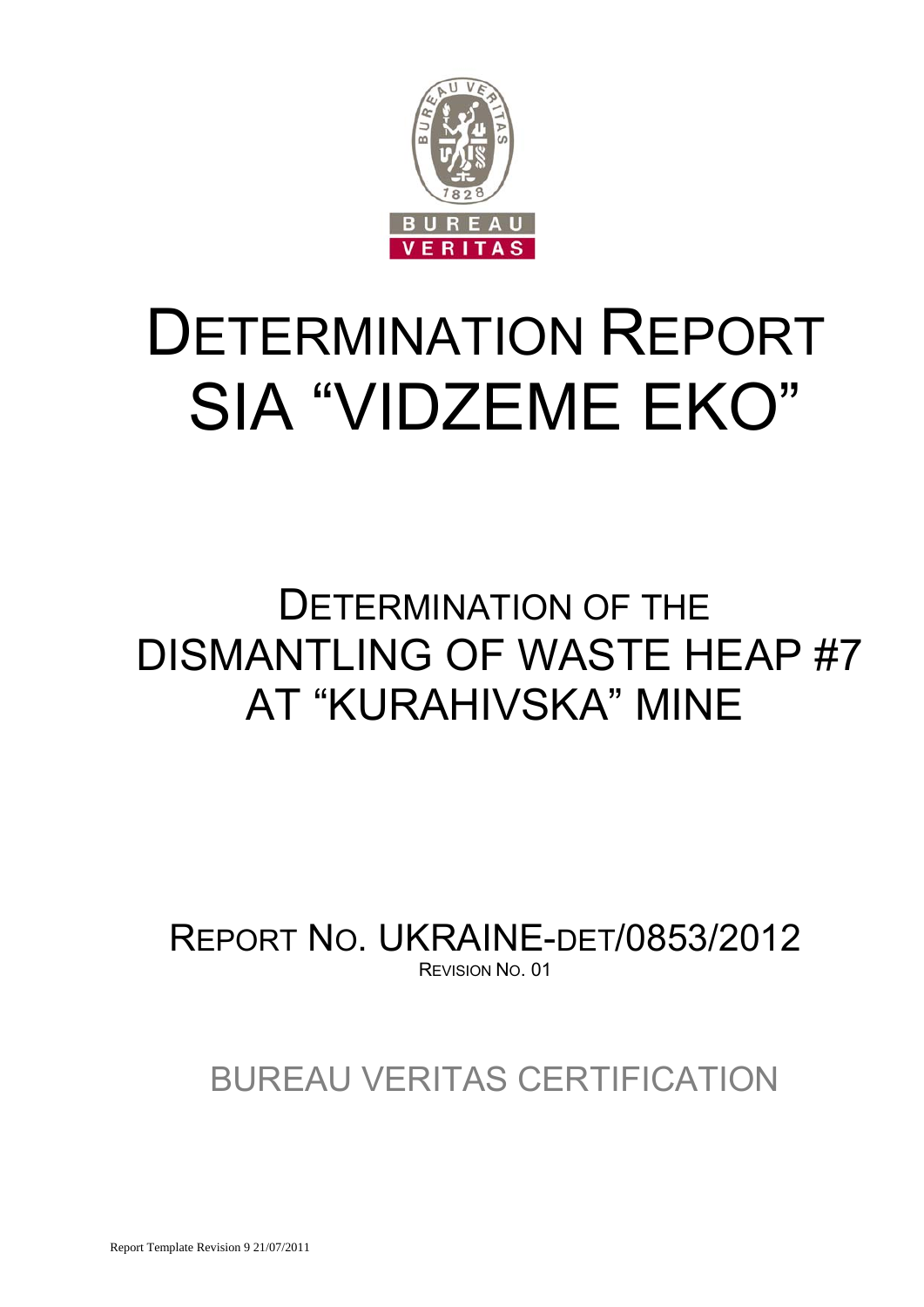

DETERMINATION REPORT: DISMANTLING OF WASTE HEAP #7 AT "KURAHIVSKA" MINE



| Date of first issue:<br>05/10/2012 | Organizational unit:<br><b>Bureau Veritas Certification</b> |
|------------------------------------|-------------------------------------------------------------|
|                                    | <b>Holding SAS</b>                                          |
| Client:                            | Client ref:                                                 |
| SIA "Vidzeme Eko"                  | Victor Tkachenko                                            |

Summary

Bureau Veritas Certification has made the determination of the "Dismantling of waste heap #7 at "Kurahivska" mine" project of SIA "Vidzeme Eko" located in Kurakhivka village, Maryinskiy District, Donetsk Region, Ukraine on the basis of UNFCCC criteria for the JI, as well as criteria given to provide for consistent project operations. monitoring and reporting. UNFCCC criteria refer to Article 6 of the Kyoto Protocol, the JI rules and modalities and the subsequent decisions by the JI Supervisory Committee, as well as the host country criteria.

The determination scope is defined as an independent and objective review of the project design document. the project's baseline study, monitoring plan and other relevant documents, and consisted of the following three phases: i) desk review of the project design and the baseline and monitoring plan; ii) follow-up interviews with project stakeholders; iii) resolution of outstanding issues and the issuance of the final determination report and opinion. The overall determination, from Contract Review to Determination Report & Opinion, was conducted using Bureau Veritas Certification internal procedures.

The first output of the determination process is a list of Clarification and Corrective Action Requests (CL and CAR), presented in Appendix A. Taking into account this output, the project proponent revised its project design document.

In summary, it is Bureau Veritas Certification's opinion that the project correctly applies Guidance on criteria for baseline setting and monitoring and meets the relevant UNFCCC requirements for the JI and the relevant host country criteria.

| Report No.:<br>UKRAINE-det/0853/2012              | Subject Group:<br>J١           | Indexing terms                              |
|---------------------------------------------------|--------------------------------|---------------------------------------------|
| Project title:                                    |                                |                                             |
| Dismantling of waste heap #7 at "Kurahivska" mine |                                |                                             |
|                                                   |                                |                                             |
| Work carried out by: $\sqrt{U}\mathcal{U}\psi$    |                                |                                             |
| Svitlana                                          | Gariyenchyk/ Team Leader, Lead | No distribution without permission from the |
| Verifier                                          |                                | Client or responsible organizational unit   |
| Vyacheslav Yeriomin - Team Member, Verifier       |                                |                                             |
| Work reviewed by:                                 |                                |                                             |
| Ivan Sokolov - Internal Technical Reviewer        |                                | Limited distribution                        |
| Vasyl Kobzar – Technical SpecialisCertification   |                                |                                             |
| Work approved by:                                 |                                |                                             |
| Ivan Sokolov - Operational Manager                |                                | Unrestricted distribution                   |
|                                                   |                                |                                             |
| Date of this revision:<br>Rev. No.:               | Number of pages:               |                                             |
| 03/12/2012<br>01                                  | 53                             |                                             |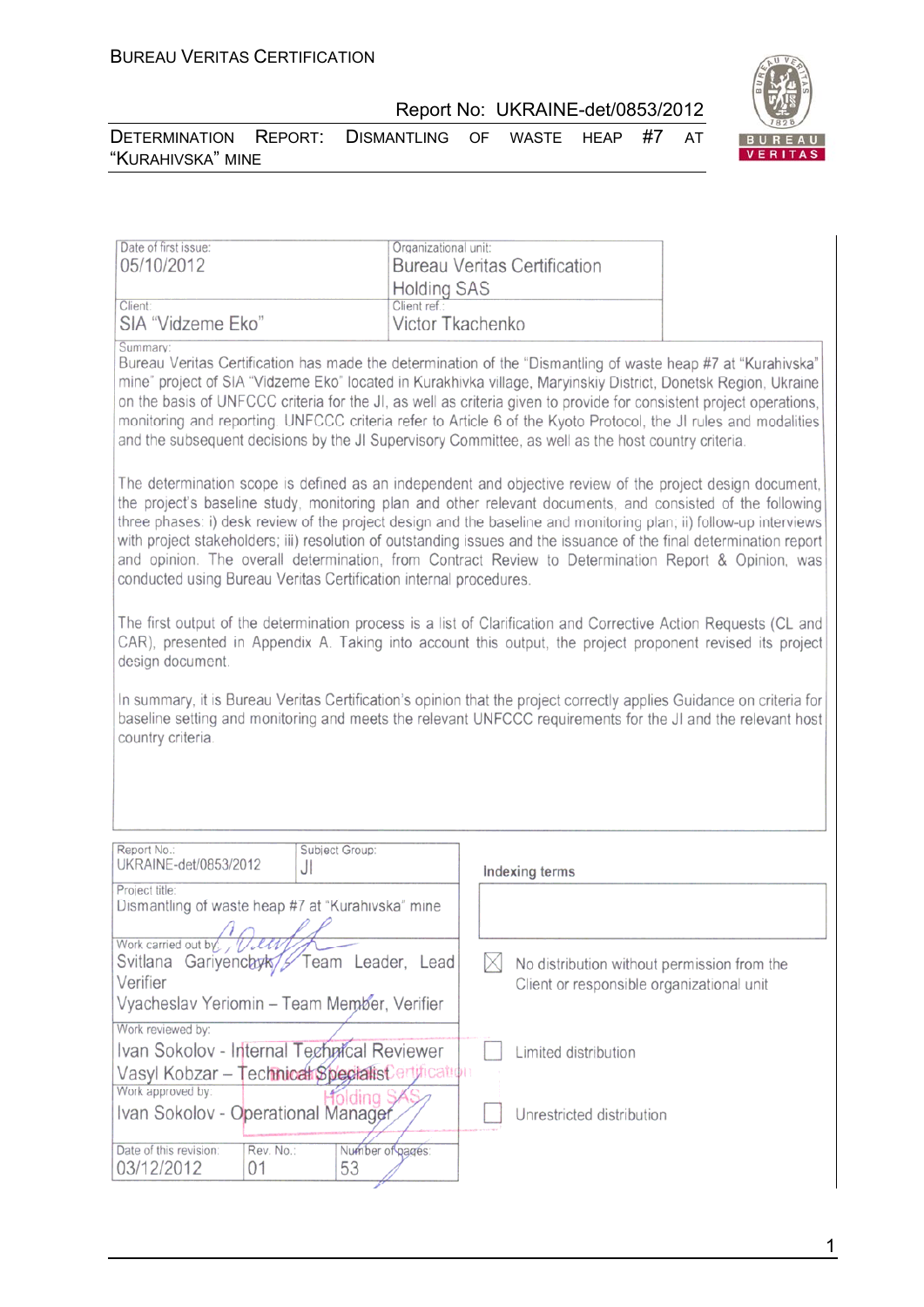2

Report No: UKRAINE-det/0853/2012

DETERMINATION REPORT: DISMANTLING OF WASTE HEAP #7 AT "KURAHIVSKA" MINE

#### **Table of Contents** *Page Page Page Page Page Page Page Page Page Page Page Page Page Page Page Page Page Page Page Page Page Page Page Page Page Page Page Page Page*

| $\mathbf{1}$<br>1.1<br>1.2<br>1.3                                                                        | Objective<br>Scope<br>Determination team                                                                                                                                                                                                                                                                                                                                                                                                                                                                                                                                                                                                    | 3<br>3<br>3                                                                                |
|----------------------------------------------------------------------------------------------------------|---------------------------------------------------------------------------------------------------------------------------------------------------------------------------------------------------------------------------------------------------------------------------------------------------------------------------------------------------------------------------------------------------------------------------------------------------------------------------------------------------------------------------------------------------------------------------------------------------------------------------------------------|--------------------------------------------------------------------------------------------|
| $\overline{2}$<br>2.1<br>2.2<br>2.3                                                                      | <b>Review of Documents</b><br>Follow-up Interviews<br>Resolution of Clarification and Corrective Action Requests                                                                                                                                                                                                                                                                                                                                                                                                                                                                                                                            | $\overline{4}$<br>5<br>5                                                                   |
| 3                                                                                                        |                                                                                                                                                                                                                                                                                                                                                                                                                                                                                                                                                                                                                                             |                                                                                            |
| 4<br>4.1<br>4.2<br>4.3<br>4.4<br>4.5<br>4.6<br>4.7<br>4.8<br>4.9<br>4.10<br>4.11<br>4.12<br>4.13<br>4.14 | Project approvals by Parties involved (19-20)<br>Authorization of project participants by Parties involved (21)<br>Baseline setting (22-26)<br>Additionality (27-31)<br>Project boundary (32-33)<br>Crediting period (34)<br>Monitoring plan (35-39)<br>Leakage (40-41)<br>Estimation of emission reductions or enhancements of net removals<br>$(42-47)$<br>Environmental impacts (48)<br>Stakeholder consultation (49)<br>Determination regarding small scale projects (50-57)<br>Determination regarding land use, land-use change and forestry<br>(LULUCF) projects (58-64)<br>Determination regarding programmes of activities (65-73) | $\overline{7}$<br>8<br>8<br>12<br>13<br>13<br>14<br>18<br>20<br>21<br>22<br>22<br>22<br>22 |
| 5                                                                                                        | SUMMARY AND REPORT OF HOW DUE ACCOUNT WAS<br>TAKEN OF COMMENTS RECEIVED PURSUANT TO                                                                                                                                                                                                                                                                                                                                                                                                                                                                                                                                                         |                                                                                            |
| 6                                                                                                        |                                                                                                                                                                                                                                                                                                                                                                                                                                                                                                                                                                                                                                             |                                                                                            |
| 7                                                                                                        |                                                                                                                                                                                                                                                                                                                                                                                                                                                                                                                                                                                                                                             |                                                                                            |
|                                                                                                          |                                                                                                                                                                                                                                                                                                                                                                                                                                                                                                                                                                                                                                             |                                                                                            |
|                                                                                                          |                                                                                                                                                                                                                                                                                                                                                                                                                                                                                                                                                                                                                                             |                                                                                            |

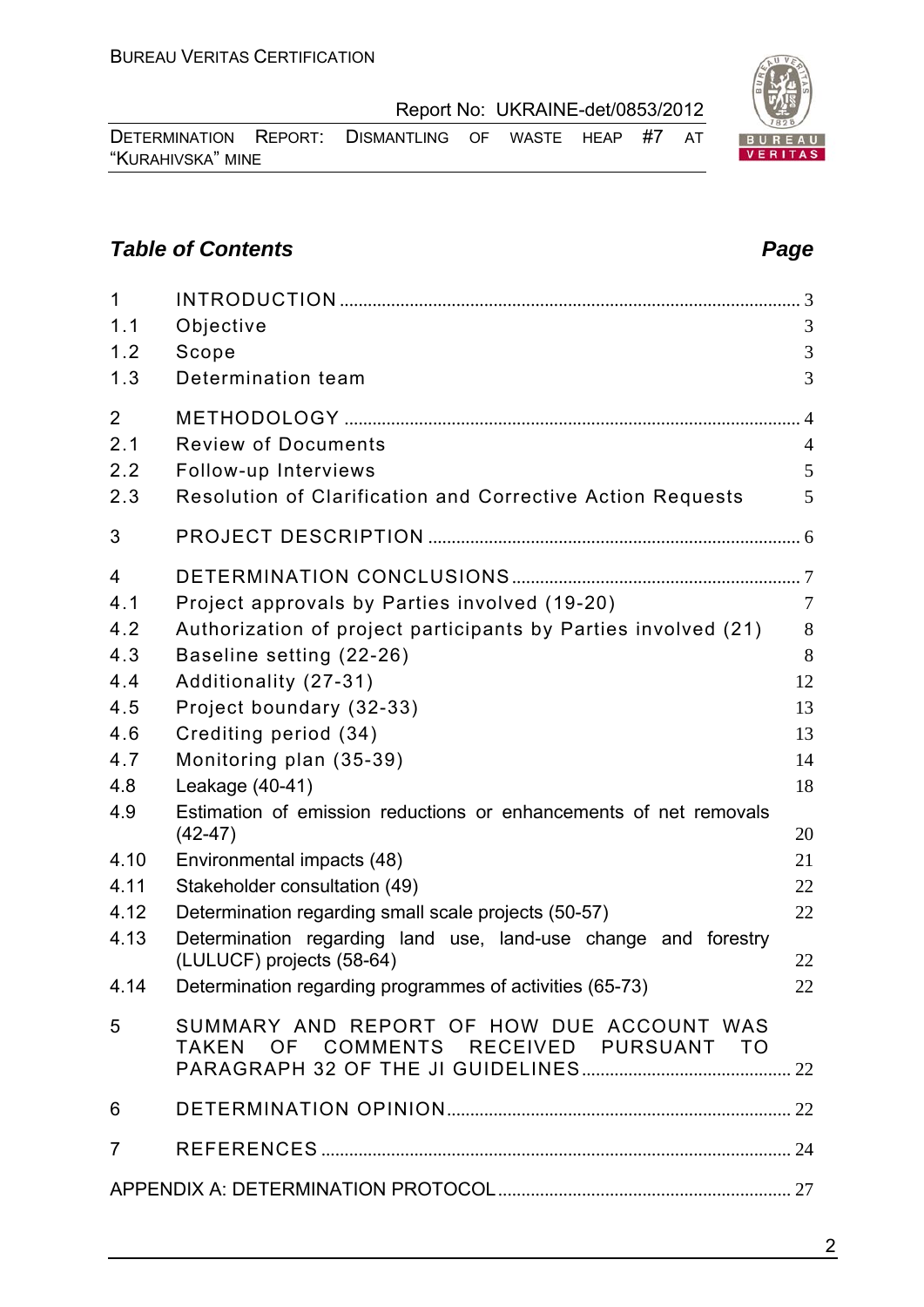| DETERMINATION REPORT: DISMANTLING OF WASTE HEAP #7 AT |  |  |  |  |
|-------------------------------------------------------|--|--|--|--|
| "KURAHIVSKA" MINE                                     |  |  |  |  |



#### **1 INTRODUCTION**

SIA "Vidzeme Eko" has commissioned Bureau Veritas Certification to determine its JI project "Dismantling of waste heap #7 at "Kurahivska" mine" (hereafter called "the project") at Kurakhivka village, Maryinskiy District, Donetsk Region, Ukraine.

This report summarizes the findings of the determination of the project, performed on the basis of UNFCCC criteria, as well as criteria given to provide for consistent project operations, monitoring and reporting.

#### **1.1 Objective**

The determination serves as project design verification and is a requirement of all projects. The determination is an independent third party assessment of the project design. In particular, the project's baseline, the monitoring plan (MP), and the project's compliance with relevant UNFCCC and host country criteria are determined in order to confirm that the project design, as documented, is sound and reasonable, and meets the stated requirements and identified criteria. Determination is a requirement for all JI projects and is seen as necessary to provide assurance to stakeholders of the quality of the project and its intended generation of emission reduction units (ERUs).

UNFCCC criteria refer to Article 6 of the Kyoto Protocol, the JI rules and modalities and the subsequent decisions by the JI Supervisory Committee, as well as the host country criteria.

#### **1.2 Scope**

The determination scope is defined as an independent and objective review of the project design document, the project's baseline study and monitoring plan and other relevant documents. The information in these documents is reviewed against Kyoto Protocol requirements, UNFCCC rules and associated interpretations.

The determination is not meant to provide any consulting towards the Client. However, stated requests for clarifications and/or corrective actions may provide input for improvement of the project design.

#### **1.3 Determination team**

The determination team consists of the following personnel:

Svitlana Gariyenchyk

Bureau Veritas Certification Team Leader, Climate Change Verifier

Vyacheslav Yeriomin

Bureau Veritas Certification Climate Change Verifier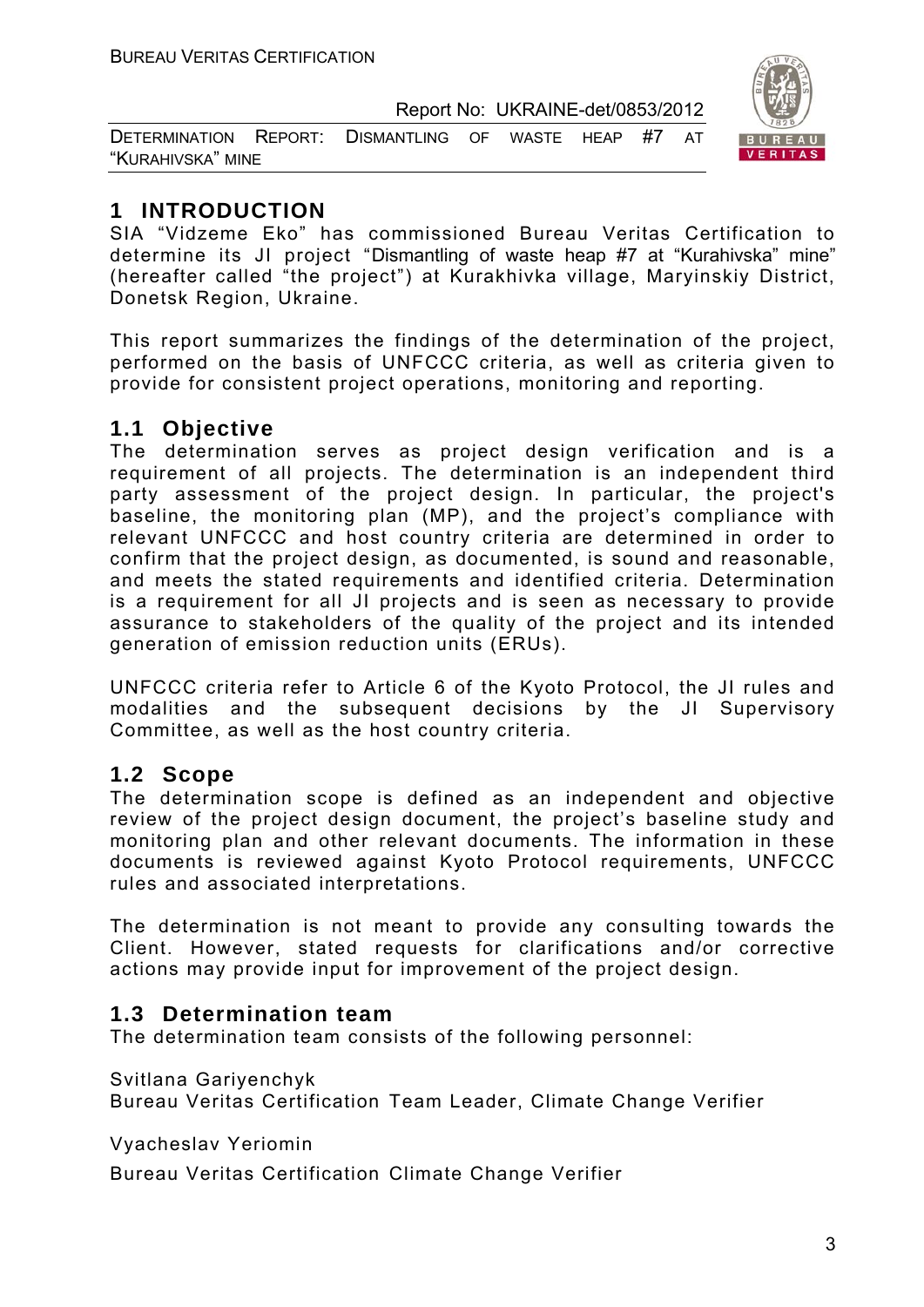DETERMINATION REPORT: DISMANTLING OF WASTE HEAP #7 AT "KURAHIVSKA" MINE



This determination report was reviewed by:

Ivan Sokolov Bureau Veritas Certification, Internal reviewer

Vasyl Kobzar

Bureau Veritas Certification, Technical Specialist

#### **2 METHODOLOGY**

The overall determination, from Contract Review to Determination Report & Opinion, was conducted using Bureau Veritas Certification internal procedures.

In order to ensure transparency, a determination protocol was customized for the project, according to the version 01 of the Joint Implementation Determination and Verification Manual, issued by the Joint Implementation Supervisory Committee at its 19 meeting on 04/12/2009. The protocol shows, in a transparent manner, criteria (requirements), means of determination and the results from determining the identified criteria. The determination protocol serves the following purposes:

- It organizes, details and clarifies the requirements a JI project is expected to meet;
- It ensures a transparent determination process where the determiner will document how a particular requirement has been determined and the result of the determination.

The completed determination protocol is enclosed in Appendix A to this report.

#### **2.1 Review of Documents**

The Project Design Document (PDD) submitted by SIA "Vidzeme Eko" and additional background documents related to the project design and baseline, i.e. country Law, Guidelines for users of the joint implementation project design document form, Approved CDM methodology and/or Guidance on criteria for baseline setting and monitoring, Kyoto Protocol, Clarifications on Determination Requirements to be Checked by an Accredited Independent Entity were reviewed.

To address Bureau Veritas Certification corrective action and clarification requests, SIA "Vidzeme Eko" revised the PDD and resubmitted it on 30/11/2012.

The determination findings presented in this report relate to the project as described in the PDD version(s) 2.0.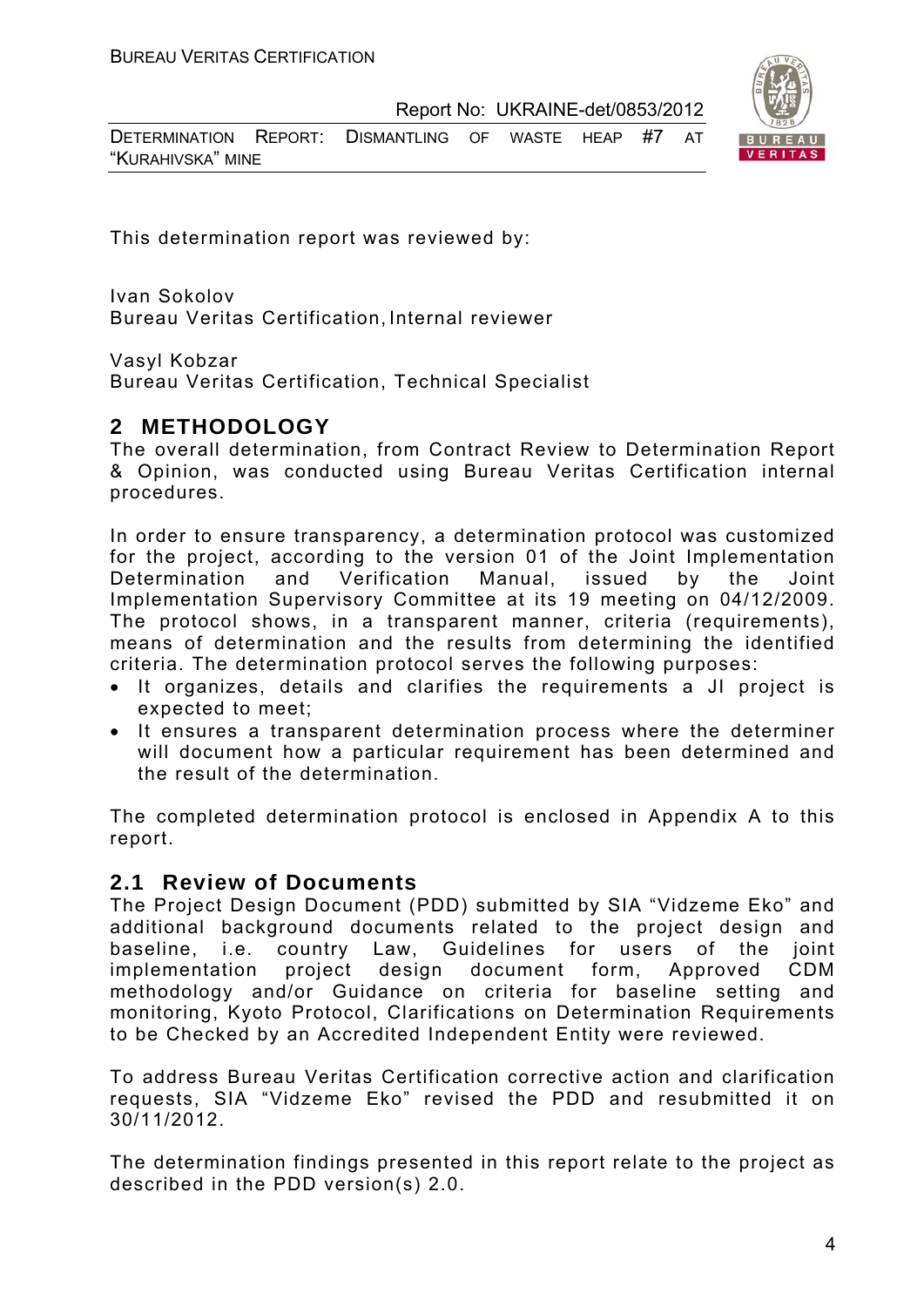

| DETERMINATION REPORT: DISMANTLING OF WASTE HEAP #7 AT |  |  |  |  |
|-------------------------------------------------------|--|--|--|--|
| "KURAHIVSKA" MINE                                     |  |  |  |  |

#### **2.2 Follow-up Interviews**

On 01/12/2012 Bureau Veritas Certification performed on-site interviews with project stakeholders to confirm selected information and to resolve issues identified in the document review. Representatives of PJSC "Krasnoperekopsky glass factory" and SIA "Vidzeme Eko" were interviewed (see References). The main topics of the interviews are summarized in Table 1.

| <b>Table 1 Interview topics</b>                    |                                                                                                                                                                                                                                                                                                                                                                                                                                                                                                                                                                  |
|----------------------------------------------------|------------------------------------------------------------------------------------------------------------------------------------------------------------------------------------------------------------------------------------------------------------------------------------------------------------------------------------------------------------------------------------------------------------------------------------------------------------------------------------------------------------------------------------------------------------------|
| <b>Interviewed</b><br>organization                 | <b>Interview topics</b>                                                                                                                                                                                                                                                                                                                                                                                                                                                                                                                                          |
| <b>PJSC</b><br>"Krasnoperekopsky<br>glass factory" | <b>Project History</b><br>➤<br>$\triangleright$ Project Approach<br>Project boundary<br><b>Implementation Schedule</b><br>Organization structure<br>$\triangleright$ Authorities and responsibilities<br>$\triangleright$ Training of personnel<br>Quality management procedures and technologies<br>➤<br>$\triangleright$ Records on rehabilitation/implementation of equipment<br>Metering equipment control<br>Metering record keeping system, database<br>$\triangleright$ Technical documentation<br>Monitoring plan and procedures<br>Permits and licenses |
| <b>CONSULTANT</b><br>SIA "Vidzeme Eko"             | Baseline methodology<br>➤<br>Monitoring plan<br>➤<br><b>Additionality proofs</b>                                                                                                                                                                                                                                                                                                                                                                                                                                                                                 |

#### **Table 1 Interview topics**

#### **2.3 Resolution of Clarification and Corrective Action Requests**

Calculation of emission reductions

The objective of this phase of the determination is to raise the requests for corrective actions and clarification and any other outstanding issues that needed to be clarified for Bureau Veritas Certification positive conclusion on the project design.

If the determination team, in assessing the PDD and supporting documents, identifies issues that need to be corrected, clarified or improved with regard to JI project requirements, it will raise these issues and inform the project participants of these issues in the form of:

(a) Corrective action request (CAR), requesting the project participants to correct a mistake in the published PDD that is not in accordance with the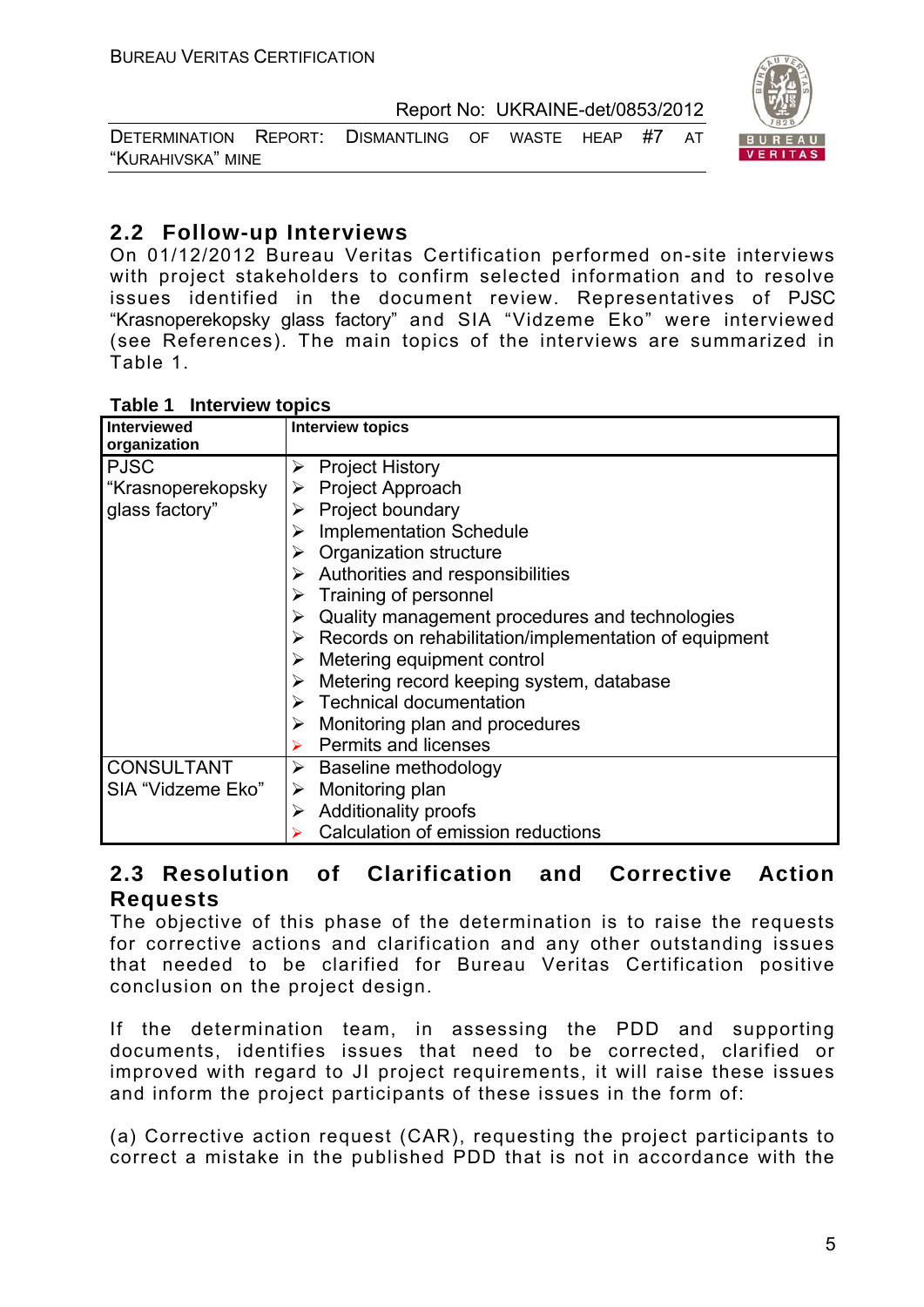| DETERMINATION REPORT: DISMANTLING OF WASTE HEAP #7 AT |  |  |  |  |
|-------------------------------------------------------|--|--|--|--|
| "KURAHIVSKA" MINE                                     |  |  |  |  |



(technical) process used for the project or relevant JI project requirement or that shows any other logical flaw;

(b) Clarification request (CL), requesting the project participants to provide additional information for the determination team to assess compliance with the JI project requirement in question;

(c) Forward action request (FAR), informing the project participants of an issue, relating to project implementation but not project design, that needs to be reviewed during the first verification of the project.

The determination team will make an objective assessment as to whether the actions taken by the project participants, if any, satisfactorily resolve the issues raised, if any, and should conclude its findings of the determination.

To guarantee the transparency of the verification process, the concerns raised are documented in more detail in the determination protocol in Appendix A.

#### **3 PROJECT DESCRIPTION**

Proposed project consists in full dismantling of waste heap #7 of "Kurahovska" mine with sorting and enrichment of obtained coal containing rock mass.

Boundaries of proposed project cover one dismantled waste heap and enrichment plant #105. "Krasnoperekopsky glass factory" Ltd is owner of waste heap and processes coal containing rock mass at enrichment plant #105, on sub-contract relations basis.

Technologies employed in the project activity are described below

Bulldozers rise to the top of the dump on its tail section. Dismantling of dump with bulldozers is carried by horizontal layers, after lowering the height of dump to 25-30 m, allowed dismantling by slope (15 °) layers. A combined method for the dump dismantling is used, when after decline by bulldozers to lower layer height, in which entrance road can be constructed, further dismantling is carried out by excavators with direct loading rock into vehicles (dump trucks).

On the second stage, the rock mass is delivered to the enrichment plant #105 for further enrichment. The rock mass is supplied to the inertial screening sifter for the pre-classification by class of 100 mm. After the pre-classification, the coal mass delivered to the preparatory screening to sifter GIL-52a by dry or wet mode. Beneficiation of large class 13 mm is made on heavy media separator STK 32-55010, and beneficiation of small class 3-13 mm - at hydrocyclone GTSM-63011. Next, washing of the suspension of beneficiation products and dehydrating products by dressing screens and centrifuge take place, regeneration suspension at electromagnetic separator. Thus the water in this process is used in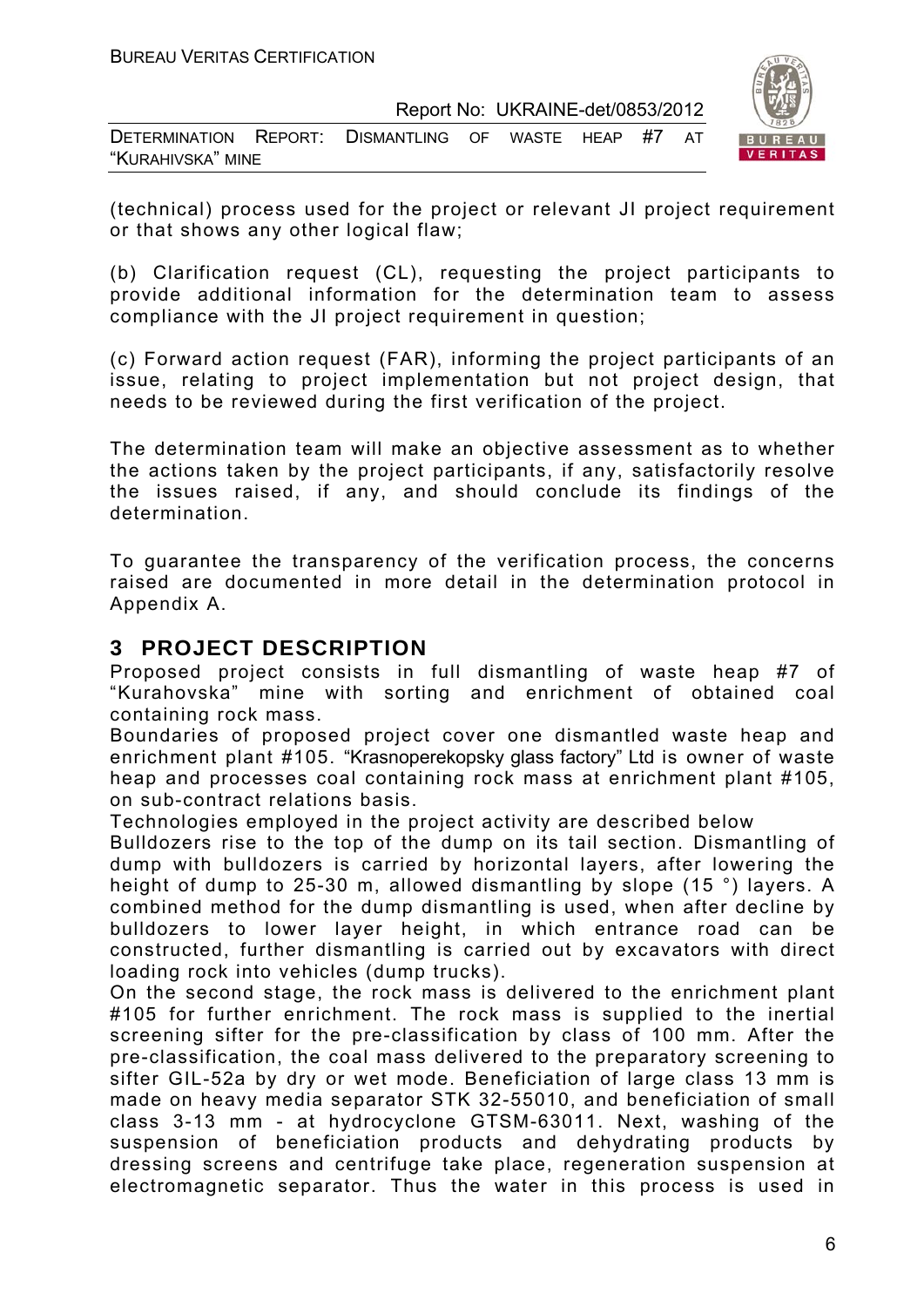| DETERMINATION REPORT: DISMANTLING OF WASTE HEAP #7 AT |  |  |  |  |
|-------------------------------------------------------|--|--|--|--|
| "KURAHIVSKA" MINE                                     |  |  |  |  |



closed loop. Beneficiation products (coal concentrate) are transported by conveyor belt into bins for further shipment to the consumer. Waste is transported to the flat dump

The proposed project is aimed at reducing anthropogenic emissions. Emission reductions created by:

- Elimination of greenhouse gases sources associated with waste heaps burning, by extracting coal from the rock dumps;

- Reduction of uncontrolled methane emissions due to replacement of coal that would have been extracted through mining;

- Reduction of electricity consumption at waste heap dismantling in comparison to electricity consumption at coal mine.

Identified problem areas for project descriptions, project participants' responses and conclusions of Bureau Veritas Certification are described in Annex A (refer to CAR01-CAR04)

#### **4 DETERMINATION CONCLUSIONS**

In the following sections, the conclusions of the determination are stated.

The findings from the desk review of the original project design documents and the findings from interviews during the follow up visit are described in the Determination Protocol in Appendix A.

The Clarification and Corrective Action Requests are stated, where applicable, in the following sections and are further documented in the Determination Protocol in Appendix A. The determination of the Project resulted in 15 Corrective Action Requests and 0 Clarification Requests.

The number between brackets at the end of each section corresponds to the DVM paragraph

#### **4.1 Project approvals by Parties involved (19-20)**

The project has already received Letter of Endorsement #2907/23/7 dated 04/10/2012 issued by State Environmental Investment Agency.

The Bureau Veritas Certification obtained Letter of Endorsement from SIA "Vidzeme-Eko" and doesn't doubt in its authenticity.

As for this time no written project approvals of the project from the Parties Involved are available (see CAR05 pending till the Host Party LoA received). After receiving Determination Report from the Accredited Independent Entity (AIE) project documentation will be submitted to the Ukrainian Designated Focal Point (DFP) which is State Environment Investment Agency for receiving the Letter of Approval.

The written approvals from the other Party will be obtained later on.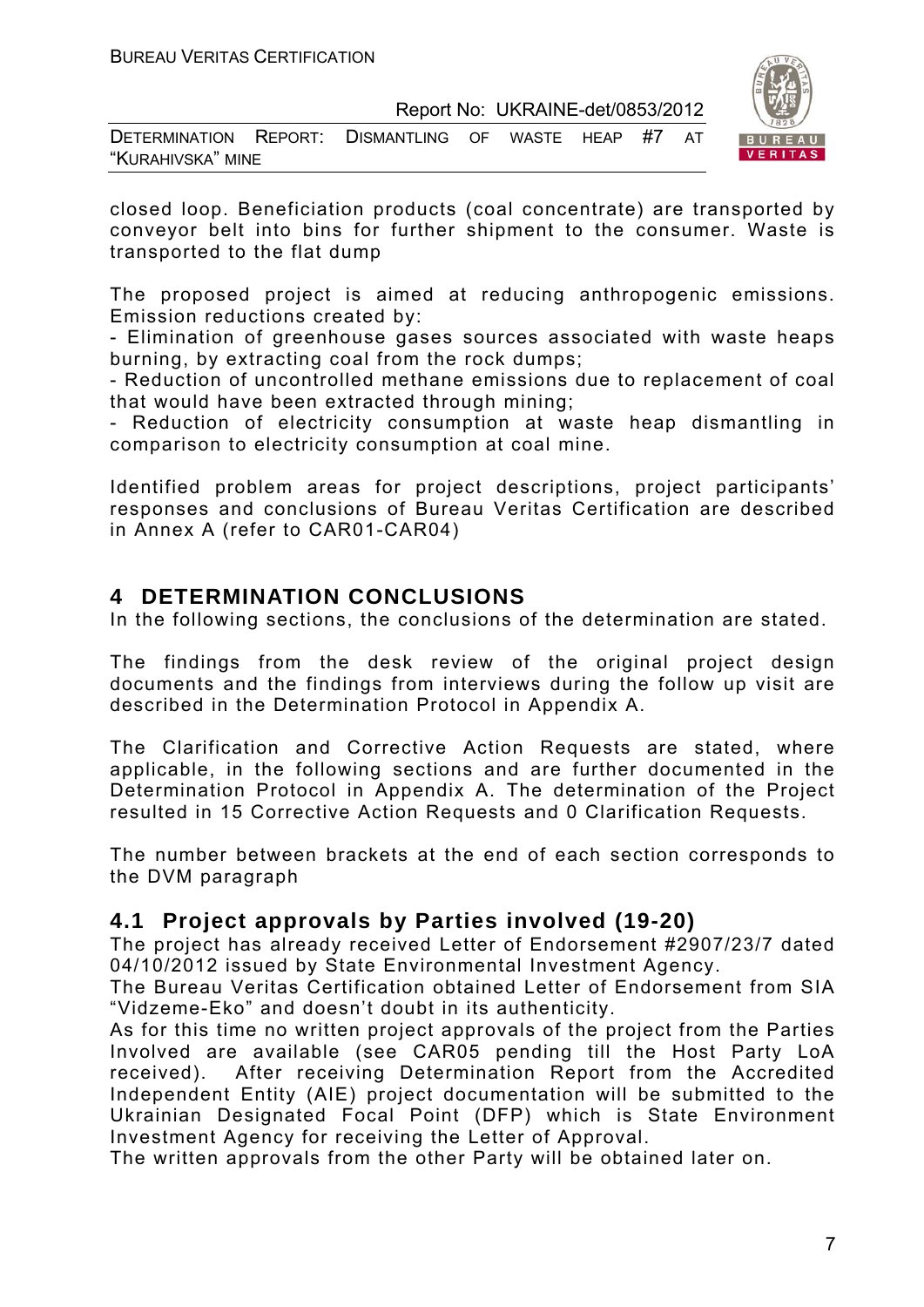



Identified problem areas for written project approvals, project participants' responses and conclusions of Bureau Veritas Certification are described in Annex A (refer to CAR05).

#### **4.2 Authorization of project participants by Parties involved (21)**

In accordance with paragraph 21 of the DVM the assessment of this area focuses on whether each of the legal entities listed as project participants in the PDD is authorized by a Party involved, which is also listed in the PDD.

Authorisation of the project participants by Parties involved is expected through a written project approval, see CAR05 that is pending

#### **4.3 Baseline setting (22-26)**

The PDD explicitly indicates that using a methodology for baseline setting and monitoring developed in accordance with appendix B of the JI guidelines (hereinafter referred to as JI specific approach) was the selected approach for identifying the baseline.

The PDD provides a detailed theoretical description in a complete and transparent manner, as well as justification, that the baseline is established:

(a) By listing and describing the following plausible future scenarios on the basis of conservative assumptions and selecting the most plausible one:

#### *Scenario 1. Continuation of existing situation*

This scenario does not anticipate any activities and therefore does not face any barriers.

#### *Scenario 2. Direct energy production from the heat energy of burning waste heap*

#### *Technological barrier*:

This scenario is based on the highly experimental technology, which has not been implemented even in a pilot project. It is also not suitable for all waste heaps as the project owner will have to balance the energy resource availability (i.e. waste heap location) and the location of the energy user. On-site generation of electricity addresses this problem but requires additional interconnection engineering. In general this technology has yet to prove its viability. In addition it does not allow the control and management of the emitted gases. This technology can be applied only in the presence of dumps with developed combustion centre. Even if the probability of burning rock dump is very high, it is currently impossible to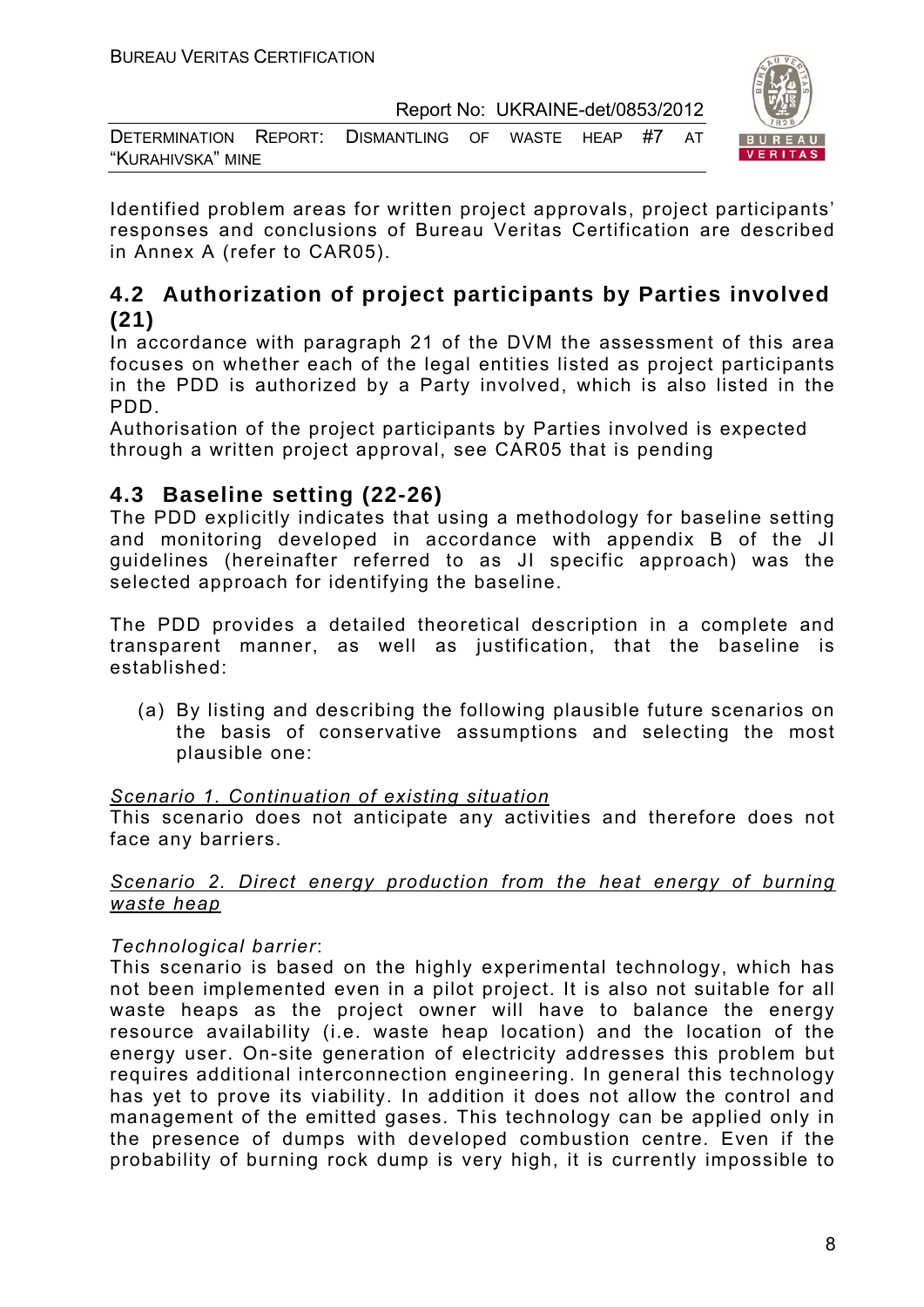| DETERMINATION REPORT: DISMANTLING OF WASTE HEAP #7 AT |  |  |  |  |
|-------------------------------------------------------|--|--|--|--|
| "KURAHIVSKA" MINE                                     |  |  |  |  |



predict the time of its outbreak and therefore predict the start of the use of thermal energy released during its combustion.

#### *Investment barrier*:

Investment into unproven technology carries a high risk. In case of Ukraine, which carries a high country risk, investment into such unproven energy projects are less likely to attract investors than some other opportunities in the energy sector with higher returns. The pioneering character of the project may appeal to development programmes and governmental incentives but cost of the produced energy is likely to be much higher than alternatives.

#### *Scenario 3. Production of construction materials from waste heap matter Technological barrier*:

This scenario is based on known technology, however, this technology is not currently available in Ukraine and there is no evidence that such projects will be implemented in the near future. It is also not suitable for all types of waste heaps as the content of waste heap has to be predictable in order for project owner to be able to produce quality materials. High contents of sulphur and moisture can reduce the suitability of the waste heap for processing. A large scale deep exploration of the waste heap has to be performed before the project can start.

*Scenario 4. Coal extraction from waste heaps without JI incentives Investment barrier*: This scenario is financially unattractive and faces barriers. Detailed description of proposed scenario barriers is provided in the section B.2 of the PDD version 2.0.

#### *Scenario 5. Systematic monitoring of waste heaps condition and regular fire prevention and extinguishing measures*

Investment barrier: This scenario does not represent any revenues but anticipates additional costs for waste heaps owners. Monitoring of the waste heap status is not done systematically and in general actions are left to the discretion of the individual owners. Waste heaps are mostly owned by mines or regional coal mining associations. Coal mines in Ukraine suffer from limited investment resulting often in safety problems due to complicated mining conditions and financial constraints, with miners' salaries often being delayed by few months. Waste heaps in this situation are considered as additional burdens and mines often do not even perform minimum required maintenance. Exact data are not always available. From a commercial view point the fines that are usually levied by the authorities are considerably lower than costs of all the measures outlined by this scenario.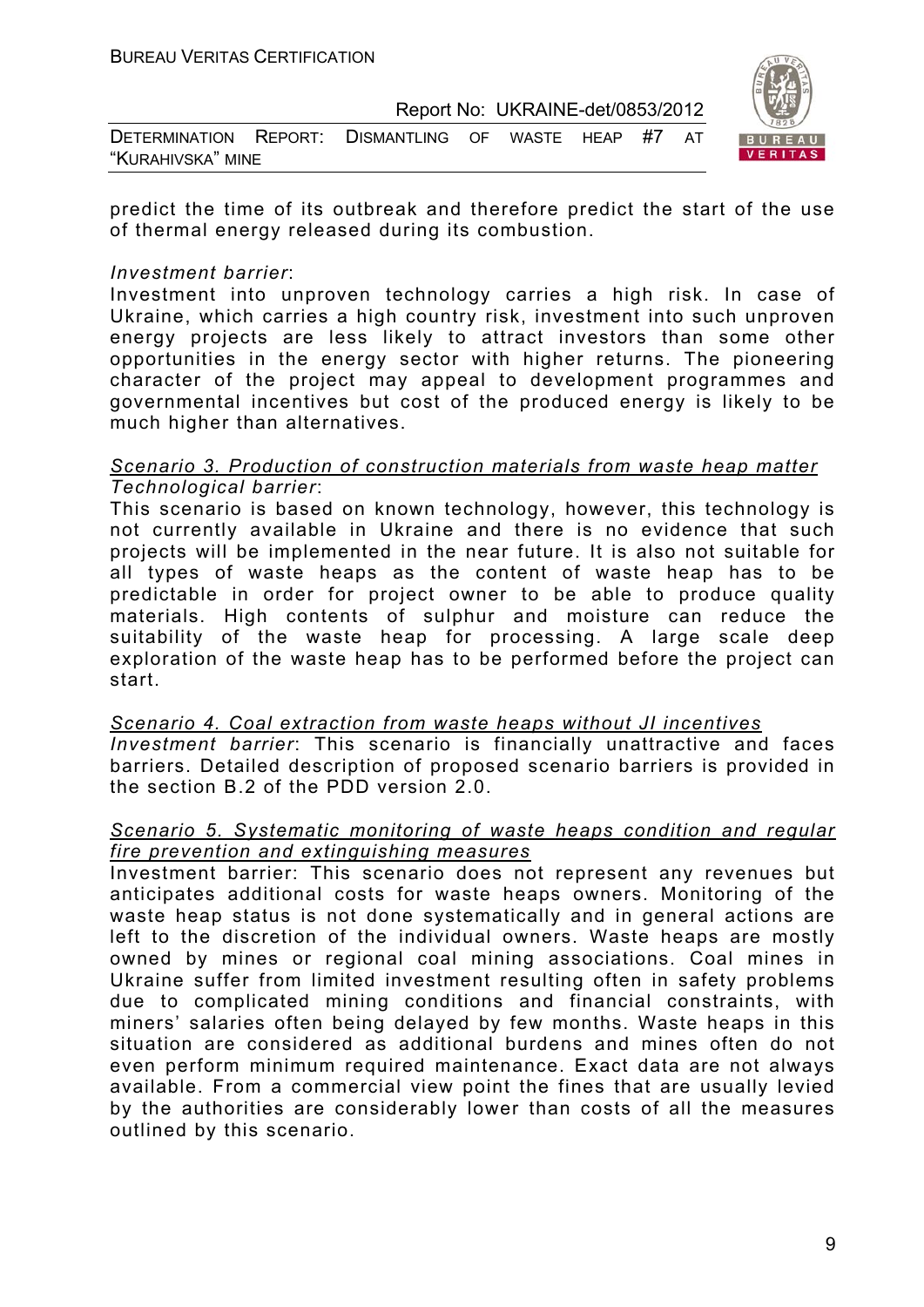DETERMINATION REPORT: DISMANTLING OF WASTE HEAP #7 AT "KURAHIVSKA" MINE



- (b) Taking into account relevant national and/or sectoral policies and circumstances, such as sectoral reform initiatives, local fuel availability, power sector expansion plans, and the economic situation in the project sector. In this context, the following key factors that affect a baseline are taken into account:
- (c) Taking into account relevant national and/or sectoral policies and circumstances, such as sectoral reform initiatives, local fuel availability, power sector expansion plans, and the economic situation in the project sector. In this context, the following key factors that affect a baseline are taken into account:
	- A comprehensive analysis and an in-depth description of the reform policies and legislation concerning the development and reforming of the Ukrainian coal industry. At this time effective united complex state program for prevention of waste heaps burning and reclamation with extraction of coal is absent. Fines paid by pollution costs much less than money spent on measures to prevent ignition or burning For this time 83 % of Donetsk Region waste heaps burned or burning.
	- Describing economic situation. Inner coal market in Ukraine is significantly controlled by Ukrainian government, which is owner of number of mines and significantly influencing on coal costs. Level of coal content in waste heap is difficultly predicted, and "Krasnoperekopsky glass factory" Ltd is a small company which cannot supply coal in big quantities in long range time.
	- As far as availability of capital there is a summary of key indicators of business practices in Ukraine as well as a comparison country risk premiums for Ukraine, and Russia are provided by the PP's vividly demonstrating that Ukraine has been always considered a high-risk country for investments and doing business, which extremely limits the opportunities of the project as for its access to financial resources at the international level.
	- It is stated by the project participants that modern technologies and best practices existing in the developed countries are unavailable due to their high cost and necessity of the knowledgeable personnel able to introduce and operate the equipment.
	- As far as the fuel prices and its availability, the PDD states that electricity and diesel fuel are widely used in Ukrainian industry. Prices for diesel fuel that is mostly imported from the Russian Federation are regulated by Ukrainian Government. Electric energy in Ukraine is produced at the thermal and nuclear power stations mainly by use of fossil fuel. Wholesale Electricity Market of Ukraine is managed by the state enterprise "Energorynok"; the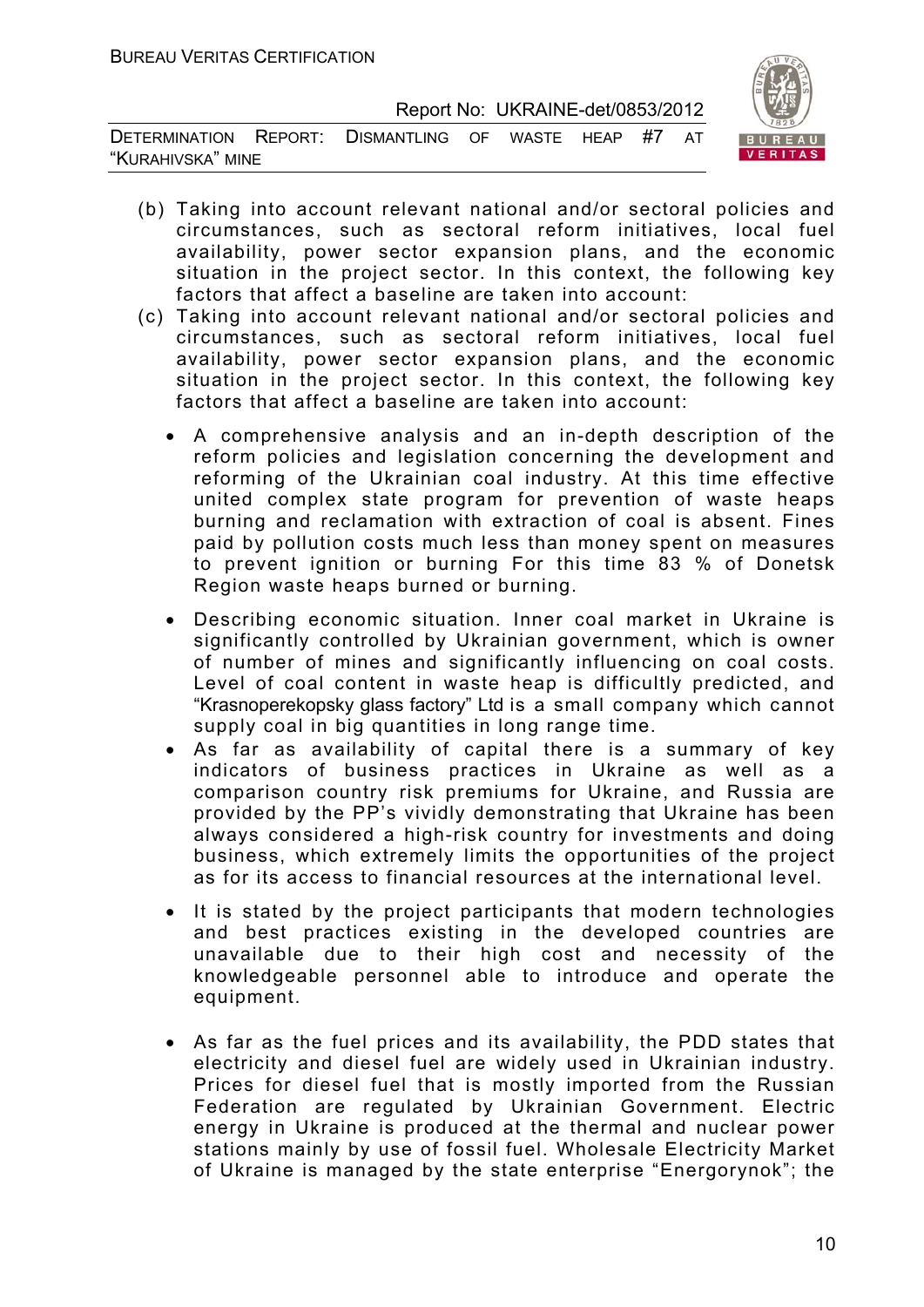| DETERMINATION REPORT: DISMANTLING OF WASTE HEAP #7 AT |  |  |  |  |
|-------------------------------------------------------|--|--|--|--|
| "KURAHIVSKA" MINE                                     |  |  |  |  |



level of prices for electric energy ranges greatly for different types of consumers.

 (c) In such a way that emission reduction units (ERUs) cannot be earned for decreases in activity levels outside the project activity or due to force majeure. According to the proposed approach emission reductions will be earned only when project activity will generate coal concentrate, so no emission reductions can be earned due to any changes outside the project activity.

(d) Taking into account uncertainties and using conservative assumptions such as the following:

- Lower range of parameters is used for calculation of baseline emissions and higher range of parameters is used for calculation of project activity emissions;
- Default values were used to the extent possible in order to reduce uncertainty and provide conservative data for emission calculations.
- The emissions of nitrous oxide have not taken into consideration for conservatism

For more details, please, refer to Section B.1. of the PDD.

Emissions in the baseline scenario are calculated as follows:

$$
BE_y = BE_{WHB,y} \t\t(1)
$$

Where:

*BEWHB,y -* baseline emissions due to burning of the waste heap in the year *y* (tCO2 equivalent ),

Baseline emissions due to burning dumps in year y calculated by the formula:

 $BE_{WHB,V}$  =  $FC_{BE,Coal,V}$  /1000 ·  $\rho$  whb · NCV  $_{Coal}$  · OXID  $_{Coal}$  · K  $_{Coal}$  <sup>c</sup> · 44/12 (2) where:

*FCBE,Coal,y* - amount of coal that has been mined in the baseline scenario and combusted for energy use, equivalent to the amount of coal extracted from the waste heap because of the project activity in the year *y,* t;

<sup>ρ</sup> *WHB* - probability of waste heap burning , d/l;

*NCV Coal* - net Calorific Value of coal, TJ/kt;

*OXID Coal* - carbon Oxidation factor of coal, d/l;

 $K_{Coal}^c$  - carbon content of coal, tC/TJ;

1/1000 - conversion factor from tons in kilotonnes, d / l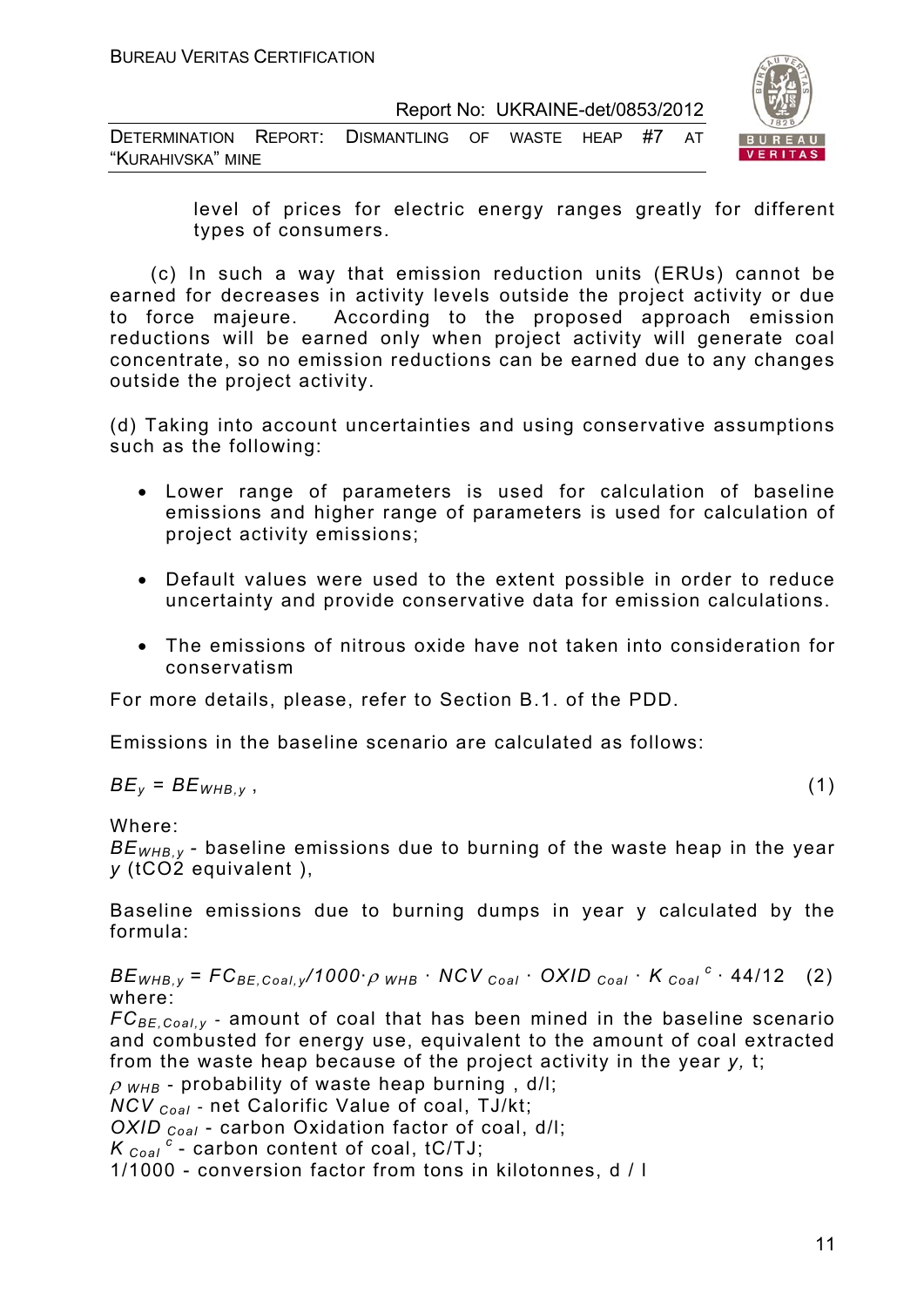| DETERMINATION REPORT: DISMANTLING OF WASTE HEAP #7 AT |  |  |  |  |
|-------------------------------------------------------|--|--|--|--|
| "KURAHIVSKA" MINE                                     |  |  |  |  |



44/12 - stoichiometric relationship between the molecular weight of carbon dioxide and carbon.

The amount of coal produced in mines in the baseline scenario is calculated by the formula:

Identified problem areas for baseline for baseline setting, project participants' responses and conclusions of Bureau Veritas Certification are described in Annex A (refer to CAR06-CAR08)

#### **4.4 Additionality (27-31)**

The project "Dismantling of Waste Heap #54 at Former "Dzerzhynskogo" project ITL UA1000447 is selected as the comparable JI project. Accredited independent entity has already positively determined that it would result in a reduction of anthropogenic emissions by sources or an enhancement of net anthropogenic removals by sinks that is additional to any that would otherwise occur. This determination has already been deemed final by the JISC. Appropriate documentation such as PDD and Determination Report regarding this project is available traceably and transparently on the UNFCCC JI Website.

#### *http://ji.unfccc.int/JIITLProject/DB/C4QXRZ17KUWJDAGT6G9GJXKCBRLAOZ/details*

Additionality of the project was demonstrated adequately by demonstrating that the indicated project is implemented under comparable circumstances:

a) Both projects propose **same GHG mitigation measure:** The proposed GHG mitigation measure under both projects is coal extraction from the mine's waste heaps. This will prevent greenhouse gas emissions into the atmosphere during combustion of the heaps and will contribute an additional amount of coal, without the need for mining. Criteria is satisfied

b) Both projects are implemented within the **same country and the same time**: The proposed project and identified comparable project are both located in Ukraine, project crediting periods are divided less than 1 year. Criteria is satisfied

c) **Scale.** The difference between the proposed project and the other project(s) is less than 50 per cent in terms of the projects output (i.e. power output, capacity increase, etc.) or service provided.

The projects envisage production of the same product (coal concentrate). Both projects use similar technological equipment (vibrating sieves GIL-52, heavy media separators STK and hydrocyclones GTsM). Capacity of both projects are limited by coal contains in the waste heap and waste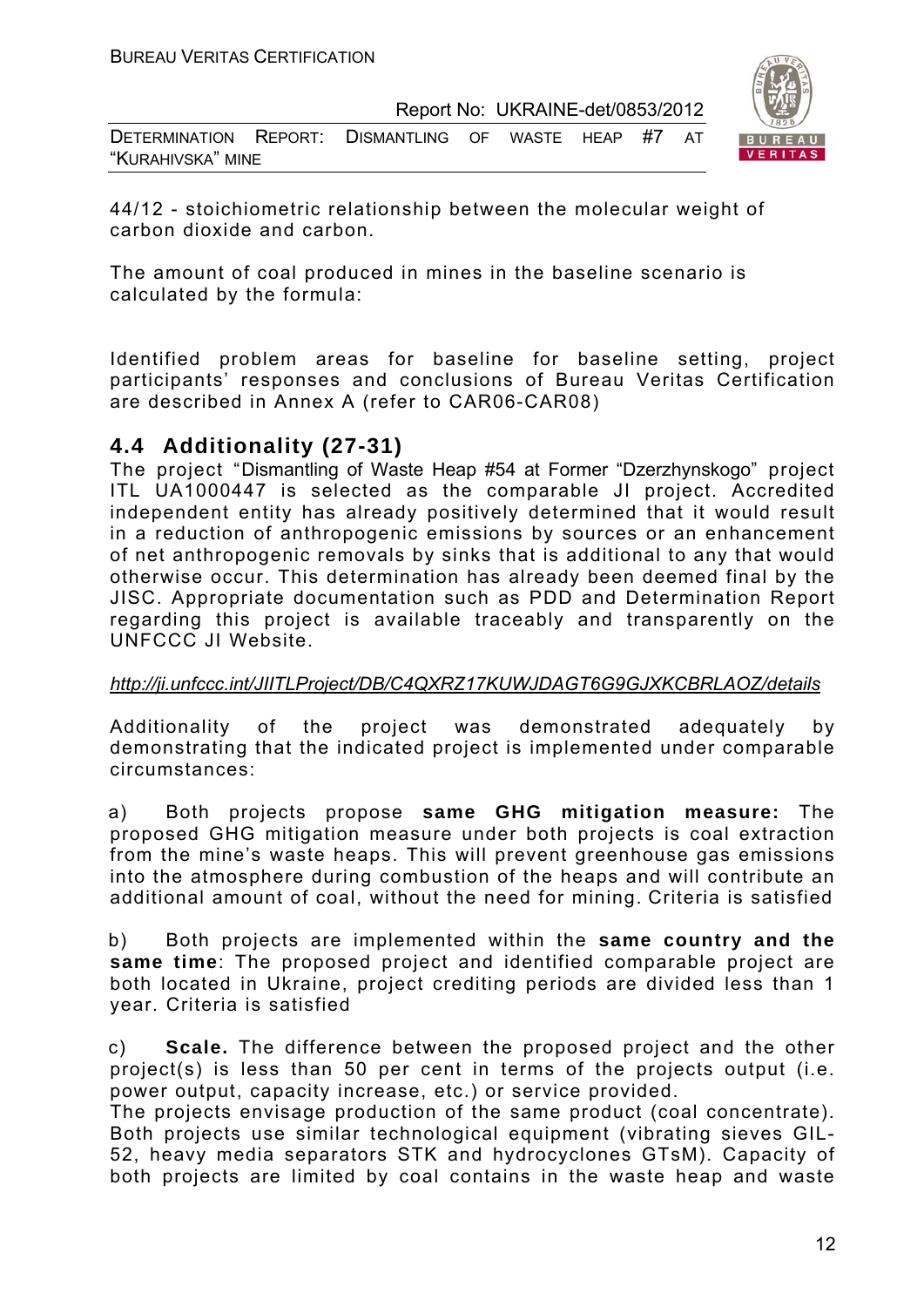| DETERMINATION REPORT: DISMANTLING OF WASTE HEAP #7 AT |  |  |  |  |
|-------------------------------------------------------|--|--|--|--|
| "KURAHIVSKA" MINE                                     |  |  |  |  |



heaps size and is different about 10% for both comparing projects with work in two-shift regime. Criteria is satisfied

d) There were no significant changes in **regulatory framework** between the starting dates of two projects. Criteria is satisfied.

The desk review of provided information and follow-up interviews enabled Bureau Veritas Certification Holding SAS to assess that all explanations, descriptions and analyses in the demonstration of additionality were made in accordance with criteria of "Guidance on criteria for baseline setting and monitoring" version 03 and this projects is indeed comparable project, implemented under comparable circumstances. The proposed JI activity provides the reductions in emissions by sources that are additional to any that would otherwise occur.

#### **4.5 Project boundaries**

The details on the project boundary were provided in section B.3 of the PDD. The desk review of submitted documentation enabled Bureau Veritas Certification to assess that the project boundary defined in the PDD encompasses all anthropogenic emissions by sources of GHGs that are:

- Under the control of the project participants;
- Reasonably attributable to the project; and
- Significant.

The baseline emission sources of GHGs that are included in the project boundaries are listed below. Emissions of carbon dioxide due to:

- Waste heap burning;

- Consumption of coal for energy production (excluded, does not take into the consideration in calculation).

The project emission sources of GHGs that were included in the project boundaries are listed below. Emissions of carbon dioxide due to:

- Consumption of fossil fuel (diesel fuel) due to extracting coal from dump; - Consumption of coal for energy production (excluded, does not take into the consideration in calculation).

Leakages:

- Fugitive emissions of methane in the mining activities;
- Consumption of electricity from a grid at coal mine.
- Consumption of electricity due to enrichment coal from dump;
- Use of other types of energy sources due to mining (excluded).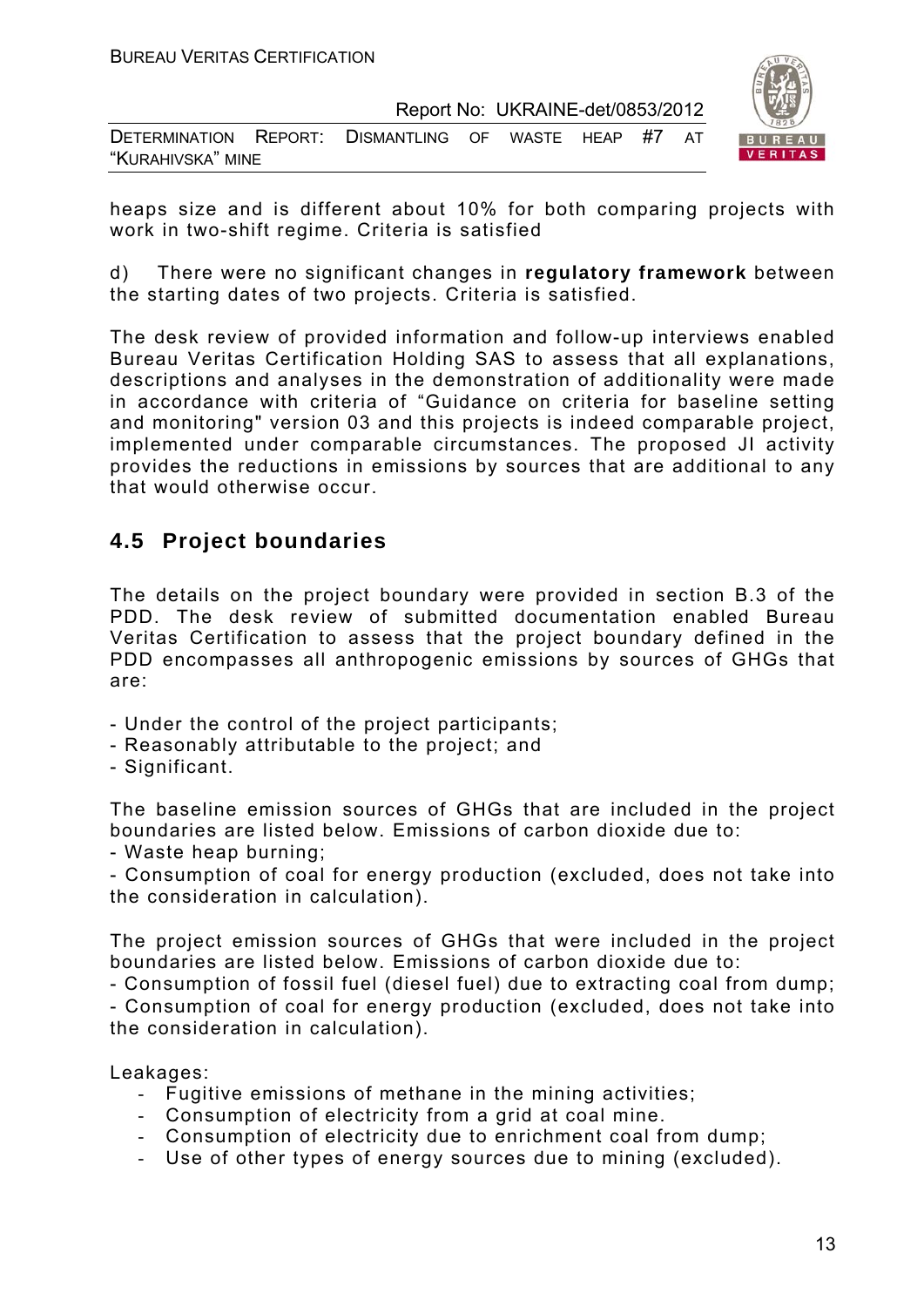| DETERMINATION REPORT: DISMANTLING OF WASTE HEAP #7 AT |  |  |  |  |
|-------------------------------------------------------|--|--|--|--|
| "KURAHIVSKA" MINE                                     |  |  |  |  |



All gases and sources included in the project boundary were explicitly stated, and the exclusions of any sources related to the baseline or the project are appropriately justified and provided in Table 14 of the PDD.

The delineation of the project boundary and the gases and sources included are appropriately described and justified in the PDD by using Figures 9-10 in section B.3 of the PDD.

Identified problem areas for project boundaries, project participants' responses and conclusions of Bureau Veritas Certification are described in Annex A (refer to CAR09)

#### **4.6 Crediting period (34)**

The PDD states the starting date of the project as the date on which the waste heap dismantling began, and the starting date is 05/05/2008, which is after the beginning of 2000.

The PDD states the expected operational lifetime of the project in years and months, which is 6 years and 8 months or 80 months.

The PDD states the length of the crediting period in years and months, which is 4 years and 8 months or 56 months, and its starting date is 05/05/2008, which is on the date the first emission reductions or enhancements of net removals are generated by the project.

The PDD states that the crediting period for the issuance of ERUs starts only after the beginning of 2008 and does not extend beyond the operational lifetime of the project.

The PDD states that the extension of its crediting period beyond 2012 is subject to the host Party approval, and the estimates of emission reductions or enhancements of net removals are presented separately for those until 2012 and those after 2012 in all relevant sections of the PDD.

Identified problem areas for project crediting period, project participants' responses and conclusions of Bureau Veritas Certification are described in Annex A (refer to CAR10)

#### **4.7 Monitoring plan (35-39)**

The PDD, in its monitoring plan section, explicitly indicates that JI specific approach was the selected.

The monitoring plan describes all relevant factors and key characteristics that will be monitored, and the period in which they will be monitored, in particular also all decisive factors for the control and reporting of project performance, such as value of extracted coal, values of consumed electricity, diesel fuel.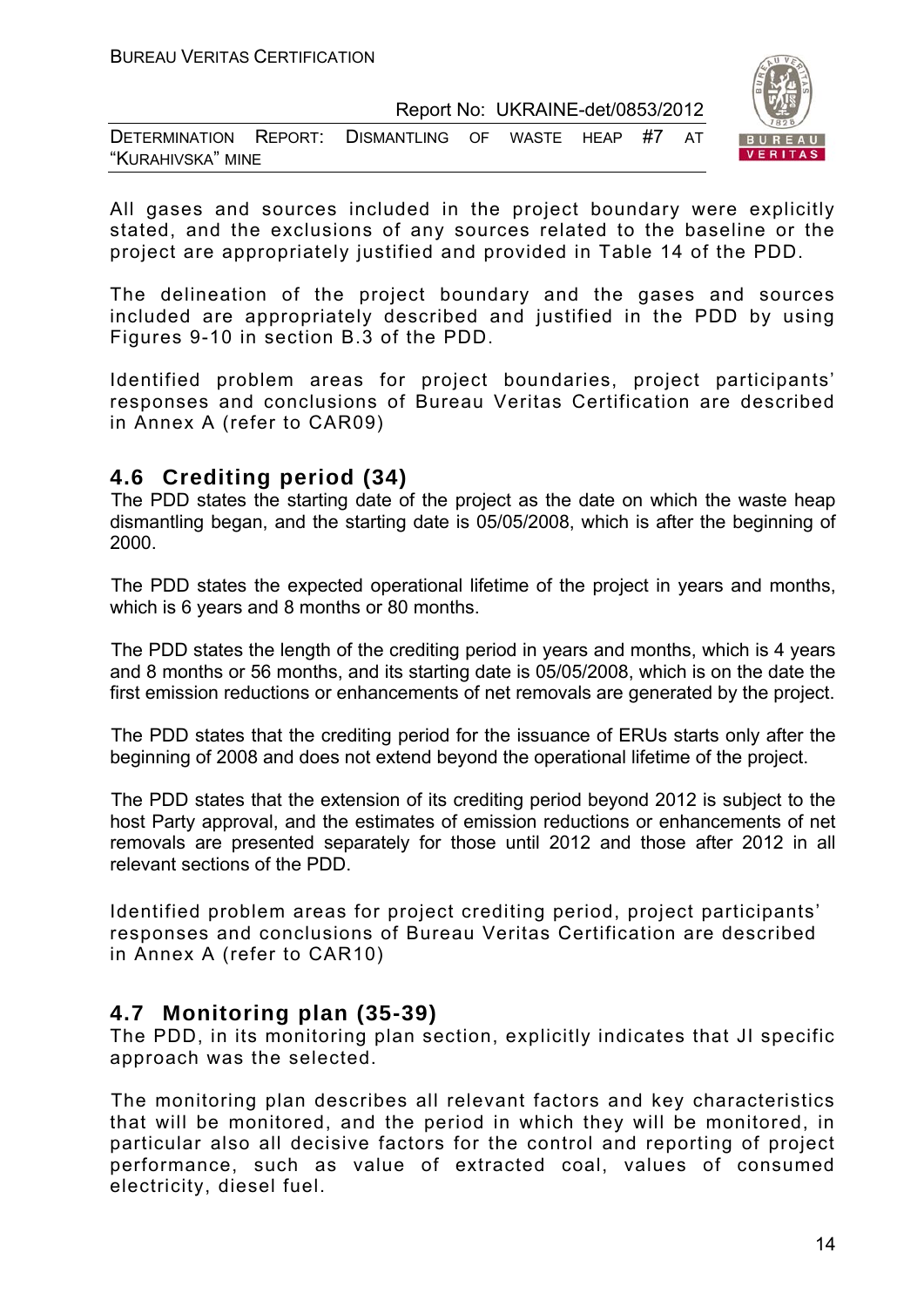

| DETERMINATION REPORT: DISMANTLING OF WASTE HEAP #7 AT |  |  |  |  |
|-------------------------------------------------------|--|--|--|--|
| "Kurahivska" mine                                     |  |  |  |  |

The monitoring plan specifies the indicators, constants and variables that are reliable (i.e. provide consistent and accurate values), valid (i.e. are clearly connected with the effect to be measured), and that provide a transparent picture of the emission reductions or enhancements of net removals to be monitored such as Net Calorific Value of Coal, Net calorific value of Diesel fuel, Carbon Oxidation Factor of Coal, Carbon Oxidation Factor of Diesel Fuel, Carbon content of coal, Carbon content of diesel fuel, Emission factor for fugitive methane emissions from coal mining, Specific carbon dioxide emissions due to production of electricity at TPP and by its consumptions, The average ash content of coal produced in Donetsk region, the average moisture of coal produced in Donetsk Region, probability of waste heap burning, average electricity consumption per tonne of coal, produced in Ukraine.

The monitoring plan draws on the list of standard variables indicated in appendix B of "Guidance on criteria for baseline setting and monitoring" developed by the JISC.

The monitoring plan explicitly and clearly distinguishes:

(i) Data and parameters that are not monitored throughout the crediting period, but are determined only once (and thus remain fixed throughout the crediting period), and that are available already at the stage of determination, such as Global Warming potential of the Methane, Methane Density, Net Calorific Value of Coal, Net calorific value of Diesel fuel, Carbon Oxidation Factor of Coal, Carbon Oxidation Factor of Diesel Fuel, Carbon content of coal, Carbon content of diesel fuel, Emission factor for fugitive methane emissions from coal mining, Specific carbon dioxide emissions due to production of electricity at TPP and by its consumptions, The average ash content of coal produced in Donetsk region, the average moisture of coal produced in Donetsk Region, probability of waste heap burning, average electricity consumption per tonne of coal, produced in Ukraine

(ii) Data and parameters that are not monitored throughout the crediting period, but are determined only once (and thus remain fixed throughout the crediting period), but that are not already available at the stage of determination, such as absent.

(iii) Data and parameters that are monitored throughout the crediting period, such as Additional amount of electricity consumed in project, amount of diesel fuel consumed in project year, value of produced coal.

The monitoring plan describes the methods employed for data monitoring (including its frequency) and recording, such as direct monitoring of electricity consumption by meters, sampling of produced coal, etc.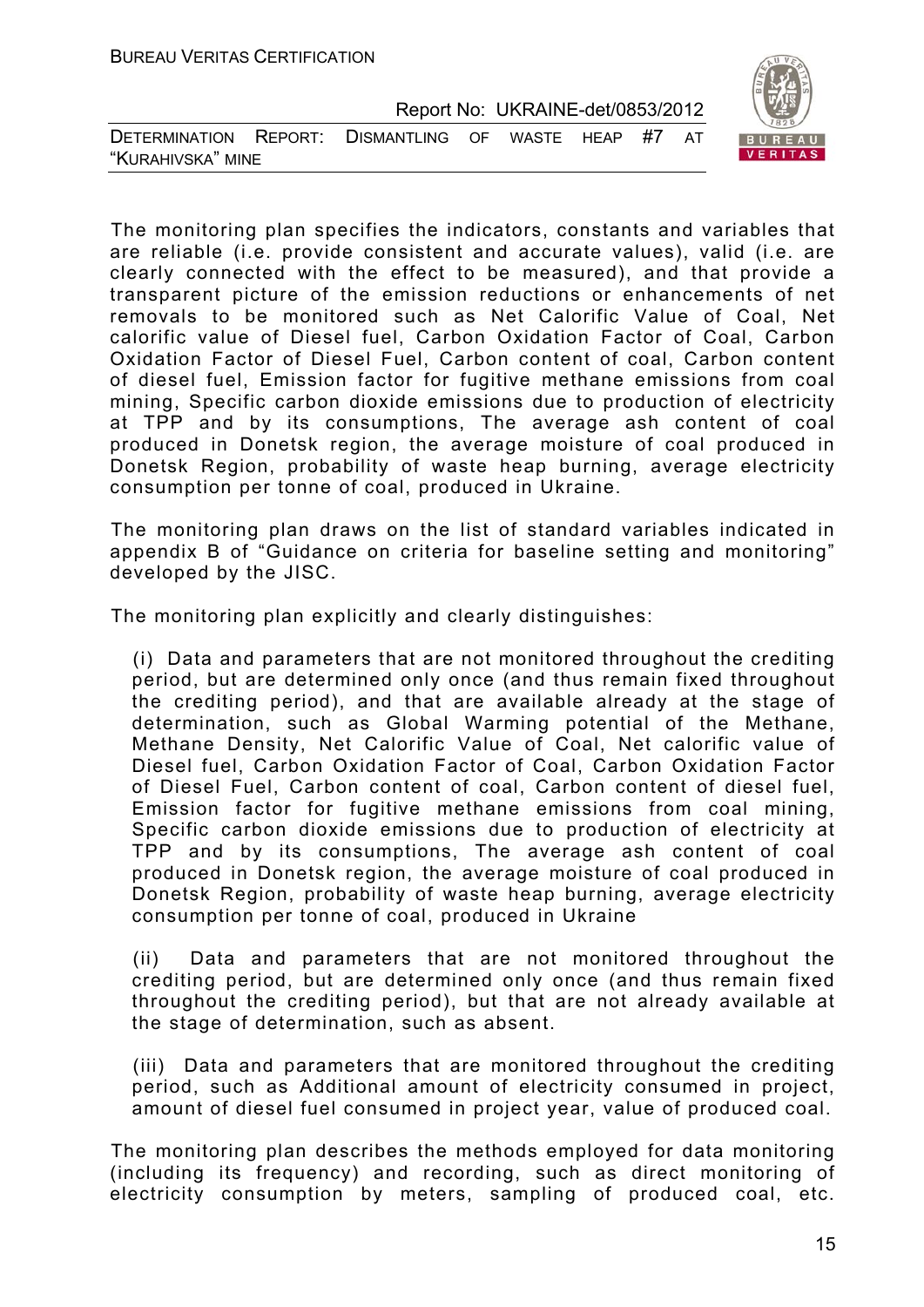| DETERMINATION REPORT: DISMANTLING OF WASTE HEAP #7 AT |  |  |  |  |
|-------------------------------------------------------|--|--|--|--|
| "KURAHIVSKA" MINE                                     |  |  |  |  |

Description of employed methods is provided in the section D.1 of the PDD.

The monitoring plan elaborates all algorithms and formulae used for the estimation/calculation of baseline emissions/removals and project emissions/removals or direct monitoring of emission reductions from the project, leakage, as appropriate, such as described below

The annual emission reductions are calculated as follows:

$$
ER_y = BE_y - PE_y - LE_y, \tag{3}
$$

where:

*ERy* - emissions reductions of the JI project in year y (tCO2 equivalent); *BE<sub>y</sub>* - baseline emission in year y (tCO2 equivalent);

*PE<sub>y</sub>* - project emission in year y (tCO2 equivalent);

*LEy* - leakages in year у, (tCO2 equivalent).

Emissions in the baseline scenario are calculated as follows:

$$
BE_y = BE_{WHB,y} \t\t(4)
$$

Where:

*BEWHB,y -* baseline emissions due to burning of the waste heap in the year *y* (tCO2 equivalent ),

Baseline emissions due to burning dumps in year y calculated by the formula:

 $BE_{WHB,V}$  =  $FC_{BE,Coal,V}$  /1000 ·  $\rho$  whb · NCV  $_{Coal}$  · OXID  $_{Coal}$  ·  $K_{Coal}$  <sup>c</sup> · 44/12 (5) where:

*FCBE,Coal,y* - amount of coal that has been mined in the baseline scenario and combusted for energy use, equivalent to the amount of coal extracted from the wast heap because of the project activity in the year *y,* t;

<sup>ρ</sup> *WHB* - probability of waste heap burning , d/l;

*NCV Coal* - net Calorific Value of coal, TJ/kt;

*OXID Coal* - carbon Oxidation factor of coal, d/l;

*K*  $_{Coal}$ <sup>*c*</sup> - carbon content of coal, tC/TJ;

1/1000 - conversion factor from tons in kilotonnes, d / l

44/12 - stoichiometric relationship between the molecular weight of carbon dioxide and carbon.

Emissions from the project activity are calculated as follows:

 $PE_v = PE_{Diesel.v}$  (6)

16

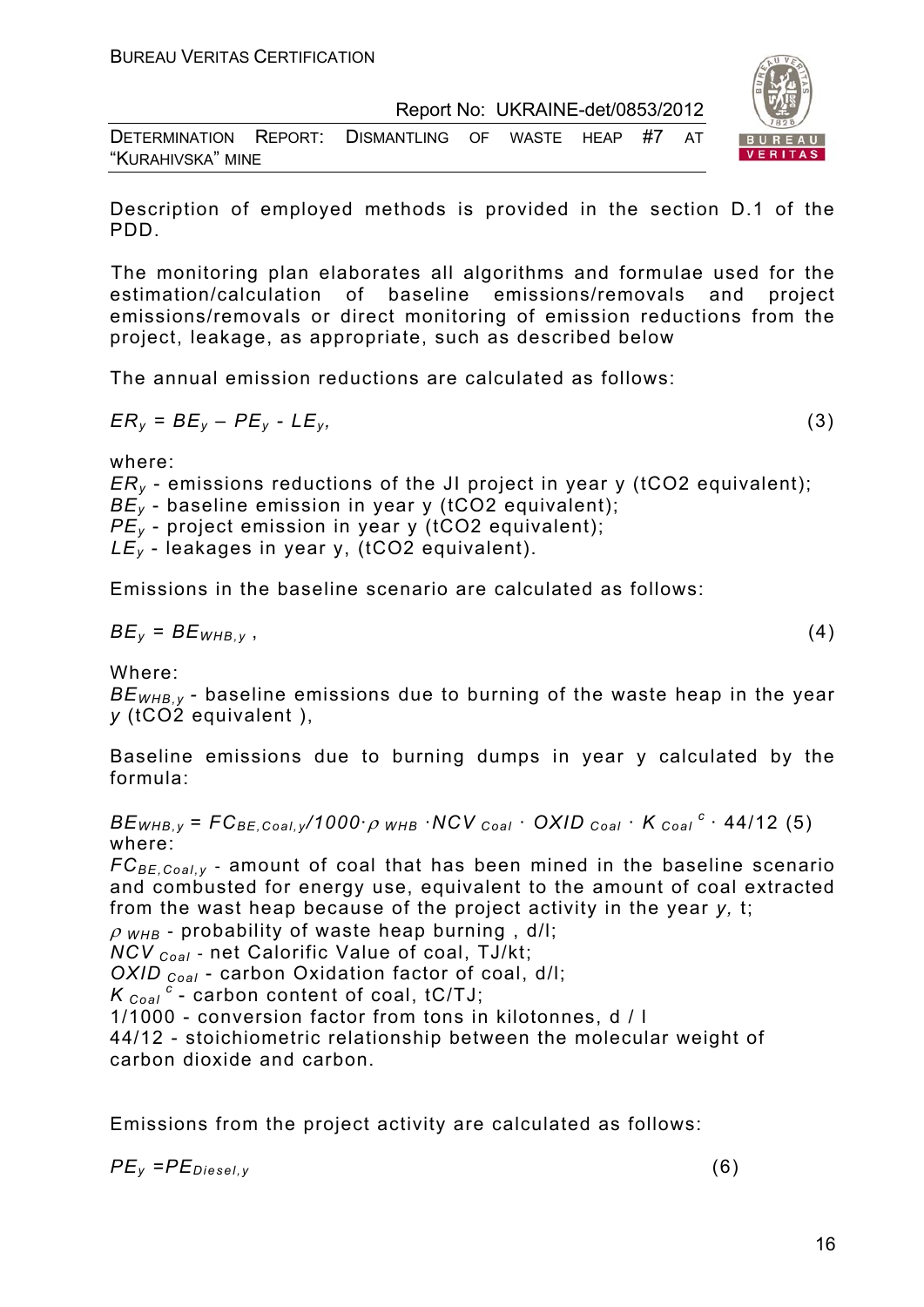| DETERMINATION REPORT: DISMANTLING OF WASTE HEAP #7 AT |  |  |  |  |
|-------------------------------------------------------|--|--|--|--|
| "KURAHIVSKA" MINE                                     |  |  |  |  |

#### where:

*PEy* - project emissions due to project activity in the year *y* (tCO2 equivalent),

*PE<sub>Diesel, v</sub>* - project emissions due to consumption of diesel fuel by the project activity in the year *y* (tCO2 equivalent).

Project emissions due to consumption of diesel fuel by the project activity in the year y are calculated as follows:

 $PE_{\text{Diesel. v}} = FC_{BE\text{Diesel. v}} / 1000 \cdot NCV_{\text{Diesel}} \cdot OXID_{\text{Diesel}} \cdot K_{\text{Diesel}}^c \cdot 44/12$  (7)

#### where:

*FC<sub>BE,Diesel,v* - amount of diesel fuel, consumed in project in year y, t;</sub> *NCV<sub>Diesel</sub>* - Net Calorific Value of diesel fuel, TJ/kt; OXID<sub>Diesel</sub> - carbon Oxidation factor of diesel fuel, d/l;  $K_{D \text{ } i \text{ } s \text{ } e \text{ } j}$ <sup>c</sup> - carbon content of diesel, tC/TJ; 44/12 - stoichiometric relationship between the molecular weight of

carbon dioxide and carbon.

1/1000 - conversion factor from tons in kilotonnes, d / l

Leakages in year y are calculated as follows:

$$
LE_y = LE_{B,y} + LE_{P,y}
$$
 (8)

where:: *LEy -* leakages in year у, (t СО2е);  $LE_{By}$  - leakages in the baseline scenario in the year *y*, (t CO2e); *LEP,* y - leakages in project scenario in a year y,(t СО2е);

Leakages in the baseline scenario in the year y are calculated as follow

 $LE_{B,V} = LE_{CH4,V} + LE_{EL,V}$  (9)

Leakages due to fugitive emissions of methane in the mining activities in the year *y* are calculated as follows:

$$
LE_{CH4,y} = -FC_{BE,Coal,y} \cdot EF_{CH4} \cdot \rho_{CH4} \cdot GWP_{CH4} , \qquad (10)
$$

*FC<sub>BF Coal v</sub>* - amount of coal that has been mined in the baseline scenario and combusted for energy use, equivalent to the amount of coal extracted from the sludge depository because of the project activity in the year *y,* t; *EFCH4* - emission factor for fugitive methane emissions from coal mining, m3/t;

*ρCH4* - methane density at standard conditions t/m3; *GWPCH4* - Global Warming Potential of Methane, tСО2/ tСН4.

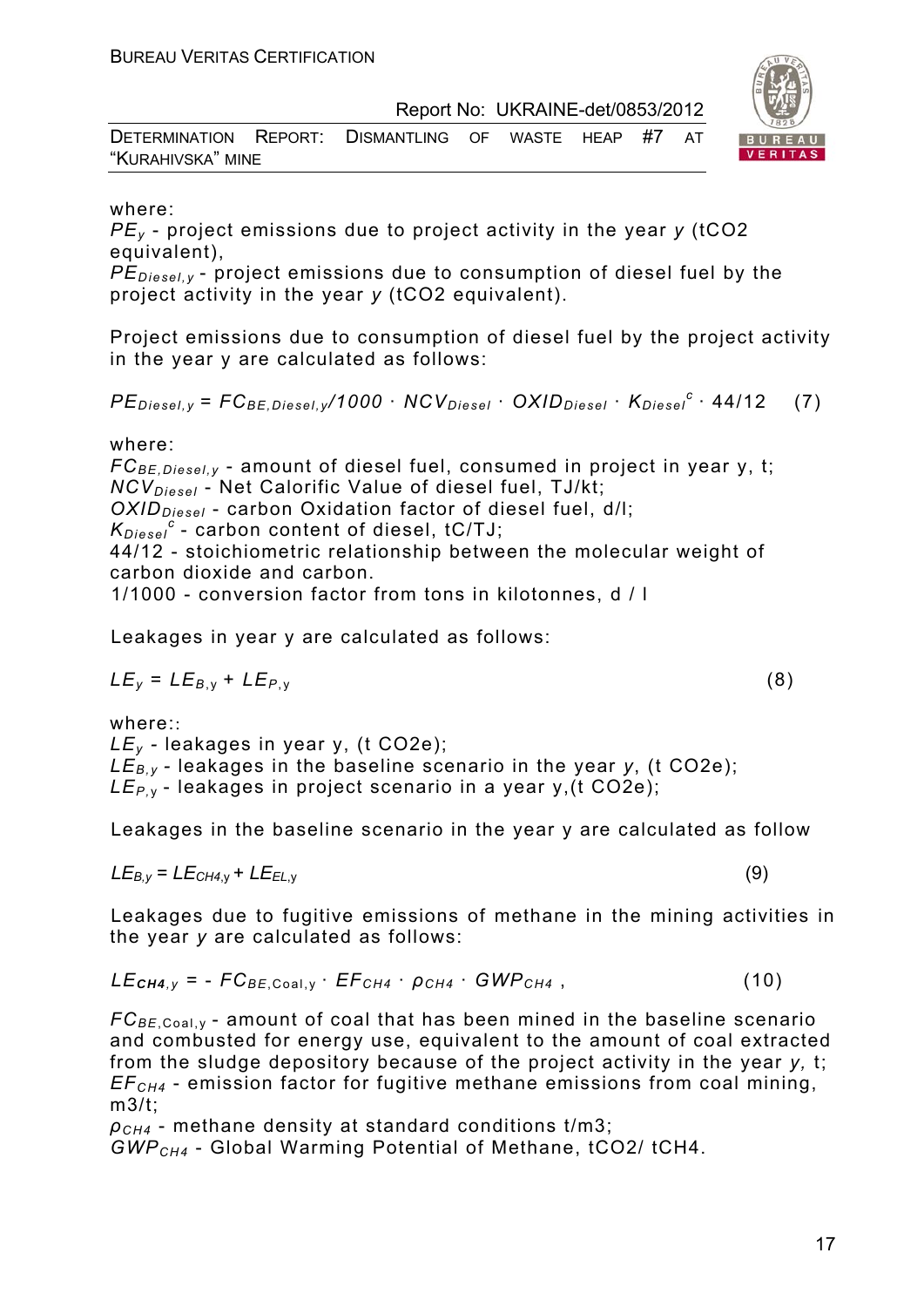| DETERMINATION REPORT: DISMANTLING OF WASTE HEAP #7 AT |  |  |  |  |  |
|-------------------------------------------------------|--|--|--|--|--|
| "KURAHIVSKA" MINE                                     |  |  |  |  |  |



Leakages due to consumption of electricity from a grid at coal mine in a year y are calculated as follows:

$$
LE_{B,EL,y} = -FC_{BE,Coal,y} \cdot N_{Coal,y}^{E} \cdot EF_{CO2,EL,y}
$$
 (11)

Where

 $FC_{BF\,Coal\,V}$  - amount of coal that has been mined in the baseline scenario and combusted for energy use, equivalent to the amount of coal extracted from the waste heaps because of the project activity in the year *y,* t;

*N<sub>Coal*,y</sub><sup>E</sup> - Average electricity consumption per tonne of coal, produced in Ukraine in the year y, MWh/t;

*EFCО2*,EL, <sup>у</sup> *-* Specific carbon dioxide emissions due to production of electricity at TPP and by its consumption, tСО2/MWh

The monitoring plan presents the quality assurance and control procedures for the monitoring process described in the section D.2 of the PDD. This includes, as appropriate, information on calibration and on how records on data and/or method validity and accuracy are kept and made available on request.

The monitoring plan clearly identifies the responsibilities and the authority regarding the monitoring activities. Clear and transparent scheme of monitoring data flow is provided in the section D.3 of the PDD.

On the whole, the monitoring plan reflects good monitoring practices appropriate to the project type.

The monitoring plan provides, in tabular form, a complete compilation of the data that need to be collected for its application, including data that are measured or sampled and data that are collected from other sources (e.g. official statistics, expert judgment, proprietary data, IPCC, commercial and scientific literature etc.) but not including data that are calculated with equations.

The monitoring plan indicates that the data monitored and required for verification are to be kept for two years after the last transfer of ERUs for the project.

Identified problem areas for project monitoring plan, project participants' responses and conclusions of Bureau Veritas Certification are described in Annex A to the Determination Report (refer to CAR13)

#### **4.8 Leakage (40-41)**

This project will result in a net change in fugitive methane emissions due to the mining activities. As coal in the baseline scenario is only coming from mines it causes fugitive emissions of methane. These are calculated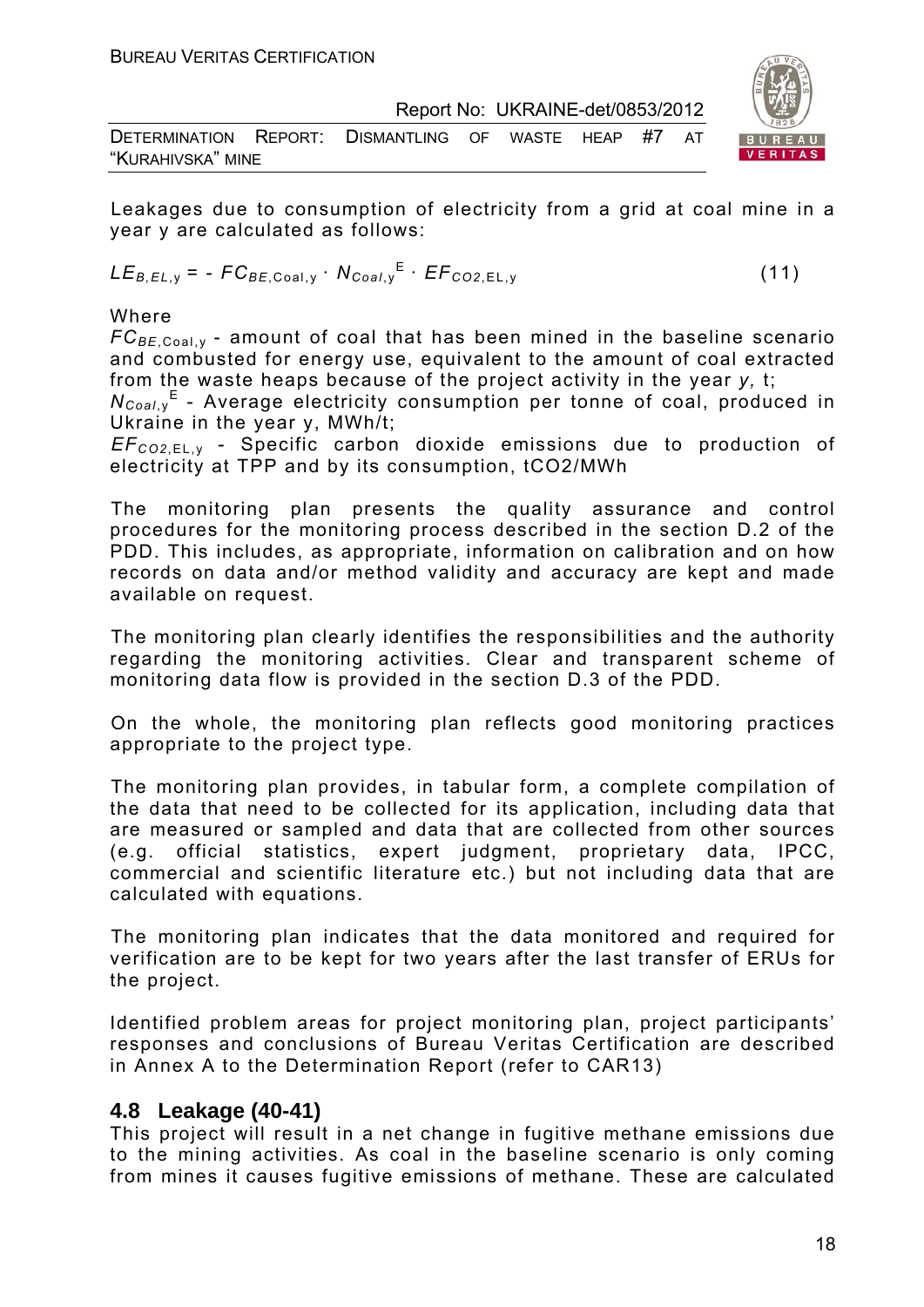| DETERMINATION REPORT: DISMANTLING OF WASTE HEAP #7 AT |  |  |  |  |
|-------------------------------------------------------|--|--|--|--|
| "KURAHIVSKA" MINE                                     |  |  |  |  |



As reliable and accurate national data on fugitive CH4 emissions associated with the production of coal are available, project participants used this data to calculate the amount of fugitive CH4 emission as described below.

This leakage is measurable: through the same procedure as used in 2006 IPCC Guidelines (See Volume 2, Chapter 4, Page 4-11) and also used in CDM approved methodology ACM0009, Version 4.0.0. Activity data (in our case amount of coal extracted from the waste heap which is monitored directly) is multiplied by the emission factor (which is sourced from the relevant national study – National Inventory Report of Ukraine under the Kyoto Protocol) and any conversion coefficients.

Electricity consumption and related greenhouse gas emissions due to dismantling of waste heap to be taken into account in calculating the project emissions. Carbon dioxide emissions due to electricity consumption in the coal mine way in an amount, equivalent to the design of coal - a leakage that can be taken into account at base of the State Statistics Committee data, concerning unit costs of electricity at coal mines in Ukraine in the relevant year.

This leakage is directly attributable to the JI project activity according to the following assumption: the coal produced by the project activity from the waste heap will substitute the coal produced by underground mines of the region in the baseline scenario. This assumption is explained by the following logic: Energy coal market is demand driven as it is not feasible to produce coal without demand for it. Coal is a commodity that can be freely transported to the source of demand and coal of identical quality can substitute some other coal easily. The project activity cannot influence demand for coal on the market and supplies coal extracted from the waste heaps. In the baseline scenario demand for coal will stay the same and will be met by the traditional source – underground mines of the region. Therefore, the coal supplied by the project in the project scenario will have to substitute the coal mined in the baseline scenario. According to this approach equivalent product supplied by the project activity (with lower associated specific green-house gas emissions) will substitute the baseline product (with higher associated specific green-house gas emissions). This methodological approach is very common and is applied

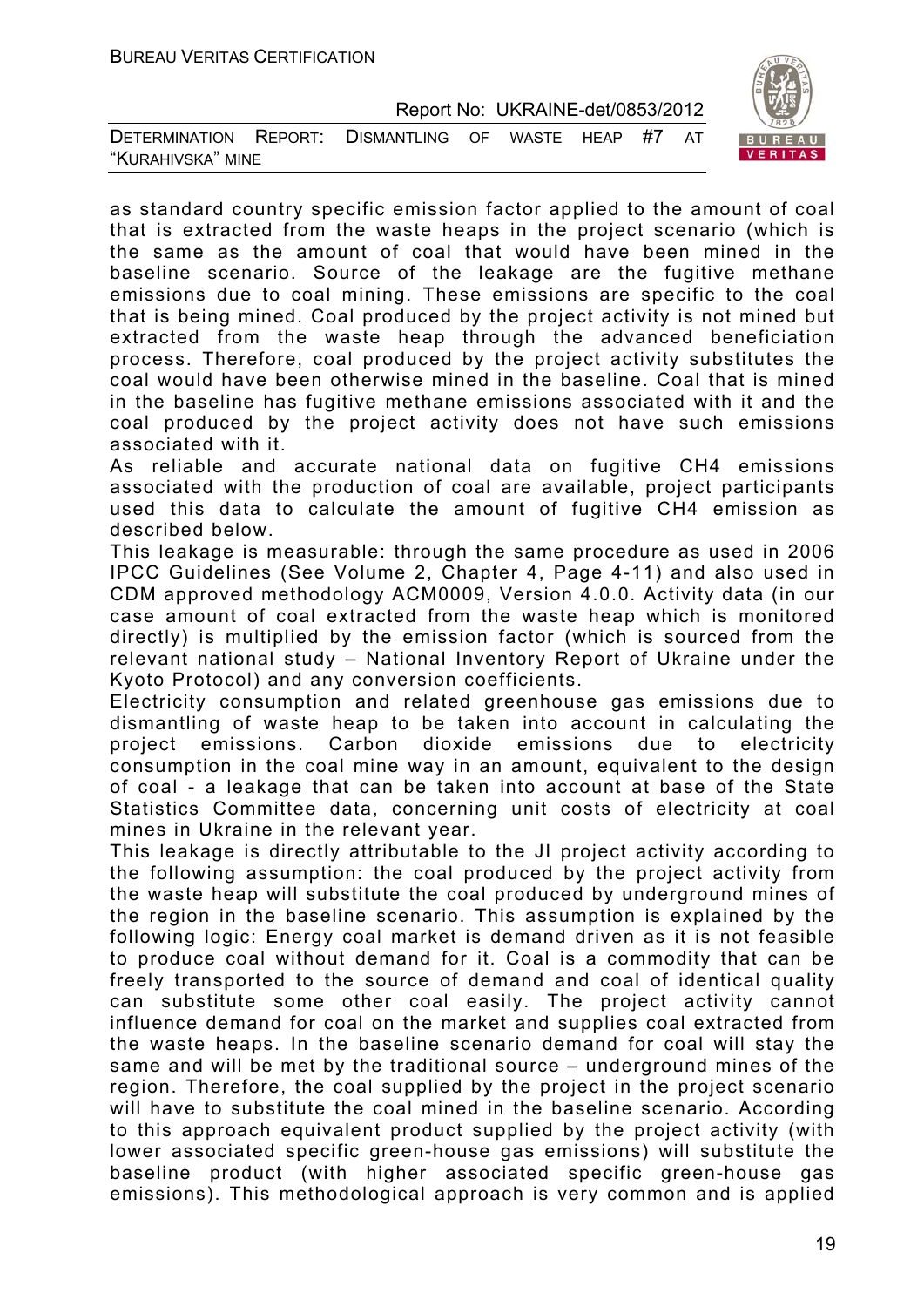| DETERMINATION REPORT: DISMANTLING OF WASTE HEAP #7 AT |  |  |  |  |
|-------------------------------------------------------|--|--|--|--|
| "KURAHIVSKA" MINE                                     |  |  |  |  |



in all renewable energy projects (substitution of grid electricity with renewable-source electricity), projects in cement sector (e.g. JI0144 Slag usage and switch from wet to semi-dry process at JSC "Volyn-Cement", Ukraine), projects in metallurgy sector (e.g. UA1000181 Implementation of Arc Furnace Steelmaking Plant "Electrostal" at Kurakhovo, Donetsk Region) and others.

#### **4.9 Estimation of emission reductions or enhancements of net removals (42-47)**

The PDD indicates assessment of emissions or net removals in the baseline scenario and in the project scenario as the approach chosen to estimate the emission reductions or enhancement of net removals generated by the project.

The PDD provides the ex ante estimates of:

(a) Emissions or net removals for the project scenario (within the project boundary), which are 32 147 tonnes of CO2eq for period 05/05/2008-31/12/2012 and 13 774 tonnes of CO2eq for period 01/01/2013-31/12/2014;

(b) Leakage, as applicable, which are -328 738 tonnes of CO2eq for period 05/05/2008-31/12/2012 and -133 826 tonnes of CO2eq for period 01/01/2013- 31/12/2014;

(c) Emissions or net removals for the baseline scenario (within the project boundary), which are 1 200 292 tonnes of CO2eq for period 05/05/2008-31/12/2012 and 493 066 tonnes of CO2eq for period 01/01/2013-31/12/2014;

(d) Emission reductions or enhancements of net removals adjusted by leakage (based on (a)-(c) above), which are 1 496 883 tonnes of CO2eq for period 05/05/2008- 31/12/2012 and 613 118 tonnes of CO2eq for period 01/01/2013-31/12/2014.

The PDD provides the ex ante estimates of:

The estimates referred to above are given:

- (a) On a yearly basis;
- (b) From 05/05/2008 to 31/12/2014, covering the whole crediting period;
- (c) On a source-by-source/sink-by-sink basis;
- (d) For each GHG gas, which is CO2, СН4

(e) In tonnes of CO2 equivalent, using global warming potentials defined by decision 2/CP.3 or as subsequently revised in accordance with Article 5 of the Kyoto Protocol;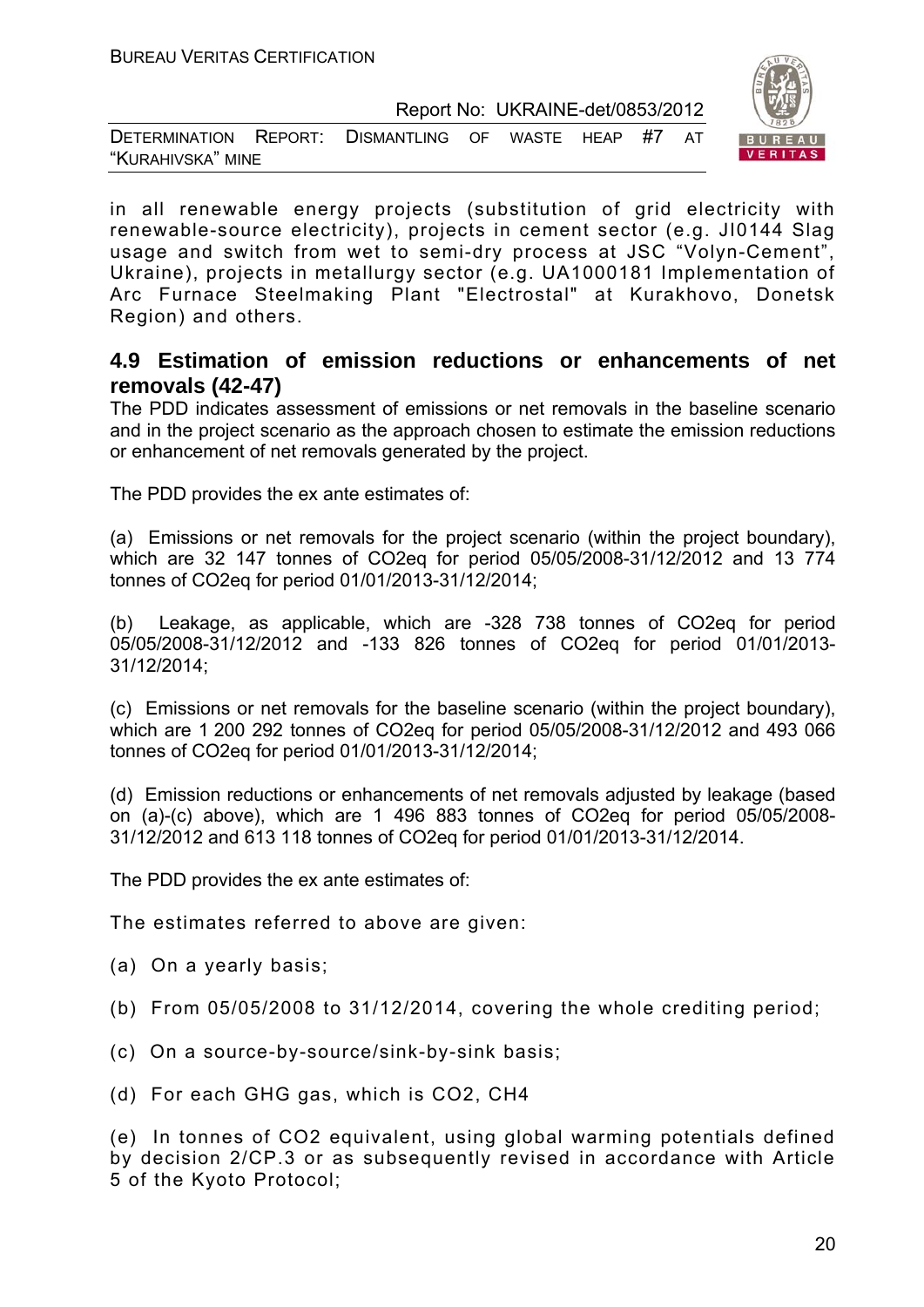| DETERMINATION REPORT: DISMANTLING OF WASTE HEAP #7 AT |  |  |  |  |  |  |  |
|-------------------------------------------------------|--|--|--|--|--|--|--|
| "KURAHIVSKA" MINE                                     |  |  |  |  |  |  |  |



The formula used for calculating the estimates referred above, which are described in the section 4.7 of this Determination Report, are consistent throughout the PDD.

For calculating the estimates referred to above, key factors, e.g. local prices for electricity, coal and diesel fuel, available production resources, influencing the baseline emissions or removals and the activity level of the project and the emissions or net removals as well as risks associated with the project were taken into account, as appropriate.

Data sources used for calculating the estimates referred to above, such as work and laboratory logbooks, work and laboratory monthly and yearly reports, production sailing invoices are clearly identified, reliable and transparent.

Emission factors, such as emission factor for electricity consumption, Carbon Oxidation Factor of Coal, Carbon Oxidation Factor of Diesel Fuel, etc, were selected by carefully balancing accuracy and reasonableness, and appropriately justified of the choice.

The estimation referred to above is based on conservative assumptions and the most plausible scenarios in a transparent manner.

The estimates referred to above are consistent throughout the PDD.

The annual average of estimated emission reductions or enhancements of net removals over the crediting period is calculated by dividing the total estimated emission reductions or enhancements of net removals over the crediting period by the total months of the crediting period, and multiplying by twelve.

Identified problem areas for project monitoring plan, project participants' responses and conclusions of Bureau Veritas Certification are described in Annex A to the Determination Report (refer to CAR15)

#### **4.10 Environmental impacts (48)**

The PDD lists and attaches documentation on the analysis of the environmental impacts of the project, including transboundary impacts, in accordance with procedures as determined by the host Party, such as permit on pollutant by stationary sources, analysis of the environmental impacts, a part of separation fabric work project which is mentioned in the PDD.

The PDD provides conclusion and all references to supporting documentation of an environmental impact assessment undertaken in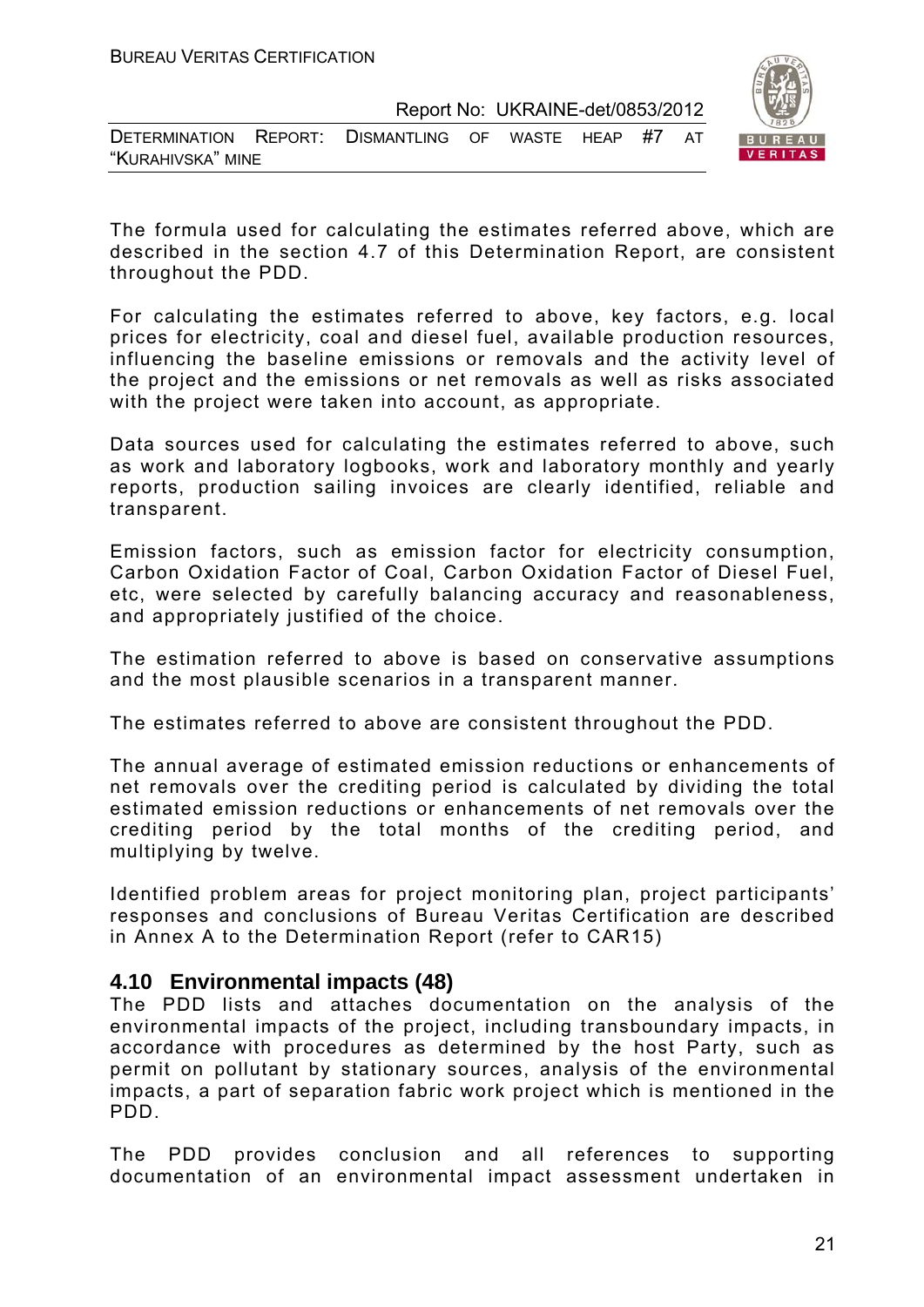DETERMINATION REPORT: DISMANTLING OF WASTE HEAP #7 AT "KURAHIVSKA" MINE



accordance with the procedures as required by the host Party, if the analysis referred to above indicates that the environmental impacts are considered significant by the project participants or the host Party.

The problem areas for environmental impacts of the project were not identified

#### **4.11 Stakeholder consultation (49)**

The host Party for the project is Ukraine. The project meets the applicable standards and requirements, set forth in Ukraine. The Host Party does not put forward the requirement to consult with stakeholders to JI projects. The project was presented to the local authorities, and was approved (approval on building, etc).

Any comments from local authorities or stakeholders were not obtained.

#### **4.12 Determination regarding small scale projects (50-57)**

"Not applicable"

**4.13 Determination regarding land use, land-use change and forestry (LULUCF) projects (58-64)** 

"Not applicable"

**4.14 Determination regarding programmes of activities (65-73)**  "Not applicable"

#### **5 SUMMARY AND REPORT OF HOW DUE ACCOUNT WAS TAKEN OF COMMENTS RECEIVED PURSUANT TO PARAGRAPH 32 OF THE JI GUIDELINES**

No comments, pursuant to paragraph 32 of the JI Guidelines, were received

#### **6 DETERMINATION OPINION**

Bureau Veritas Certification has performed a determination of the "Dismantling of waste heap #7 at "Kurahivska" mine" Project in Kuralhovka village, Mariinskiy district, Donetsk Region, Ukraine. The determination was performed on the basis of UNFCCC criteria and host country criteria and also on the criteria given to provide for consistent project operations, monitoring and reporting.

The determination consisted of the following three phases: i) a desk review of the project design and the baseline and monitoring plan; ii) follow-up interviews with project stakeholders; iii) the resolution of outstanding issues and the issuance of the final determination report and opinion.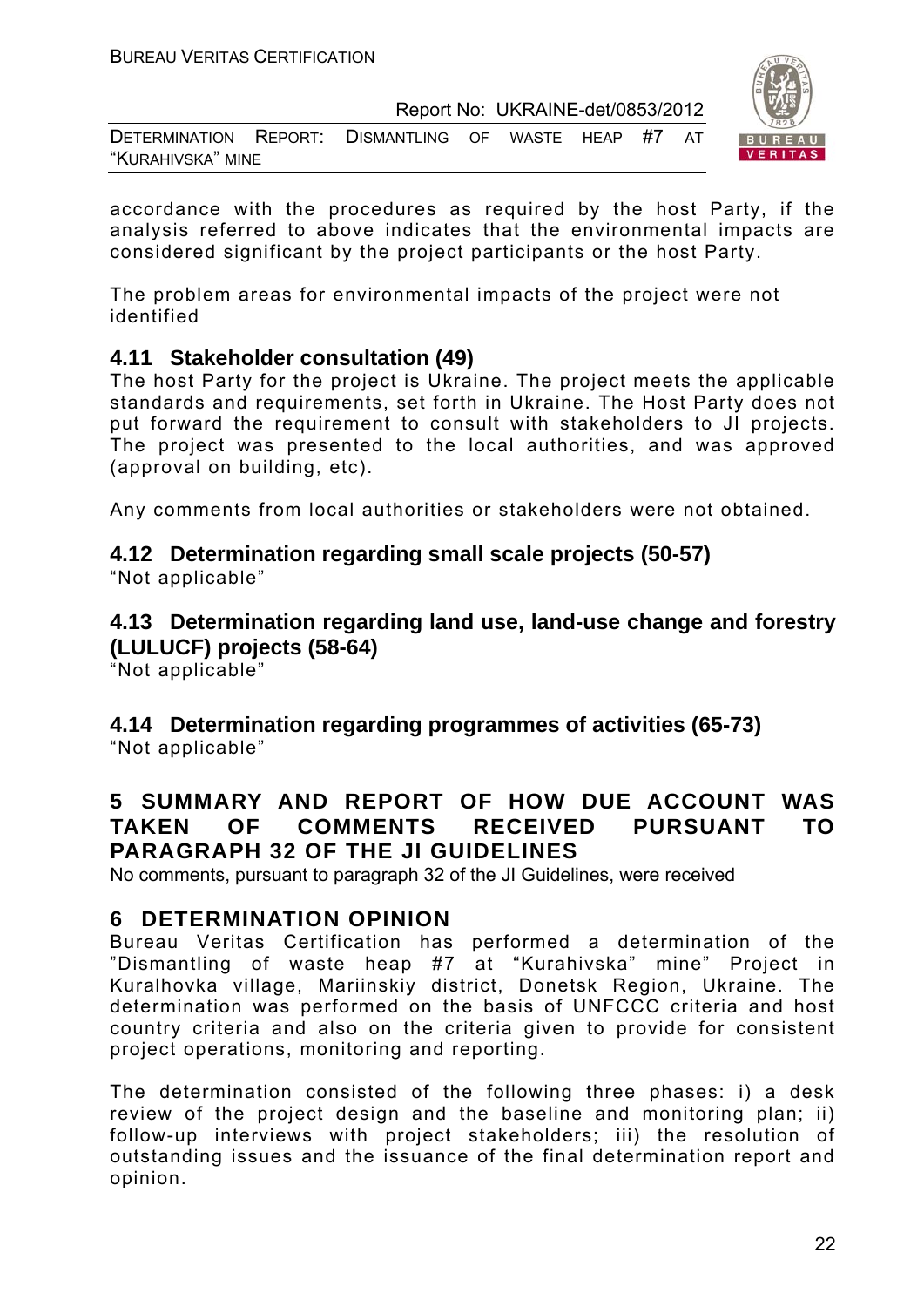| DETERMINATION REPORT: DISMANTLING OF WASTE HEAP #7 AT |  |  |  |  |
|-------------------------------------------------------|--|--|--|--|
| "KURAHIVSKA" MINE                                     |  |  |  |  |



Project participant/s used the latest tool for demonstration of the additionality. In line with this tool, the PDD provides barrier analysis AND common practice analysis, to determine that the project activity itself is not the baseline scenario.

Emission reductions attributable to the project are hence additional to any that would occur in the absence of the project activity. Given that the project is implemented and maintained as designed, the project is likely to achieve the estimated amount of emission reductions.

The determination revealed two pending issues related to the current determination stage of the project: the issue of the written approval of the project and the authorization of the project participant by the host Party. If the written approval and the authorization by the host Party are awarded, it is our opinion that the project as described in the Project Design Document, Version 2.0 meets all the relevant UNFCCC requirements for the determination stage and the relevant host Party criteria.

The review of the project design documentation (version 2.0) and the subsequent follow-up interviews have provided Bureau Veritas Certification with sufficient evidence to determine the fulfillment of stated criteria. In our opinion, the project correctly applies and meets the relevant UNFCCC requirements for the JI and the relevant host country criteria.

The determination is based on the information made available to us and the engagement conditions detailed in this report.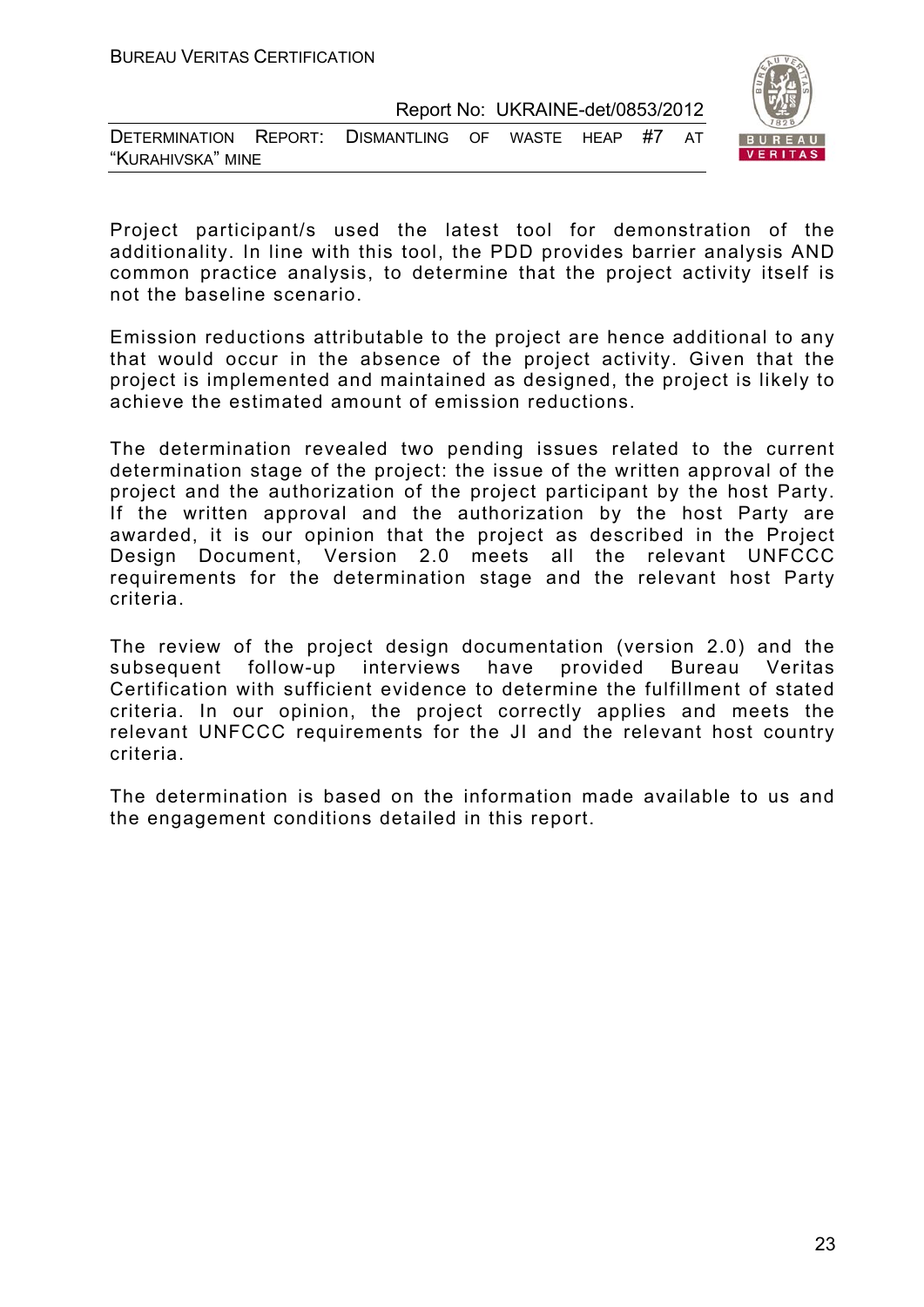DETERMINATION REPORT: DISMANTLING OF WASTE HEAP #7 AT "KURAHIVSKA" MINE



#### **7 REFERENCES**

#### **Category 1 Documents:**

Documents provided by SIA "Vidzeme Eko" that relate directly to the GHG components of the project.

- /1/ Project Design Document "Dismantling of waste heap #7 at "Kurahivska" mine" version 1.0 dated 05/10/2012
- /2/ Project Design Document "Dismantling of waste heap #7 at "Kurahivska" mine" version 2.0 dated 30/11/2012
- /3/ ERUs calculation Excel-file "Calculation\_T26\_.xls"
- /4/ Letter of Endorsement #2907/23/7 dated 04/10/2012 issued by State Environment Investment Agency of Ukraine

#### **Category 2 Documents:**

Background documents related to the design and/or methodologies employed in the design or other reference documents.

- /1/ Delivery Agreement #486 from 10/03/08 between "Stulnevskyy Granite Quarry" Ltd. and PE "Donvugillyapostachannya".
- /2/ Subcontract #458 from 10/03/08 between "Stulnevskyy Granite Quarry" Ltd. and "Donvuglezbagachennya" Ltd.
- /3/ Contract for work #485 from 10/03/08 between PJSC "Krasnoperekopsky glass factory" and "Stulnevskyy Granite Quarry" Ltd.
- /4/ Attestation Certificate # 295 of chemical laboratory, "Enrichment plant #105" Ltd.
- /5/ Verification Certificate of measuring technique#06/03-/004 from 13/07/08, mechanical Stopwatch.
- /6/ Verification Certificate of measuring technique #151 from 10/07/12, electronic scales.
- /7/ Verification Certificate of measuring technique #150 from 10/07/12, electronic scales.
- /8/ Verification Certificate of measuring technique #153 from 10/07/12, electronic scales.
- /9/ Verification Certificate of measuring technique #1576 from 15/08/12, electronic scales.
- /10/ Verification Certificate of measuring technique #1574 from 15/08/12, electronic scales.
- /11/ Verification Certificate of measuring technique #1575 from 15/08/12, electronic scales.
- /12/ Certificate #51 of laboratory furnace of resistance, valid till 19/09/14
- /13/ Certificate #52 of laboratory furnace of resistance, valid till 16/09/14
- /14/ Certificate #49 of low temperature laboratory furnace, valid till 16/09/14
- /15/ Certificate #48 of low temperature laboratory furnace, valid till 16/09/14
- /16/ Certificate #46 of low temperature laboratory furnace, valid till 16/09/14
- /17/ Certificate #47 of low temperature laboratory furnace, valid till 16/09/14
- /18/ Certificate #654 of laboratory sieve, valid till 10.07.13
- /19/ Certificate #652 of laboratory sieve, valid till 10.07.13
- /20/ Certificate #653 of laboratory sieve, valid till 10.07.13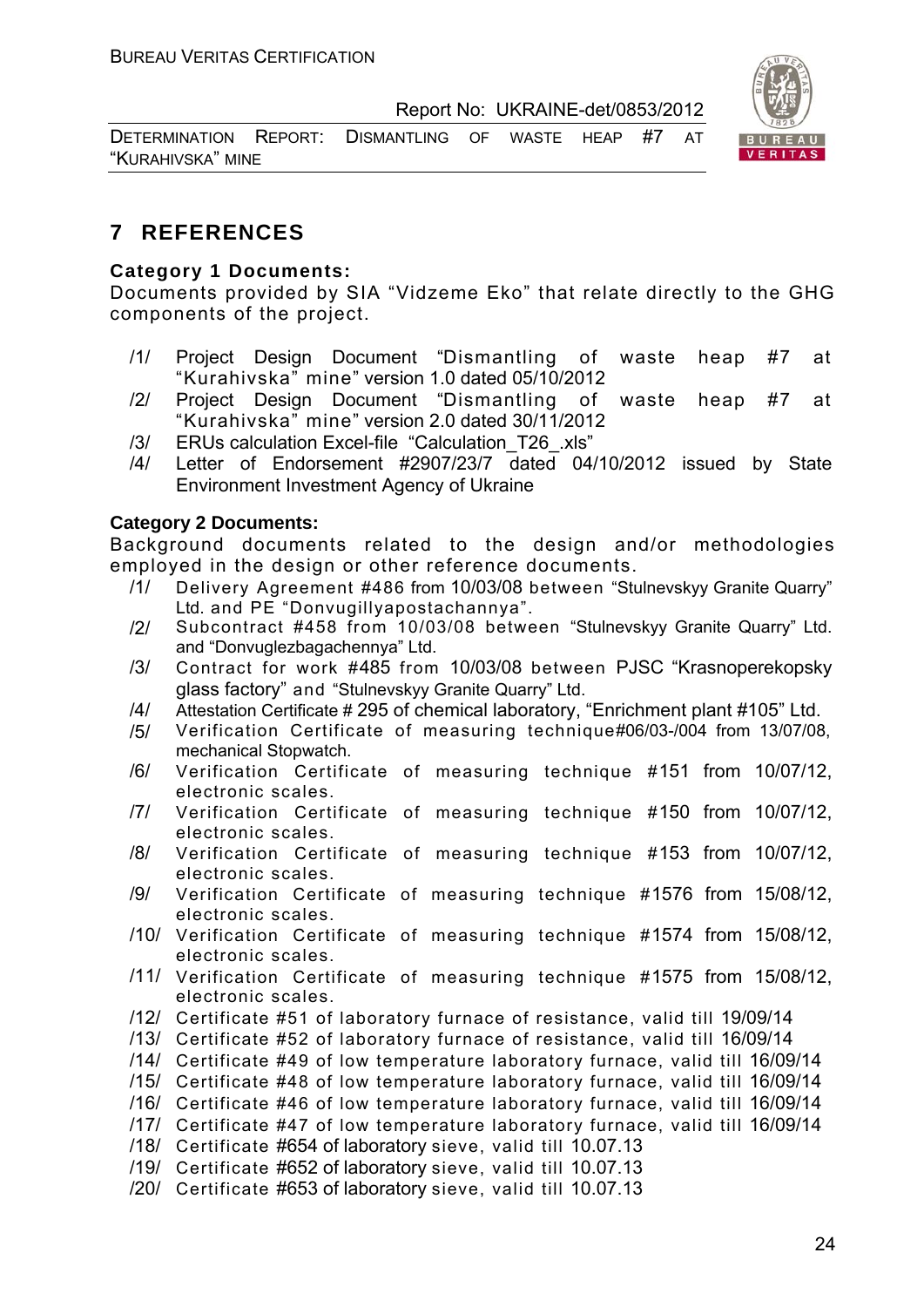

DETERMINATION REPORT: DISMANTLING OF WASTE HEAP #7 AT "KURAHIVSKA" MINE

- /21/ Passport of dismantled waste heap
- /22/ Sale invoices on coal 2008-2012 years
- /23/ Sale invoices on diesel fuel 2008-2012 years
- /24/ Statements on weighting works for 2008-2012 years
- /25/ Technological scheme of Enrichment plant
- /26/ Certificates on coal quality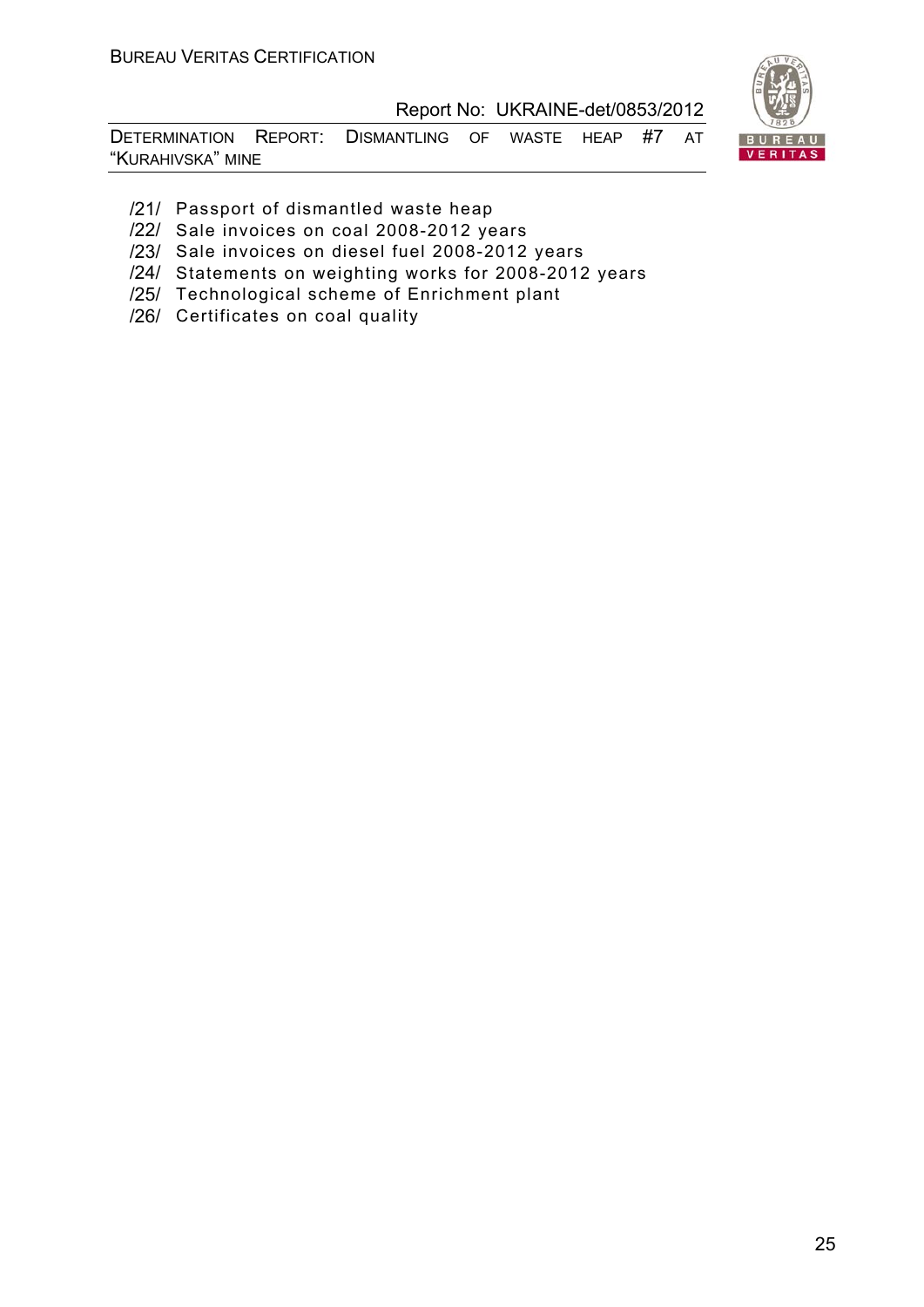DETERMINATION REPORT: DISMANTLING OF WASTE HEAP #7 AT "KURAHIVSKA" MINE



#### **Persons interviewed:**

List persons interviewed during the determination or persons that contributed with other information that are not included in the documents listed above.

- /1/ Gints KIavinsh SIA "Vidzeme Eko" JI Project Manager
- /2/ Stah Yuri Mykhailovych SIA "Vidzeme Eko" JI Consultant
- /3/ Ivan Petrovych Gushcha manager of industrial site, "Donvuglezbagachennya" Ltd
- /4/ Kateryna Ivanivna Novytska Manager of TCD, "Stulnevskyy Granite Quarry" Ltd
- /5/ Vadym Olehovych Mikulonok director of PJSC "Krasnoperekopsk glass factory"

1. o0o -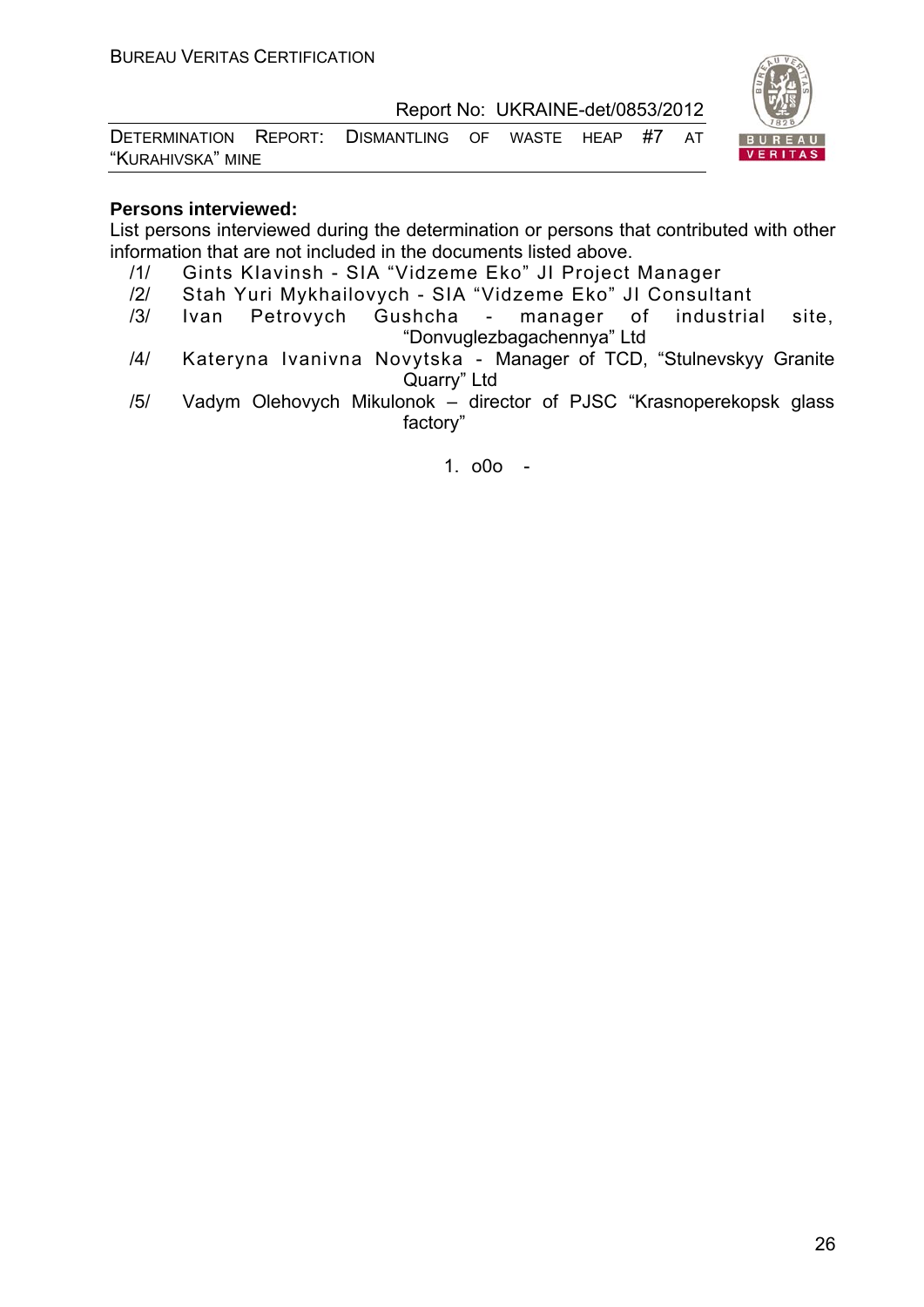



#### APPENDIX A: DETERMINATION PROTOCOL

#### **Check list for determination, according JOINT IMPLEMENTATION DETERMINATION AND VERIFICATION MANUAL (Version 01)**

| <b>DVM</b><br>Paragrap<br>h | <b>Check Item</b>                                                                                                                                                                                                                                                                                  | <b>Initial finding</b>                                                                                                                                                                                                                                                                                                                                                                                                                                                                                                                                                                                                                    | <b>Draft</b><br><b>Conclusion</b> | <b>Final</b><br><b>Conclusion</b> |
|-----------------------------|----------------------------------------------------------------------------------------------------------------------------------------------------------------------------------------------------------------------------------------------------------------------------------------------------|-------------------------------------------------------------------------------------------------------------------------------------------------------------------------------------------------------------------------------------------------------------------------------------------------------------------------------------------------------------------------------------------------------------------------------------------------------------------------------------------------------------------------------------------------------------------------------------------------------------------------------------------|-----------------------------------|-----------------------------------|
|                             | <b>General description of the project</b>                                                                                                                                                                                                                                                          |                                                                                                                                                                                                                                                                                                                                                                                                                                                                                                                                                                                                                                           |                                   |                                   |
| Title of the project        |                                                                                                                                                                                                                                                                                                    |                                                                                                                                                                                                                                                                                                                                                                                                                                                                                                                                                                                                                                           |                                   |                                   |
|                             | Is the title of the project presented?                                                                                                                                                                                                                                                             | The title of project is "DISMANTLING OF WASTE<br>HEAP #7 AT "KURAHIVSKA" MINE"                                                                                                                                                                                                                                                                                                                                                                                                                                                                                                                                                            | OK.                               | <b>OK</b>                         |
|                             | Is the sectoral scope to which the project<br>pertains presented?                                                                                                                                                                                                                                  | The sectoral scope is 8. Mining/mineral production                                                                                                                                                                                                                                                                                                                                                                                                                                                                                                                                                                                        | <b>OK</b>                         | <b>OK</b>                         |
|                             | Is the current version number of the<br>document presented?                                                                                                                                                                                                                                        | The current version number is 1.0                                                                                                                                                                                                                                                                                                                                                                                                                                                                                                                                                                                                         | <b>OK</b>                         | <b>OK</b>                         |
|                             | Is the date when the document was<br>completed presented?                                                                                                                                                                                                                                          | The date when the document is completed is<br>05/10/2012                                                                                                                                                                                                                                                                                                                                                                                                                                                                                                                                                                                  | <b>OK</b>                         | OK                                |
|                             | <b>Description of the project</b>                                                                                                                                                                                                                                                                  |                                                                                                                                                                                                                                                                                                                                                                                                                                                                                                                                                                                                                                           |                                   |                                   |
|                             | Is the purpose of the project included with<br>a concise, summarizing explanation (max.<br>1-2 pages) of the:<br>a) Situation existing prior to the starting<br>date of the project;<br>b) Baseline scenario; and<br>c) Project scenario (expected outcome,<br>including a technical description)? | The situation existing prior to the starting date of the<br><i>project</i><br>Very often it was not economically feasible to extract all<br>100% of coal from the rock mass. Therefore, waste<br>heaps of Donbass region contains a large amount of<br>coal, which is self-ignited later on. All the waste heaps<br>that were self-ignited or the ones that are close to self-<br>ignition are the centre of uncontrolled pollutants and<br>greenhouse gas emissions<br>The baseline scenario assumed that the common<br>practice will be continued – heap can be spontaneously<br>ignited with a certain probability, and the process of | CAR01                             | <b>OK</b>                         |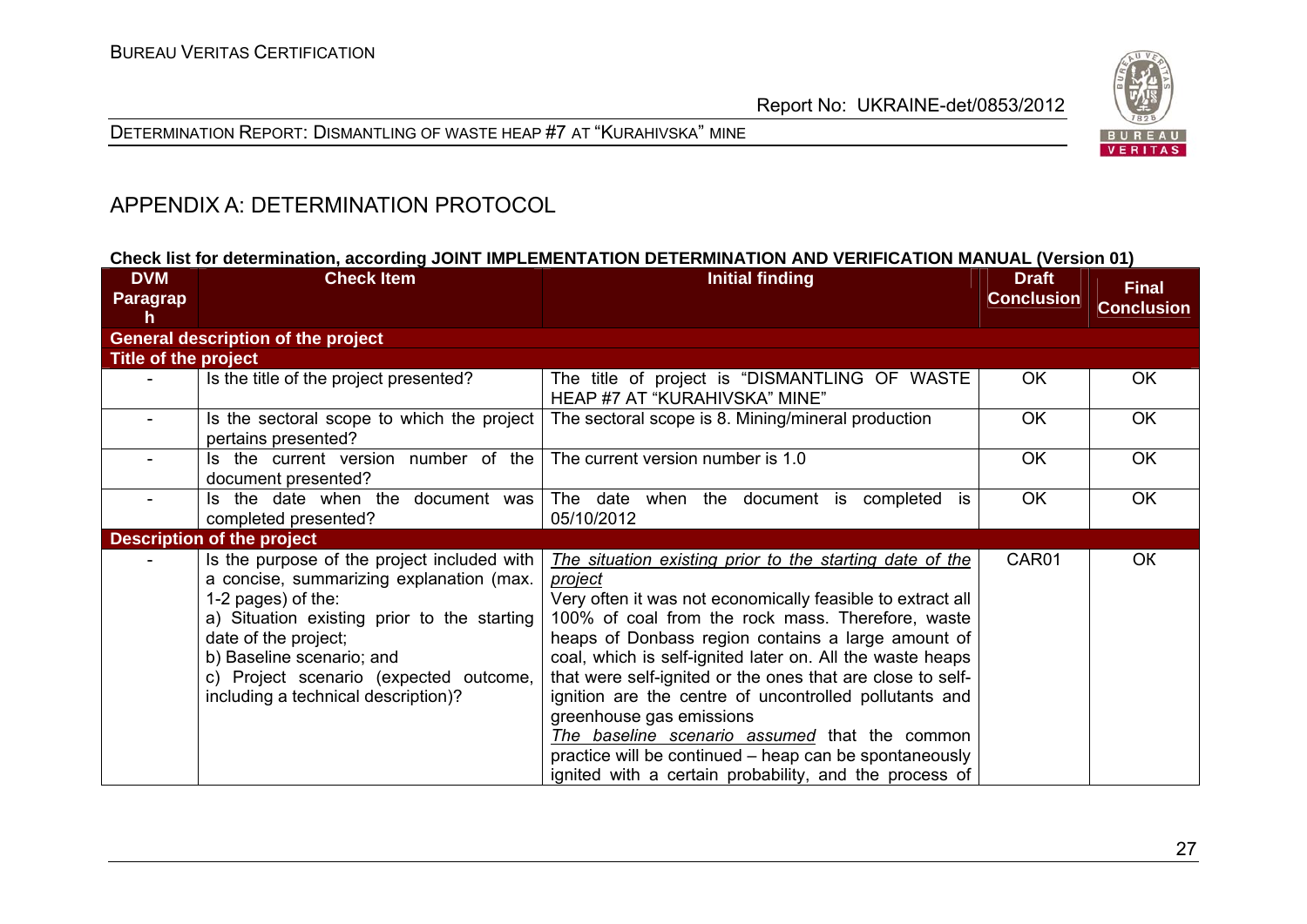

#### DETERMINATION REPORT: DISMANTLING OF WASTE HEAP #7 AT "KURAHIVSKA" MINE

| <b>DVM</b><br>Paragrap | <b>Check Item</b>                                                             | <b>Initial finding</b>                                                                                                                                                                                                                                                                                                                                                                                                                                                                                                                                                                                                                                                                                                                                                                                                                                                                                                                      | <b>Draft</b><br><b>Conclusion</b> | <b>Final</b>      |
|------------------------|-------------------------------------------------------------------------------|---------------------------------------------------------------------------------------------------------------------------------------------------------------------------------------------------------------------------------------------------------------------------------------------------------------------------------------------------------------------------------------------------------------------------------------------------------------------------------------------------------------------------------------------------------------------------------------------------------------------------------------------------------------------------------------------------------------------------------------------------------------------------------------------------------------------------------------------------------------------------------------------------------------------------------------------|-----------------------------------|-------------------|
| $\mathsf{h}$           |                                                                               |                                                                                                                                                                                                                                                                                                                                                                                                                                                                                                                                                                                                                                                                                                                                                                                                                                                                                                                                             |                                   | <b>Conclusion</b> |
|                        |                                                                               | burning will continue till all coal, contained there, will be<br>burned. The process of combustion is accompanied by<br>release the carbon dioxide into atmosphere.<br>Project scenario-provides complete dismantling of the<br>dump. During dismantling of the dump, the rocks will be<br>divided into fractions, which will be used for blending<br>with steam coal and subsequently supplied to heat<br>power plants and boiler houses for burning as fuel.<br>After sorting, the large fractions will be used for building<br>and repairing of roads. As the result, rock mass of the<br>dump will be fully utilized, and the received coal will<br>replace coal, which otherwise would have had to be<br>mined. As the result of the project, the opportunity of<br>self-ignition of heap will be eliminated<br>CAR01<br>Please add data on subcontractors of "Krasnoperekops"<br>glass factory" Ltd involved to the project activity. |                                   |                   |
|                        | Is the history of the project (incl. its JI<br>component) briefly summarized? | The history of project JI component is briefly<br>summarized<br>CAR02<br>Please add history of waste heaps dismantled in<br>project frames. According to "Моделювання<br>температурного поля згасаючих териконів, В.В.<br>Попович, А.Д. Кузик, канд. фіз.-мат. наук, доцент,<br>О.О. Карабин, канд. фіз.-мат. наук, доцент, О.Ю.<br>Чмир, канд. фіз.-мат. наук (Львівський державний<br>університет безпеки життєдіяльності)" time of<br>waste heap burning is about 15-20 years after finishing<br>of waste heap mantling                                                                                                                                                                                                                                                                                                                                                                                                                  | CAR02                             | OK                |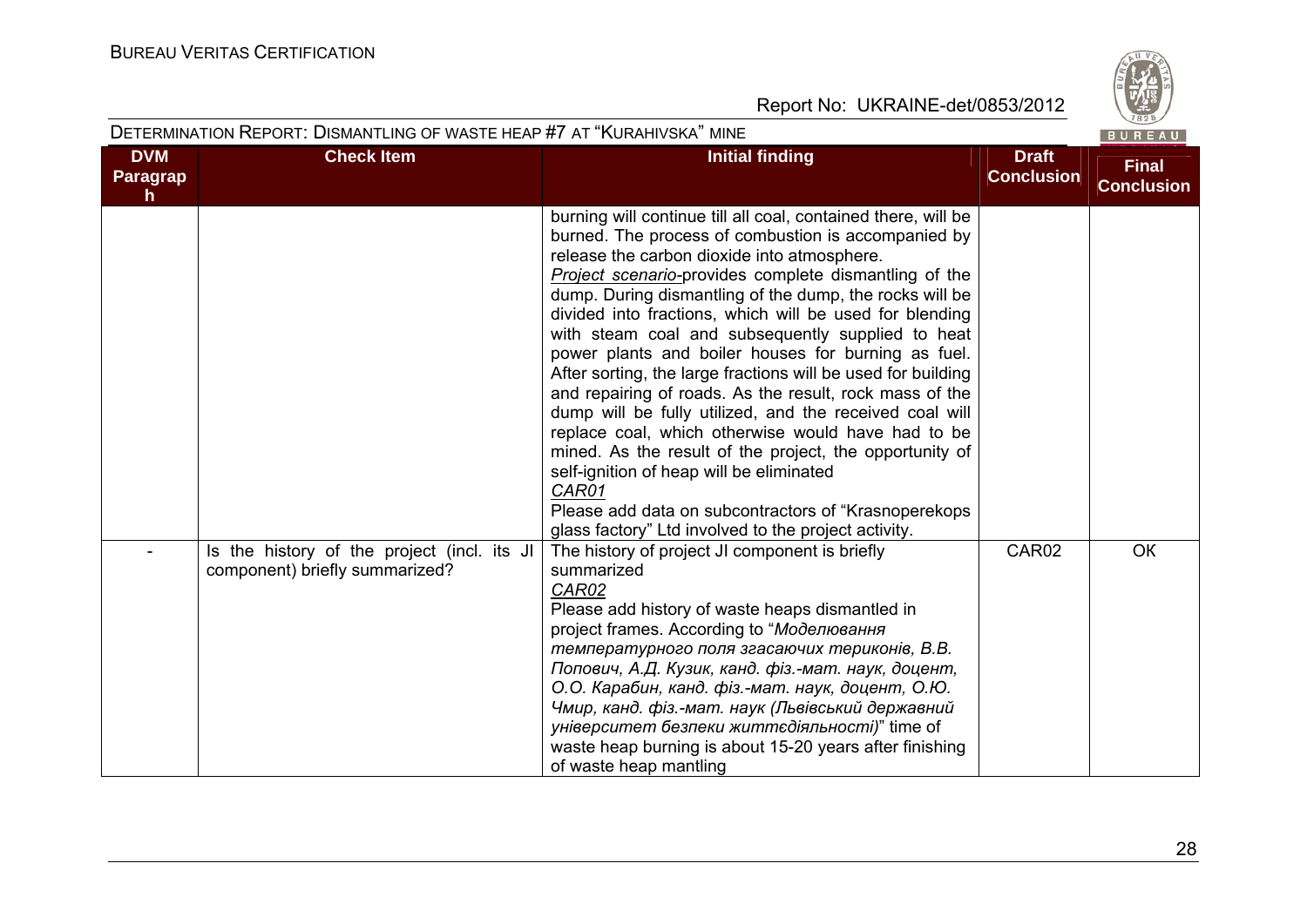DETERMINATION REPORT: DISMANTLING OF WASTE HEAP #7 AT "KURAHIVSKA" MINE



| <b>DVM</b><br>Paragrap<br>h | <b>Check Item</b>                                                                                                                                                                                                      | <b>Initial finding</b>                                                                                                                                                        | <b>Draft</b><br><b>Conclusion</b> | <b>Final</b><br><b>Conclusion</b> |
|-----------------------------|------------------------------------------------------------------------------------------------------------------------------------------------------------------------------------------------------------------------|-------------------------------------------------------------------------------------------------------------------------------------------------------------------------------|-----------------------------------|-----------------------------------|
| <b>Project participants</b> |                                                                                                                                                                                                                        |                                                                                                                                                                               |                                   |                                   |
|                             | Are project participants and Party(ies)<br>involved in the project listed?                                                                                                                                             | "Krasnoperekopsk glass factory" Ltd and SIA "Vidzeme<br>Eko" is indicated as the project participants and<br>Ukraine and Republic Latvia are indicated as Parties<br>involved | <b>OK</b>                         | <b>OK</b>                         |
|                             | Is the data of the project participants<br>presented in tabular format?                                                                                                                                                | The data of the project participants are presented in<br>tabular format                                                                                                       | <b>OK</b>                         | <b>OK</b>                         |
|                             | Is contact information provided in Annex 1<br>of the PDD?                                                                                                                                                              | The contact information on project participants are<br>indicated in the Annex 1                                                                                               | <b>OK</b>                         | <b>OK</b>                         |
| $\overline{\phantom{a}}$    | Is it indicated, if it is the case, if the Party<br>involved is a host Party?                                                                                                                                          | The Host Party Ukraine is indicated as the Party<br>Involved                                                                                                                  | OK                                | <b>OK</b>                         |
|                             | <b>Technical description of the project</b>                                                                                                                                                                            |                                                                                                                                                                               |                                   |                                   |
|                             | <b>Location of the project</b>                                                                                                                                                                                         |                                                                                                                                                                               |                                   |                                   |
|                             | Host Party(ies)                                                                                                                                                                                                        | <b>Ukraine</b>                                                                                                                                                                | <b>OK</b>                         | <b>OK</b>                         |
|                             | Region/State/Province etc.                                                                                                                                                                                             | Donets Region, Selidovskyi District<br>CAR03<br>Please correct location district of proposed project                                                                          | CAR03                             | OK                                |
| $\blacksquare$              | City/Town/Community etc.                                                                                                                                                                                               | Kurakhivka villge                                                                                                                                                             | <b>OK</b>                         | OK                                |
|                             | Detail of the physical location, including<br>information<br>allowing<br>the<br>unique<br>identification of the project. (This section<br>should not exceed one page)                                                  | Geographical coordinates of the waste heaps and<br>enrichment plant are provided in the section A.4.1.4<br>CAR04<br>Please clarify source of project geographical data        | CAR04                             | <b>OK</b>                         |
|                             |                                                                                                                                                                                                                        | Technologies to be employed, or measures, operations or actions to be implemented by the project                                                                              |                                   |                                   |
|                             | Are the technology (ies) to be employed, or<br>measures, operations or actions to be<br>implemented by the project, including all<br>relevant<br>technical<br>data<br>and<br>the<br>implementation schedule described? | Technology used in this project may be described in<br>the section A.4.2 of the PDD                                                                                           | OK                                | <b>OK</b>                         |
|                             |                                                                                                                                                                                                                        | Brief explanation of how the anthropogenic emissions of greenhouse gases by sources are to be reduced by the proposed JI project,                                             |                                   |                                   |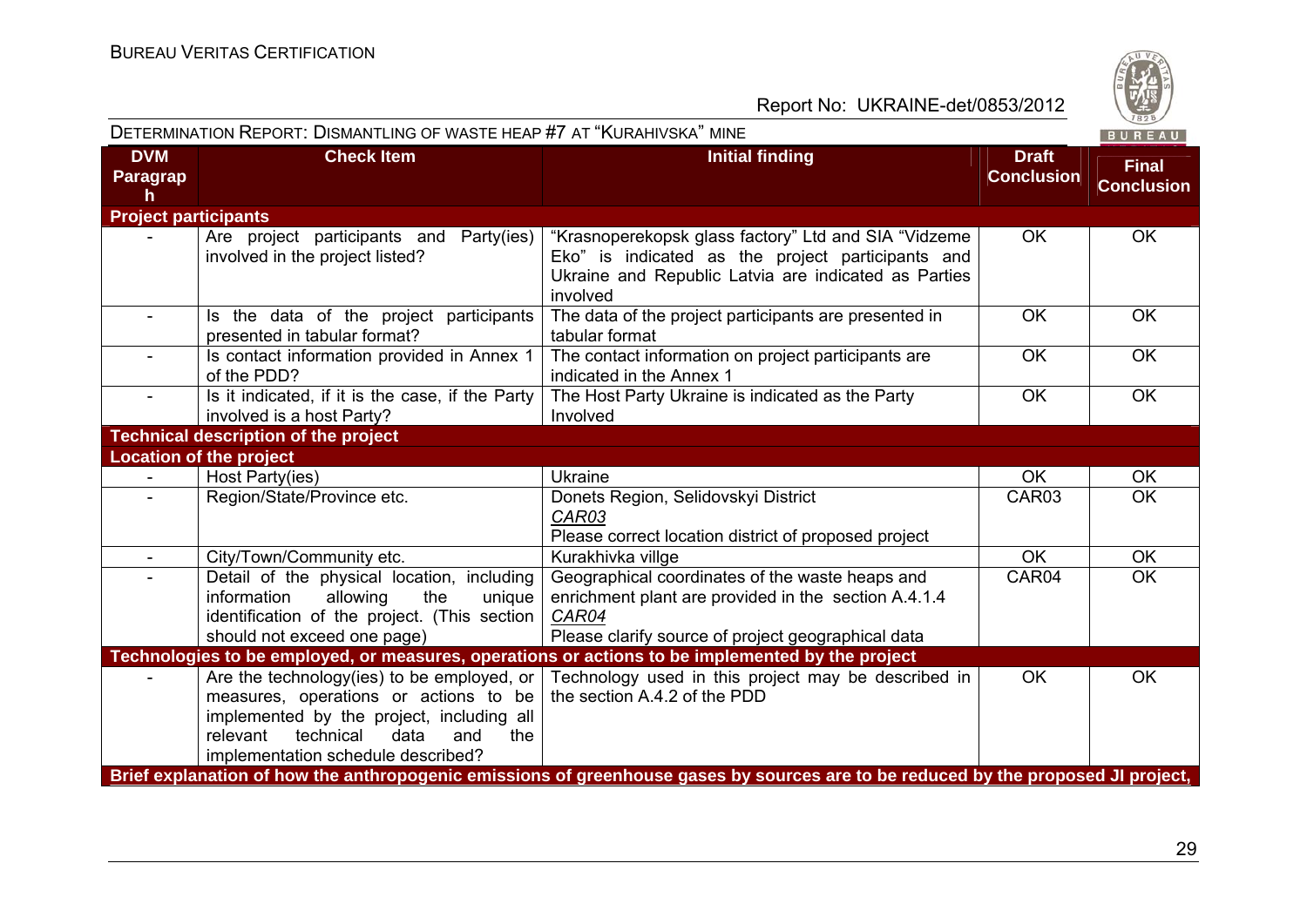**DVM** 

DETERMINATION REPORT: DISMANTLING OF WASTE HEAP #7 AT "KURAHIVSKA" MINE



**Final** 

#### Report No: UKRAINE-det/0853/2012

| <b>Paragrap</b><br>h |                                                                                                                            |                                                                                                                                                                                                                                                                                                                                                                                                                                                                                                                        | <b>Conclusion</b> | <b>Conclusion</b> |
|----------------------|----------------------------------------------------------------------------------------------------------------------------|------------------------------------------------------------------------------------------------------------------------------------------------------------------------------------------------------------------------------------------------------------------------------------------------------------------------------------------------------------------------------------------------------------------------------------------------------------------------------------------------------------------------|-------------------|-------------------|
|                      |                                                                                                                            | including why the emission reductions would not occur in the absence of the proposed project, taking into account national and/or                                                                                                                                                                                                                                                                                                                                                                                      |                   |                   |
|                      | sectoral policies and circumstances                                                                                        |                                                                                                                                                                                                                                                                                                                                                                                                                                                                                                                        |                   |                   |
|                      | Is it stated how anthropogenic GHG<br>emission reductions are to be achieved?<br>(This section should not exceed one page) | The<br>proposed<br>project is aimed<br>at<br>reducing<br>anthropogenic emissions. Emission reductions created<br>by:<br>- Elimination of greenhouse gases sources associated<br>with burning waste heaps, by extracting coal from the<br>rock dumps;<br>- Reduction of uncontrolled methane emissions due to<br>replacement of coal that would have been extracted<br>through mining;<br>- Reduction of electricity consumption at waste heap<br>dismantling in comparison to electricity consumption at<br>coal mine. | <b>OK</b>         | OK                |
|                      | Is it provided the estimation of emission<br>reductions over the crediting period?                                         | The estimation of emission reduction over crediting<br>period 05/05/2008-31/12/2012 is 1 496 883 tonnes of<br>CO2 equivalent and 613 118 tonnes of CO2 for<br>01/01/2013-31/12/2014                                                                                                                                                                                                                                                                                                                                    | <b>OK</b>         | OK                |
|                      | it provided the estimated<br>annual<br>ls.<br>reduction for the chosen credit period in<br>tCO <sub>2</sub> e?             | The estimated annual reduction for chosen crediting<br>period is 320 761 tonnes of CO2 equivalent for<br>05/05/2008-31/12/2012 and 306 559 tonnes of CO2<br>equivalent for 01/01/2013-31/12/2014.                                                                                                                                                                                                                                                                                                                      | OK                | OK                |
|                      | data from questions<br>Are the<br>above<br>presented in tabular format?                                                    | The data from questions above is presented in tabular<br>format                                                                                                                                                                                                                                                                                                                                                                                                                                                        | <b>OK</b>         | OK                |
|                      | Estimated amount of emission reductions over the crediting period                                                          |                                                                                                                                                                                                                                                                                                                                                                                                                                                                                                                        |                   |                   |
|                      | Is the length of the crediting period<br>Indicated?                                                                        | The length of crediting period is 4 years and 8 months<br>from 05/05/2008 till 31/12/2012                                                                                                                                                                                                                                                                                                                                                                                                                              | OK                | <b>OK</b>         |
|                      | Are estimates of total as well as annual<br>and average annual emission reductions in                                      | The estimates of total as well as annual and average<br>annual emission reductions are provided in tonnes of                                                                                                                                                                                                                                                                                                                                                                                                           | OK                | OK                |

**Check Item Initial finding Check Item Initial finding Check Item Initial finding Check Item Initial finding**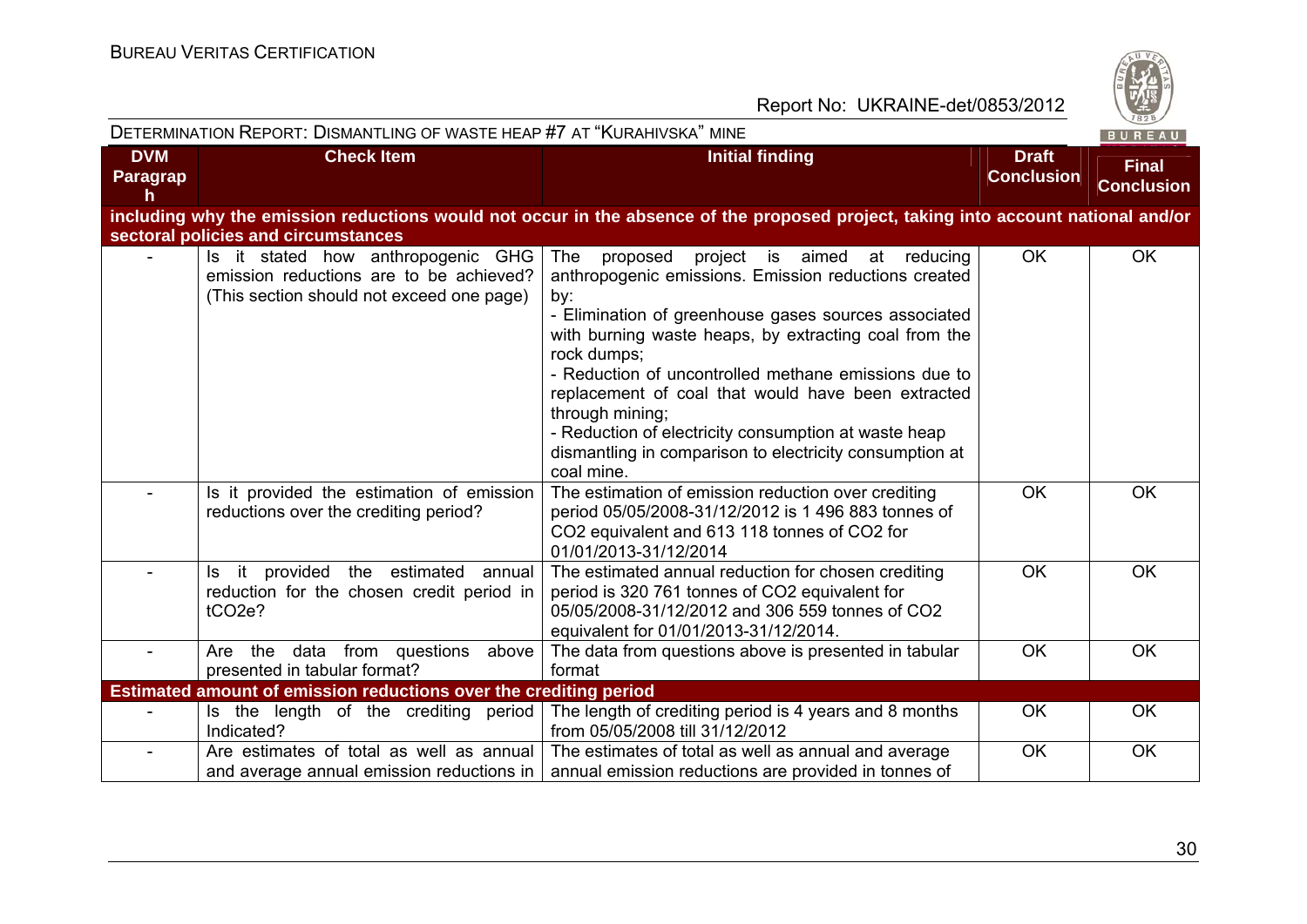| DETERMINATION REPORT: DISMANTLING OF WASTE HEAP #7 AT "KURAHIVSKA" MINE<br>BUREAU |                                                                                                                                                                                                                                                                                                                                                                                                                |                                                                                                                                                                                                                         |                                   |                                   |
|-----------------------------------------------------------------------------------|----------------------------------------------------------------------------------------------------------------------------------------------------------------------------------------------------------------------------------------------------------------------------------------------------------------------------------------------------------------------------------------------------------------|-------------------------------------------------------------------------------------------------------------------------------------------------------------------------------------------------------------------------|-----------------------------------|-----------------------------------|
| <b>DVM</b><br><b>Paragrap</b><br>h.                                               | <b>Check Item</b>                                                                                                                                                                                                                                                                                                                                                                                              | <b>Initial finding</b>                                                                                                                                                                                                  | <b>Draft</b><br><b>Conclusion</b> | <b>Final</b><br><b>Conclusion</b> |
|                                                                                   | tonnes of CO2 equivalent provided?                                                                                                                                                                                                                                                                                                                                                                             | CO2 equivalent                                                                                                                                                                                                          |                                   |                                   |
|                                                                                   | <b>Project approvals by Parties</b>                                                                                                                                                                                                                                                                                                                                                                            |                                                                                                                                                                                                                         |                                   |                                   |
| 19                                                                                | Have the DFPs of all Parties listed as<br>"Parties involved" in the PDD provided<br>written project approvals?                                                                                                                                                                                                                                                                                                 | The project obtained Letter of Endorsement #2907/23/7<br>dated 04/10/2012 from State Environment Investment<br>Agency of Ukraine<br>CAR05<br>Please provide written project approvals from the both<br>Parties Involved | CAR05                             | <b>OK</b>                         |
| 19                                                                                | Does the PDD identify at least the host<br>Party as a "Party involved"?                                                                                                                                                                                                                                                                                                                                        | The Host party Ukraine is indicated as the Party<br>Involved                                                                                                                                                            | <b>OK</b>                         | OK                                |
| 19                                                                                | Has the DFP of the host Party issued a<br>written project approval?                                                                                                                                                                                                                                                                                                                                            | See CAR05                                                                                                                                                                                                               | Pending                           | Pending                           |
| 20                                                                                | Are all the written project approvals by<br>Parties involved unconditional?                                                                                                                                                                                                                                                                                                                                    | See CAR05                                                                                                                                                                                                               | Pending                           | Pending                           |
|                                                                                   | Authorization of project participants by Parties involved                                                                                                                                                                                                                                                                                                                                                      |                                                                                                                                                                                                                         |                                   |                                   |
| $\overline{21}$                                                                   | Is each of the legal entities listed as project<br>participants in the PDD authorized by a<br>Party<br>involved, which is also listed in the PDD,<br>through:<br>- A written project approval by a Party<br>involved, explicitly indicating the name of<br>the legal entity? or<br>- Any other form of project participant<br>authorization in writing, explicitly indicating<br>the name of the legal entity? | See CAR05                                                                                                                                                                                                               | Pending                           | Pending                           |
| <b>Baseline setting</b>                                                           |                                                                                                                                                                                                                                                                                                                                                                                                                |                                                                                                                                                                                                                         |                                   |                                   |
| 22                                                                                | Does the PDD explicitly indicate which of<br>the following approaches is used for                                                                                                                                                                                                                                                                                                                              | The PDD explicitly indicates that JI specific approach<br>was used for baseline establishing                                                                                                                            | <b>OK</b>                         | OK                                |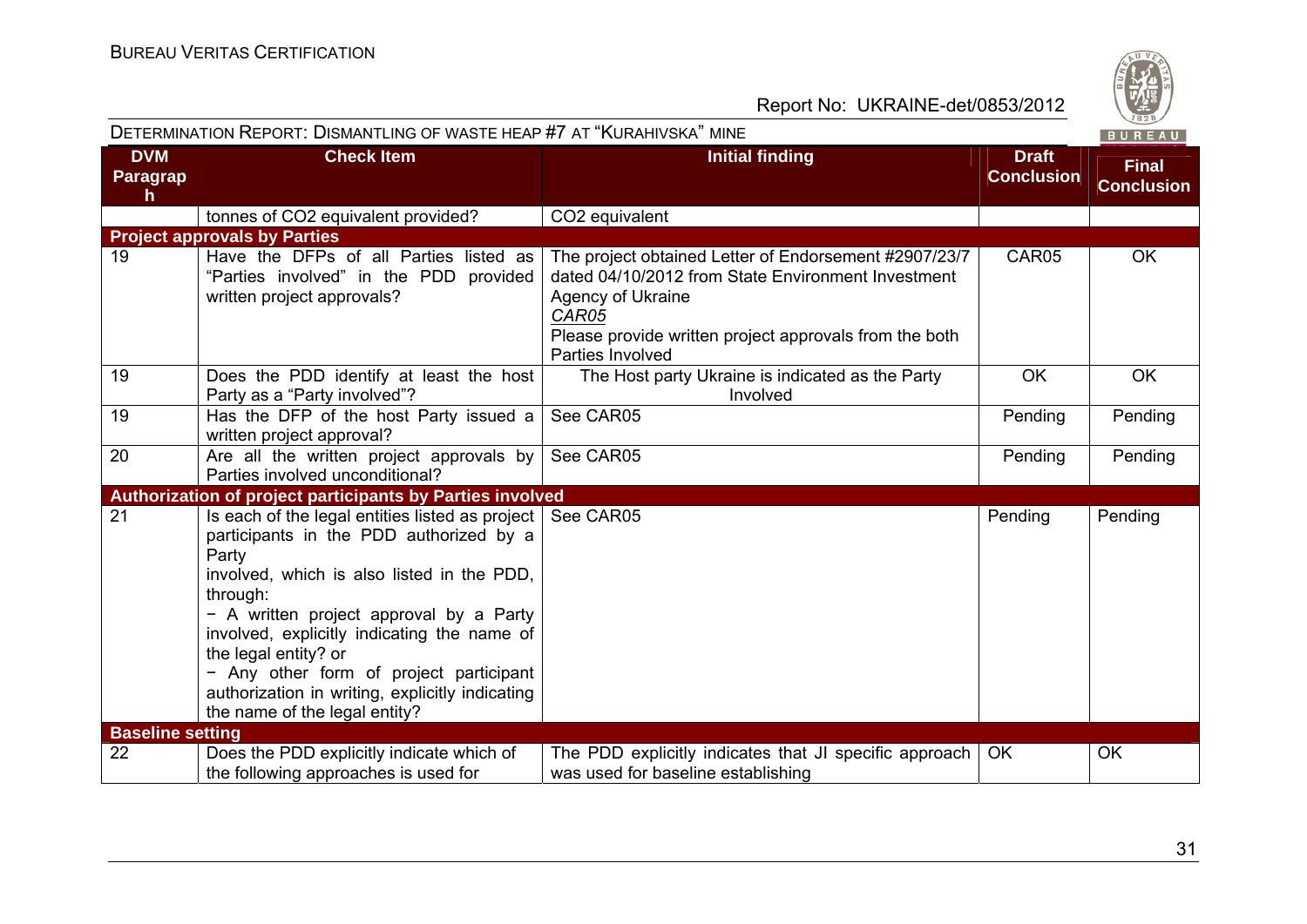| DETERMINATION REPORT: DISMANTLING OF WASTE HEAP #7 AT "KURAHIVSKA" MINE |                                                                                                                                                                                                                                                                                                                                                                                                                                                                                                                                                                                                                                                                                                                                                                                                                                                                           |                                                                                                                                                                                                                                                                                                                                                                                                                                                                                                                                                                                                                                                                                                                                                                                                                                                                                                                                                                  | 020/<br>BUREAU                    |                                   |
|-------------------------------------------------------------------------|---------------------------------------------------------------------------------------------------------------------------------------------------------------------------------------------------------------------------------------------------------------------------------------------------------------------------------------------------------------------------------------------------------------------------------------------------------------------------------------------------------------------------------------------------------------------------------------------------------------------------------------------------------------------------------------------------------------------------------------------------------------------------------------------------------------------------------------------------------------------------|------------------------------------------------------------------------------------------------------------------------------------------------------------------------------------------------------------------------------------------------------------------------------------------------------------------------------------------------------------------------------------------------------------------------------------------------------------------------------------------------------------------------------------------------------------------------------------------------------------------------------------------------------------------------------------------------------------------------------------------------------------------------------------------------------------------------------------------------------------------------------------------------------------------------------------------------------------------|-----------------------------------|-----------------------------------|
| <b>DVM</b><br><b>Paragrap</b><br>h.                                     | <b>Check Item</b>                                                                                                                                                                                                                                                                                                                                                                                                                                                                                                                                                                                                                                                                                                                                                                                                                                                         | <b>Initial finding</b>                                                                                                                                                                                                                                                                                                                                                                                                                                                                                                                                                                                                                                                                                                                                                                                                                                                                                                                                           | <b>Draft</b><br><b>Conclusion</b> | <b>Final</b><br><b>Conclusion</b> |
|                                                                         | identifying the baseline?<br>- JI specific approach<br>- Approved CDM methodology approach                                                                                                                                                                                                                                                                                                                                                                                                                                                                                                                                                                                                                                                                                                                                                                                |                                                                                                                                                                                                                                                                                                                                                                                                                                                                                                                                                                                                                                                                                                                                                                                                                                                                                                                                                                  |                                   |                                   |
|                                                                         | JI specific approach only                                                                                                                                                                                                                                                                                                                                                                                                                                                                                                                                                                                                                                                                                                                                                                                                                                                 |                                                                                                                                                                                                                                                                                                                                                                                                                                                                                                                                                                                                                                                                                                                                                                                                                                                                                                                                                                  |                                   |                                   |
| 23                                                                      | Does the PDD provide a detailed<br>theoretical description in a complete and<br>transparent manner?                                                                                                                                                                                                                                                                                                                                                                                                                                                                                                                                                                                                                                                                                                                                                                       | The PDD contains a detailed theoretical description of<br>proposed baseline                                                                                                                                                                                                                                                                                                                                                                                                                                                                                                                                                                                                                                                                                                                                                                                                                                                                                      | OK.                               | <b>OK</b>                         |
| $\overline{23}$                                                         | Does the PDD provide justification that the<br>baseline is established:<br>(a) By listing and describing plausible<br>future scenarios on the basis of<br>conservative assumptions and selecting<br>the most plausible one?<br>(b) Taking into account relevant national<br>and/or sectoral policies and circumstance?<br>- Are key factors that affect a baseline<br>taken into account?<br>(c) In a transparent manner with regard to<br>the choice of approaches, assumptions,<br>methodologies, parameters, date sources<br>and key factors?<br>(d) Taking into account of uncertainties and<br>using conservative assumptions?<br>(e) In such a way that ERUs cannot be<br>earned for decreases in activity levels<br>outside the project or due to force<br>majeure?<br>(f) By drawing on the list of standard<br>variables contained in appendix $\overline{B}$ to | The PDD provides justification of baseline establishing<br>(a) By listing and describing five plausible future<br>scenarious<br>(b) Taking into account national and sectoral<br>policies. Ukrainian policies doesn't require or<br>encourage waste heaps dismantling<br>(c) In transparent manner, with regard to the<br>approaches, methodologies, parameters, data<br>sources and key factors<br>(d) Uncertaintites and conservative assumptions<br>are taken into account<br>(e) ERUs cannot be earned for decreasing in<br>activity levels outside the project, because in<br>case of projects stop, generation of emission<br>reduction will be stopped also.<br>(f) Variables used for baseline calculations in line<br>within appendix B to "Guidance on criteria for<br>baseline setting and monitoring"<br>CAR06<br>Please provide more detailed description of barriers for<br>scenario 3. Wastes of coal production uses for<br>concrete production. | CAR06<br>CAR07                    | <b>OK</b><br>OK                   |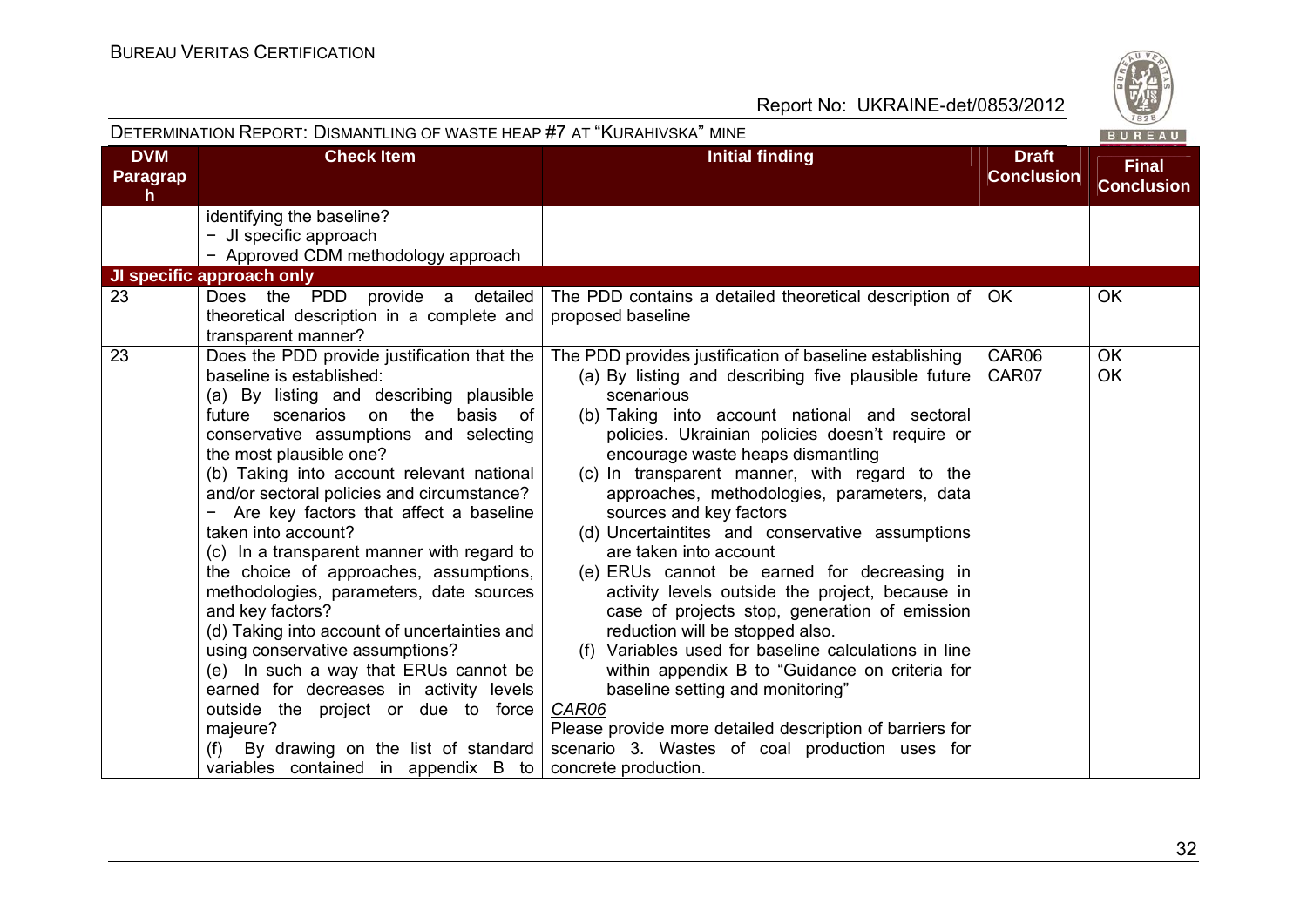

| <b>DETERMINATION REPORT: DISMANTLING OF WASTE HEAP #7 AT "KURAHIVSKA" MINE</b><br>BUREAU |                                                                                                                                                                                                                                                                                                                                                                                                                               |                                                                                                                                                                                                                                                                                                                  |                                   |                                   |
|------------------------------------------------------------------------------------------|-------------------------------------------------------------------------------------------------------------------------------------------------------------------------------------------------------------------------------------------------------------------------------------------------------------------------------------------------------------------------------------------------------------------------------|------------------------------------------------------------------------------------------------------------------------------------------------------------------------------------------------------------------------------------------------------------------------------------------------------------------|-----------------------------------|-----------------------------------|
| <b>DVM</b><br>Paragrap<br>$\mathsf{h}$                                                   | <b>Check Item</b>                                                                                                                                                                                                                                                                                                                                                                                                             | <b>Initial finding</b>                                                                                                                                                                                                                                                                                           | <b>Draft</b><br><b>Conclusion</b> | <b>Final</b><br><b>Conclusion</b> |
|                                                                                          | "Guidance on criteria for baseline setting<br>and monitoring", as appropriate?                                                                                                                                                                                                                                                                                                                                                | CAR07<br>Please provide analysis of the two next scenarios:<br>(a) process of empty rock mass dumping to empty<br>mines' caves<br>(b) forestation of waste heap with usage of green mass<br>as source of CO2 enhancement                                                                                         |                                   |                                   |
| 24                                                                                       | If selected elements or combinations of<br><b>CDM</b><br>methodologies<br>approved<br><b>or</b><br>methodological tools for baseline setting<br>are used, are the selected elements or<br>combinations together with the elements<br>supplementary developed by the project<br>participants in line with 23 above?                                                                                                            | CAR08<br>Please correctly indicate name and the latest version of<br>CDM methodology ACM0009 ver. 4.0.0, which<br>elements are used for leakages estimation                                                                                                                                                      | CAR08                             | <b>OK</b>                         |
| 25                                                                                       | If a multi-project emission factor is used,<br>PDD<br>provide appropriate<br>does the<br>justification?                                                                                                                                                                                                                                                                                                                       | The multi-project emission factors used in line with<br>National GHG Inventory Report for 1990-2010 years,<br>approved by SEIA                                                                                                                                                                                   | OK.                               | <b>OK</b>                         |
|                                                                                          | Approved CDM methodology approach only_Paragraphs 26(a) - 26(d)_Not applicable                                                                                                                                                                                                                                                                                                                                                |                                                                                                                                                                                                                                                                                                                  |                                   |                                   |
| <b>Additionality</b>                                                                     |                                                                                                                                                                                                                                                                                                                                                                                                                               |                                                                                                                                                                                                                                                                                                                  |                                   |                                   |
|                                                                                          | JI specific approach only                                                                                                                                                                                                                                                                                                                                                                                                     |                                                                                                                                                                                                                                                                                                                  |                                   |                                   |
| 28                                                                                       | Does the PDD indicate which of the<br>following approaches for demonstrating<br>additionality is used?<br>(a) Provision of traceable and transparent<br>information showing the baseline was<br>identified on the basis of conservative<br>assumptions, that the project scenario is<br>not part of the identified baseline scenario<br>and that the project will lead to emission<br>reductions or enhancements of removals; | The PDD indicates that approach (b) Provision of $\overline{O}$ OK<br>traceable and transparent information that an AIE has<br>already positively determined that a comparable project<br>(to be) implemented under comparable circumstances<br>has additionality; was used for demonstration of<br>addtionality |                                   | <b>OK</b>                         |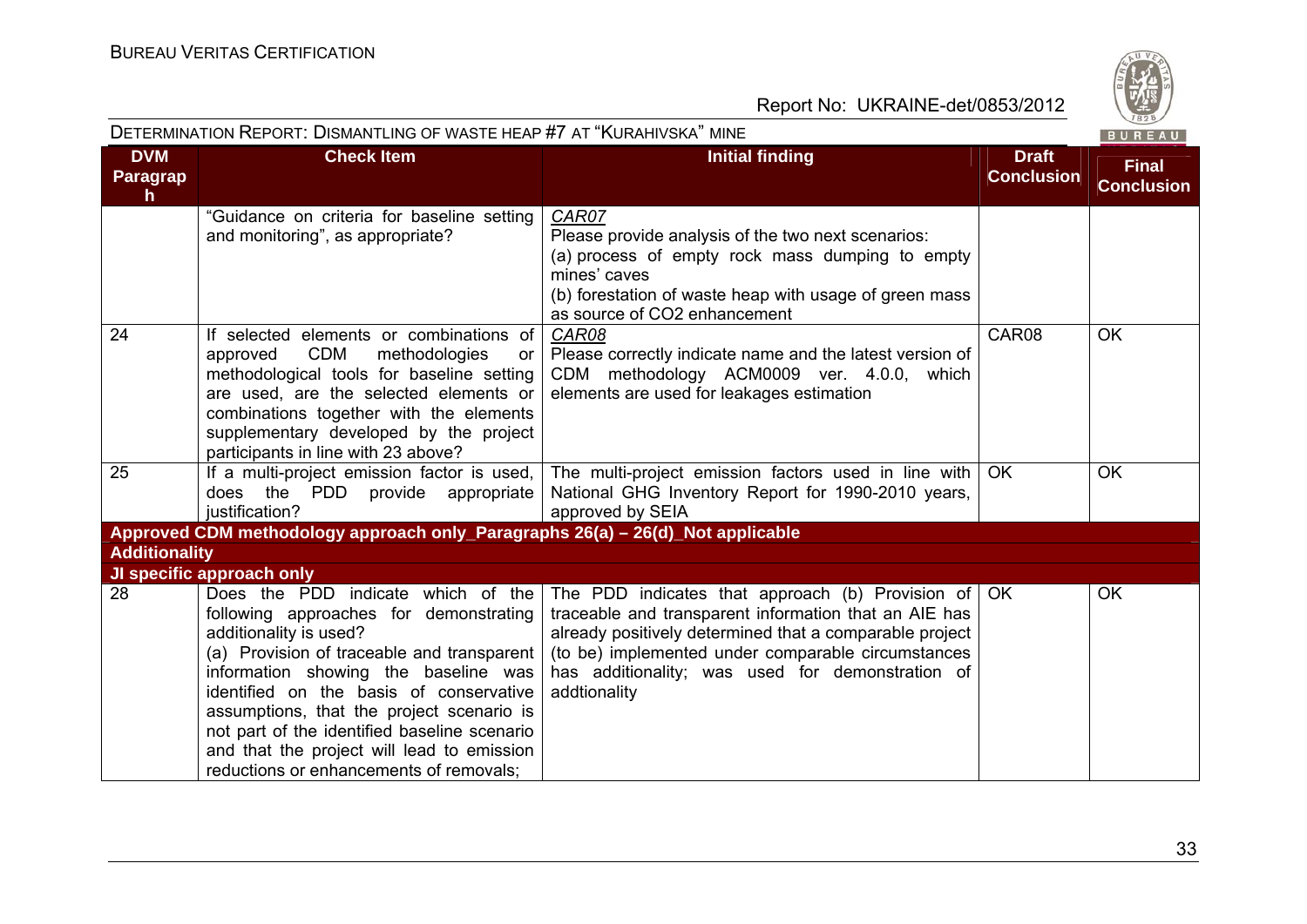|                                     | DETERMINATION REPORT: DISMANTLING OF WASTE HEAP #7 AT "KURAHIVSKA" MINE                                                                                                                                                                                                                                                                                                                                                                                                                   |                                                                                                                                                                                                                                                                                                                                                                                                                                                                                                                                                                                             |                                   | 1820/<br>BUREAU                   |
|-------------------------------------|-------------------------------------------------------------------------------------------------------------------------------------------------------------------------------------------------------------------------------------------------------------------------------------------------------------------------------------------------------------------------------------------------------------------------------------------------------------------------------------------|---------------------------------------------------------------------------------------------------------------------------------------------------------------------------------------------------------------------------------------------------------------------------------------------------------------------------------------------------------------------------------------------------------------------------------------------------------------------------------------------------------------------------------------------------------------------------------------------|-----------------------------------|-----------------------------------|
| <b>DVM</b><br><b>Paragrap</b><br>h. | <b>Check Item</b>                                                                                                                                                                                                                                                                                                                                                                                                                                                                         | <b>Initial finding</b>                                                                                                                                                                                                                                                                                                                                                                                                                                                                                                                                                                      | <b>Draft</b><br><b>Conclusion</b> | <b>Final</b><br><b>Conclusion</b> |
|                                     | (b) Provision of traceable and transparent<br>information that an AIE has already<br>positively determined that a comparable<br>project (to be) implemented<br>under<br>comparable<br>circumstances<br>has<br>additionality;<br>(c) Application of the most recent version<br>of the "Tool for the demonstration and<br>assessment of additionality. (allowing for a<br>two-month grace period) or any other<br>method for proving additionality approved<br>by the CDM Executive Board". |                                                                                                                                                                                                                                                                                                                                                                                                                                                                                                                                                                                             |                                   |                                   |
| 29(a)                               | Does the PDD provide a justification of the $ $<br>applicability of the approach with a clear<br>and transparent description?                                                                                                                                                                                                                                                                                                                                                             | The justification of proposed approach applicability is<br>provided                                                                                                                                                                                                                                                                                                                                                                                                                                                                                                                         | OK.                               | <b>OK</b>                         |
| 29(b)                               | Are additionality proofs provided?                                                                                                                                                                                                                                                                                                                                                                                                                                                        | a) GHG mitigation measure. The project boundary<br>is virtually identical, the expected annual<br>average GHG emission reduction is differ less<br>than 50%. Criteria is satisfied<br>b) Geography and time. Both projects<br>is is<br>implemented in Ukraine, starting date are<br>divided less than 1 year. Criteria is satisfied<br>c) Scale. The projects envisage production of the<br>same product (coal).<br>d) Regulatory framework.<br>There<br>were<br>no<br>significant changes in regulatory framework<br>between the starting dates of two projects.<br>Criteria is satisfied. | <b>OK</b>                         | <b>OK</b>                         |
| 29(c)                               | the<br>additionality<br>Is                                                                                                                                                                                                                                                                                                                                                                                                                                                                | demonstrated   The additionality is demonstrated in appropriate way                                                                                                                                                                                                                                                                                                                                                                                                                                                                                                                         | <b>OK</b>                         | OK                                |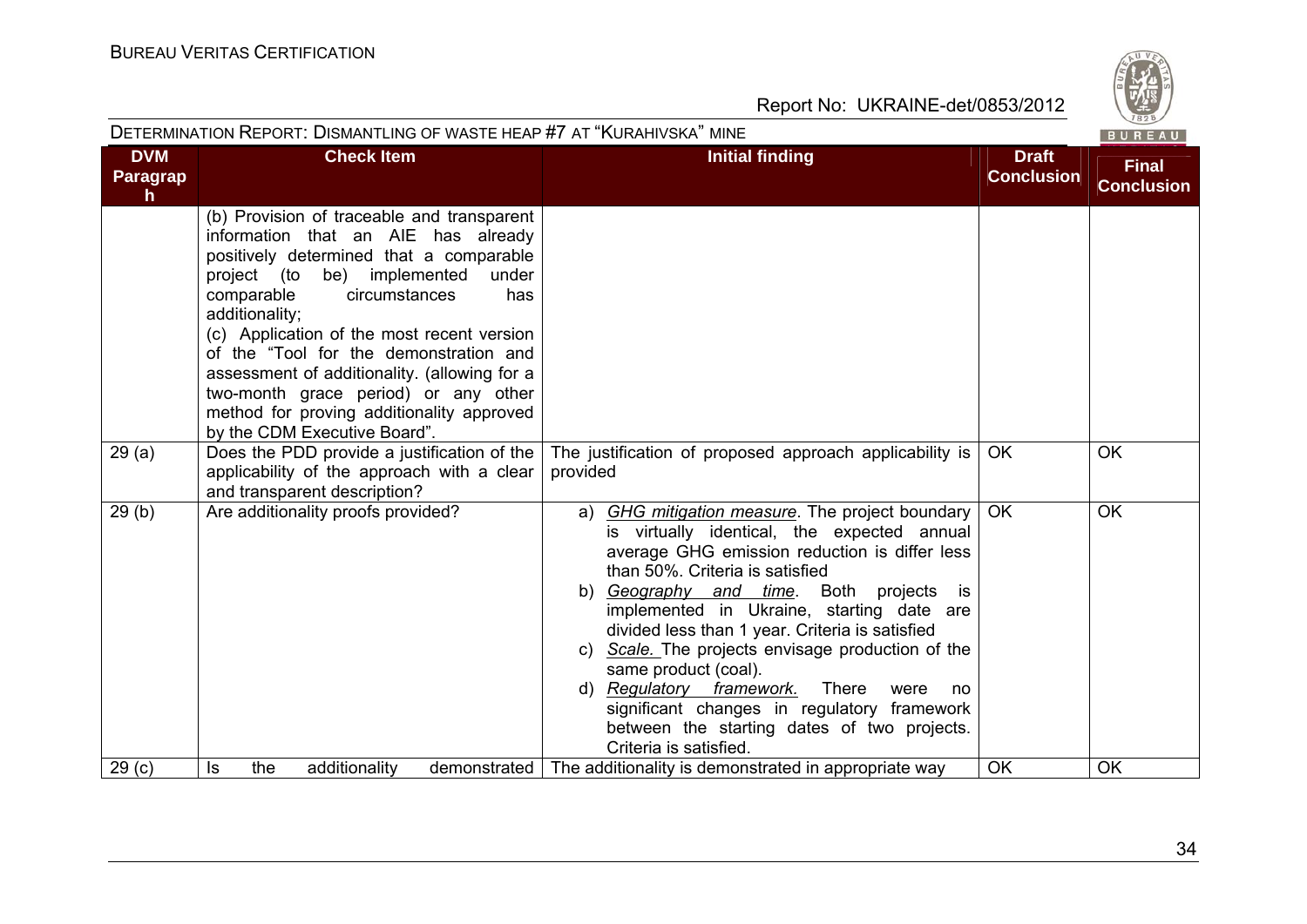| <b>DETERMINATION REPORT: DISMANTLING OF WASTE HEAP #7 AT "KURAHIVSKA" MINE</b> |                                                                                                                                                                                                                                                                      |                                                                                                                                                                                                                                                                                                                                                                                                                                                                                                                                        |                                   | $\sim$ 02 $\sim$<br>BUREAU        |
|--------------------------------------------------------------------------------|----------------------------------------------------------------------------------------------------------------------------------------------------------------------------------------------------------------------------------------------------------------------|----------------------------------------------------------------------------------------------------------------------------------------------------------------------------------------------------------------------------------------------------------------------------------------------------------------------------------------------------------------------------------------------------------------------------------------------------------------------------------------------------------------------------------------|-----------------------------------|-----------------------------------|
| <b>DVM</b><br>Paragrap<br>h.                                                   | <b>Check Item</b>                                                                                                                                                                                                                                                    | <b>Initial finding</b>                                                                                                                                                                                                                                                                                                                                                                                                                                                                                                                 | <b>Draft</b><br><b>Conclusion</b> | <b>Final</b><br><b>Conclusion</b> |
|                                                                                | appropriately as a result?                                                                                                                                                                                                                                           |                                                                                                                                                                                                                                                                                                                                                                                                                                                                                                                                        |                                   |                                   |
| 30                                                                             | If the approach 28 (c) is chosen, are all<br>explanations, descriptions and analyses<br>made in accordance with the selected tool<br>or method?                                                                                                                      | The Approach 28(b) was chosen                                                                                                                                                                                                                                                                                                                                                                                                                                                                                                          | <b>OK</b>                         | <b>OK</b>                         |
|                                                                                | Approved CDM methodology approach only_ Paragraphs 31(a) – 31(e)_Not applicable                                                                                                                                                                                      |                                                                                                                                                                                                                                                                                                                                                                                                                                                                                                                                        |                                   |                                   |
| Project boundary (applicable except for JI LULUCF projects                     |                                                                                                                                                                                                                                                                      |                                                                                                                                                                                                                                                                                                                                                                                                                                                                                                                                        |                                   |                                   |
|                                                                                | JI specific approach only                                                                                                                                                                                                                                            |                                                                                                                                                                                                                                                                                                                                                                                                                                                                                                                                        |                                   |                                   |
| 32(a)                                                                          | Does the project boundary defined in the<br>anthropogenic<br>PDD.<br>encompass<br>all<br>emissions<br>by sources of GHGs that are:<br>Under the control of the project<br>(i)<br>participants?<br>(ii) Reasonably attributable to the project?<br>(iii) Significant? | The project boundaries defined in the PDD encompass<br>all anthropogenic emissions by GHG sources that are<br>Under control of the project participants,<br>(i)<br>such as emissions of electricity and diesel<br>fuel consumption during waste heap<br>dismantling<br>Reasonably attributable to the project, such<br>(ii)<br>as emissions from waste heap burning or<br>methane emissions as result of coal industry<br>Significant<br>(iii)<br>CAR09<br>Please correct baseline scenario in the section B.3<br>(under the table 14) | CAR09                             | OK                                |
| 32(b)                                                                          | Is the project boundary defined on the<br>basis of a case-by-case assessment with<br>regard to the criteria referred to in 32 (a)<br>above?                                                                                                                          | The project boundary is defined on the basis of a case-<br>by-case assessment with regard to the criteria in 32(a)<br>above                                                                                                                                                                                                                                                                                                                                                                                                            | <b>OK</b>                         | OK                                |
| 32 <sub>(c)</sub>                                                              | Are the delineation of the project boundary<br>and the gases and sources included<br>appropriately described and justified in the<br>PDD by using a figure or flow chart as                                                                                          | The delineation of project boundaries and gases and<br>sources excluded is clearly described in the PDD,<br>using flow charts.                                                                                                                                                                                                                                                                                                                                                                                                         | OK.                               | <b>OK</b>                         |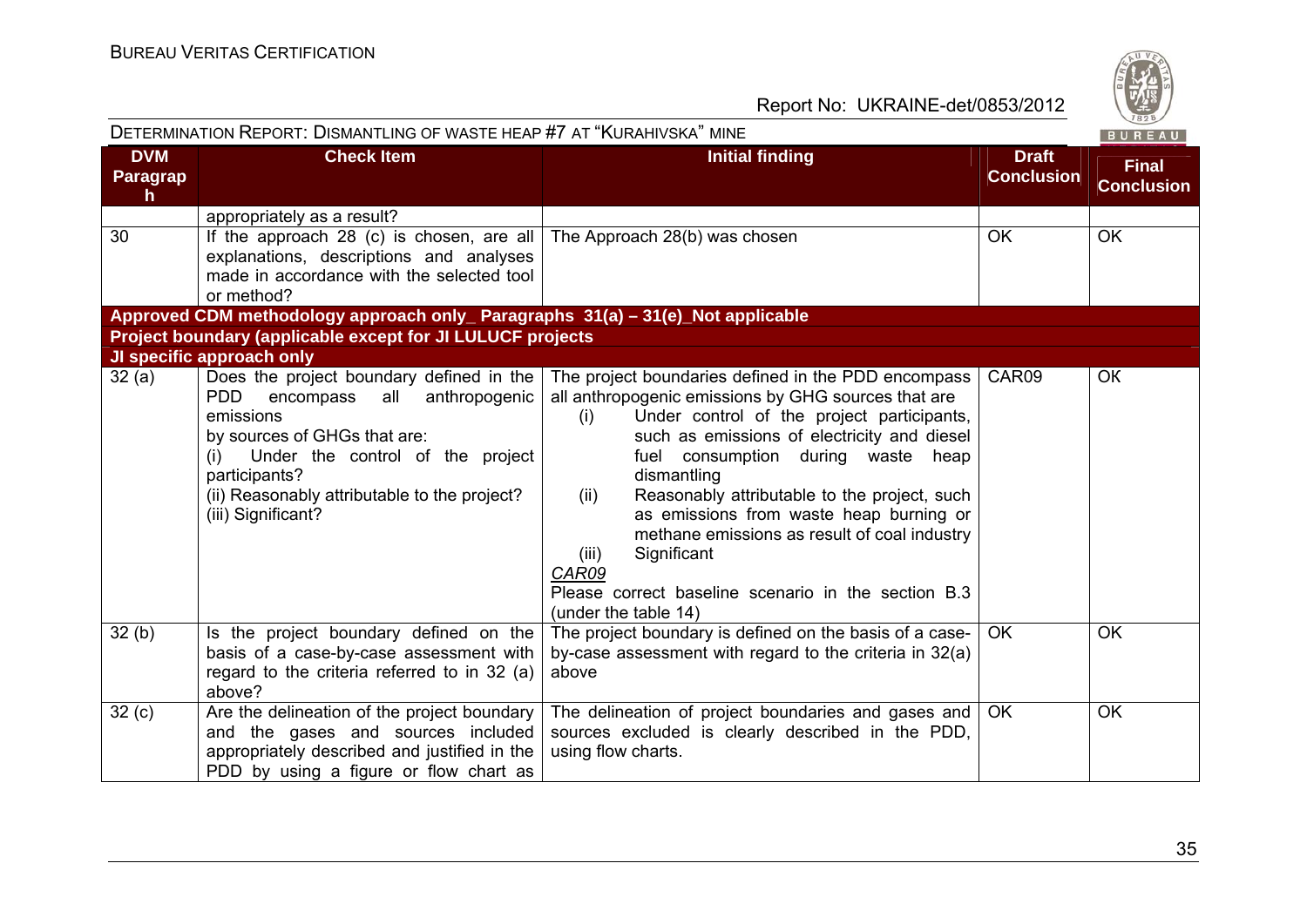| <b>DETERMINATION REPORT: DISMANTLING OF WASTE HEAP #7 AT "KURAHIVSKA" MINE</b><br>BUREAU |                                                                                                                                                                                           |                                                                                                                                                                                  |                                   |                                   |
|------------------------------------------------------------------------------------------|-------------------------------------------------------------------------------------------------------------------------------------------------------------------------------------------|----------------------------------------------------------------------------------------------------------------------------------------------------------------------------------|-----------------------------------|-----------------------------------|
| <b>DVM</b><br>Paragrap<br>$\mathsf{h}$                                                   | <b>Check Item</b>                                                                                                                                                                         | <b>Initial finding</b>                                                                                                                                                           | <b>Draft</b><br><b>Conclusion</b> | <b>Final</b><br><b>Conclusion</b> |
|                                                                                          | appropriate?                                                                                                                                                                              |                                                                                                                                                                                  |                                   |                                   |
| 32 <sub>(d)</sub>                                                                        | Are all gases and sources included<br>explicitly stated, and the exclusions of any<br>sources related to the baseline or the<br>project are appropriately justified?                      | All gases and sources inclusions are explicitly stated in<br>the project and baseline scenarios                                                                                  | OK                                | <b>OK</b>                         |
|                                                                                          | Approved CDM methodology approach only_Paragraph 33_Not applicable                                                                                                                        |                                                                                                                                                                                  |                                   |                                   |
| <b>Crediting period</b>                                                                  |                                                                                                                                                                                           |                                                                                                                                                                                  |                                   |                                   |
| 34(a)                                                                                    | Does the PDD state the starting date of the<br>project as the date on which the<br>implementation or construction or real<br>action of the project will begin or began?                   | The project starting date is stated in 05/05/2008 the<br>day when the project equipment installation begun.                                                                      | OK                                | <b>OK</b>                         |
| 34(a)                                                                                    | Is the starting date after the beginning of<br>2000?                                                                                                                                      | The starting date is after beginning of 2000                                                                                                                                     | <b>OK</b>                         | OK                                |
| 34(b)                                                                                    | Does the PDD state the expected<br>operational lifetime of the project in years<br>and months?                                                                                            | The project equipment expected operational lifetime is<br>indicated in 6 years 8 months (80 months)<br>CAR <sub>10</sub><br>Please correctly indicate project operation lifetime | CAR10                             | <b>OK</b>                         |
| 34 <sub>(c)</sub>                                                                        | Does the PDD state the length of the<br>crediting period in years and months?                                                                                                             | The length of crediting period is 4 years 8 months (56<br>months)                                                                                                                | <b>OK</b>                         | <b>OK</b>                         |
| 34 <sub>(c)</sub>                                                                        | Is the starting date of the crediting period<br>on or after the date of the first emission<br>reductions or enhancements of net<br>removals generated by the project?                     | The starting date of crediting period is 05/05/2008, the<br>date when the waste heap dismantling begun and first<br>emission reductions were generated                           | <b>OK</b>                         | <b>OK</b>                         |
| 34 <sub>(d)</sub>                                                                        | Does the PDD state that the crediting<br>period for issuance of ERUs starts only<br>after the beginning of 2008 and does not<br>extend beyond the operational lifetime of<br>the project? | Yes, the crediting period starts after the 2008 year<br>beginning and doesn't extend the project operational<br>lifetime.                                                        | <b>OK</b>                         | <b>OK</b>                         |
| 34 <sub>(d)</sub>                                                                        |                                                                                                                                                                                           | If the crediting period extends beyond The crediting period extends beyond 2012 in case of                                                                                       | OK.                               | OK                                |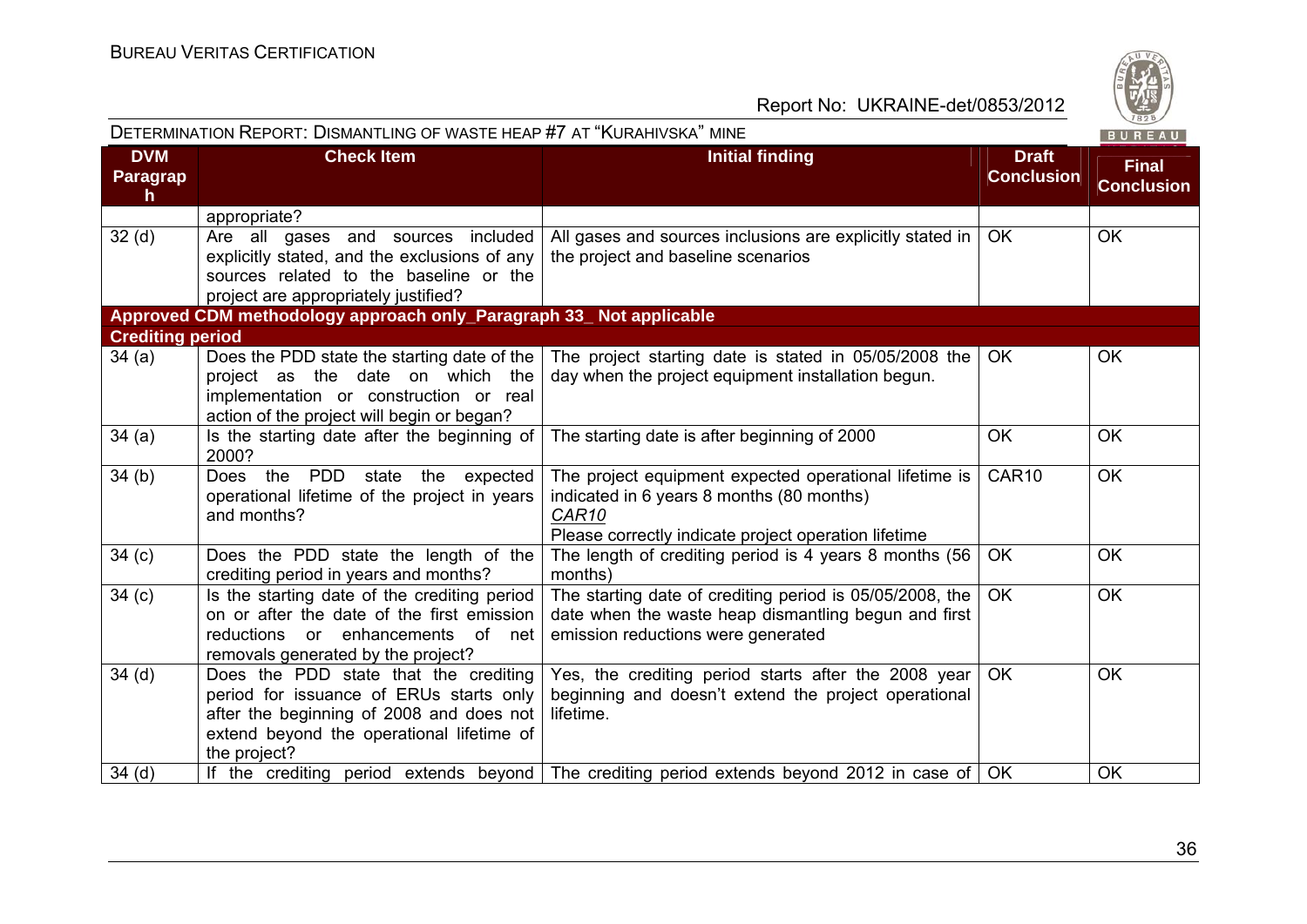

|                                        | DETERMINATION REPORT: DISMANTLING OF WASTE HEAP #7 AT "KURAHIVSKA" MINE<br>BUREAU                                                                                                                                                                              |                                                                                                                                                                                                                                                                                                                                                                                                                                                                |                                   |                                   |
|----------------------------------------|----------------------------------------------------------------------------------------------------------------------------------------------------------------------------------------------------------------------------------------------------------------|----------------------------------------------------------------------------------------------------------------------------------------------------------------------------------------------------------------------------------------------------------------------------------------------------------------------------------------------------------------------------------------------------------------------------------------------------------------|-----------------------------------|-----------------------------------|
| <b>DVM</b><br>Paragrap<br>$\mathsf{h}$ | <b>Check Item</b>                                                                                                                                                                                                                                              | <b>Initial finding</b>                                                                                                                                                                                                                                                                                                                                                                                                                                         | <b>Draft</b><br><b>Conclusion</b> | <b>Final</b><br><b>Conclusion</b> |
|                                        | 2012, does the PDD state that the<br>extension is subject to the host Party<br>approval?<br>Are the estimates of emission reductions or<br>enhancements of net removals presented<br>separately for those until 2012 and those<br>after 2012?                  | <b>Host Party Approval</b>                                                                                                                                                                                                                                                                                                                                                                                                                                     |                                   |                                   |
| <b>Monitoring plan</b>                 |                                                                                                                                                                                                                                                                |                                                                                                                                                                                                                                                                                                                                                                                                                                                                |                                   |                                   |
| 35                                     | Does the PDD explicitly indicate which of<br>the following approaches is used?<br>- JI specific approach<br>- Approved CDM methodology approach                                                                                                                | The JI specific approach was used for monitoring plan<br>identification                                                                                                                                                                                                                                                                                                                                                                                        | OK.                               | <b>OK</b>                         |
|                                        | JI specific approach only                                                                                                                                                                                                                                      |                                                                                                                                                                                                                                                                                                                                                                                                                                                                |                                   |                                   |
| 36(a)                                  | Does the monitoring plan describe:<br>All<br>relevant<br>factors<br>and<br>key<br>characteristics that will be monitored?<br>The period in which they will be<br>monitored?<br>- All decisive factors for the control and<br>reporting of project performance? | The monitoring plan describes all relevant factors and<br>key characteristics that will be monitored, such as:<br>electricity and fuel consumed in project activity;<br>value of extracted coal concentrate, its ash<br>content and moisture.<br>The period in which they will be monitored are<br>indicated, frequency of measuring procedures is<br>identified<br>All decisive factors for the control and reporting of<br>project performance are described | <b>OK</b>                         | OK                                |
| 36 <sub>(b)</sub>                      | Does the monitoring plan specify the<br>indicators, constants and variables used<br>that are reliable, valid<br>and<br>provide<br>emission<br>transparent picture of the<br>reductions<br>or enhancements<br>of net<br>removals to be monitored?               | The monitoring plan specify the indicators, constants<br>and variables used, that are reliable, valid and provide<br>transparent picture of the emission reductions to be<br>monitored<br>CAR11<br>Please provide to AIE documents, that describe project                                                                                                                                                                                                      | CAR <sub>11</sub>                 | <b>OK</b>                         |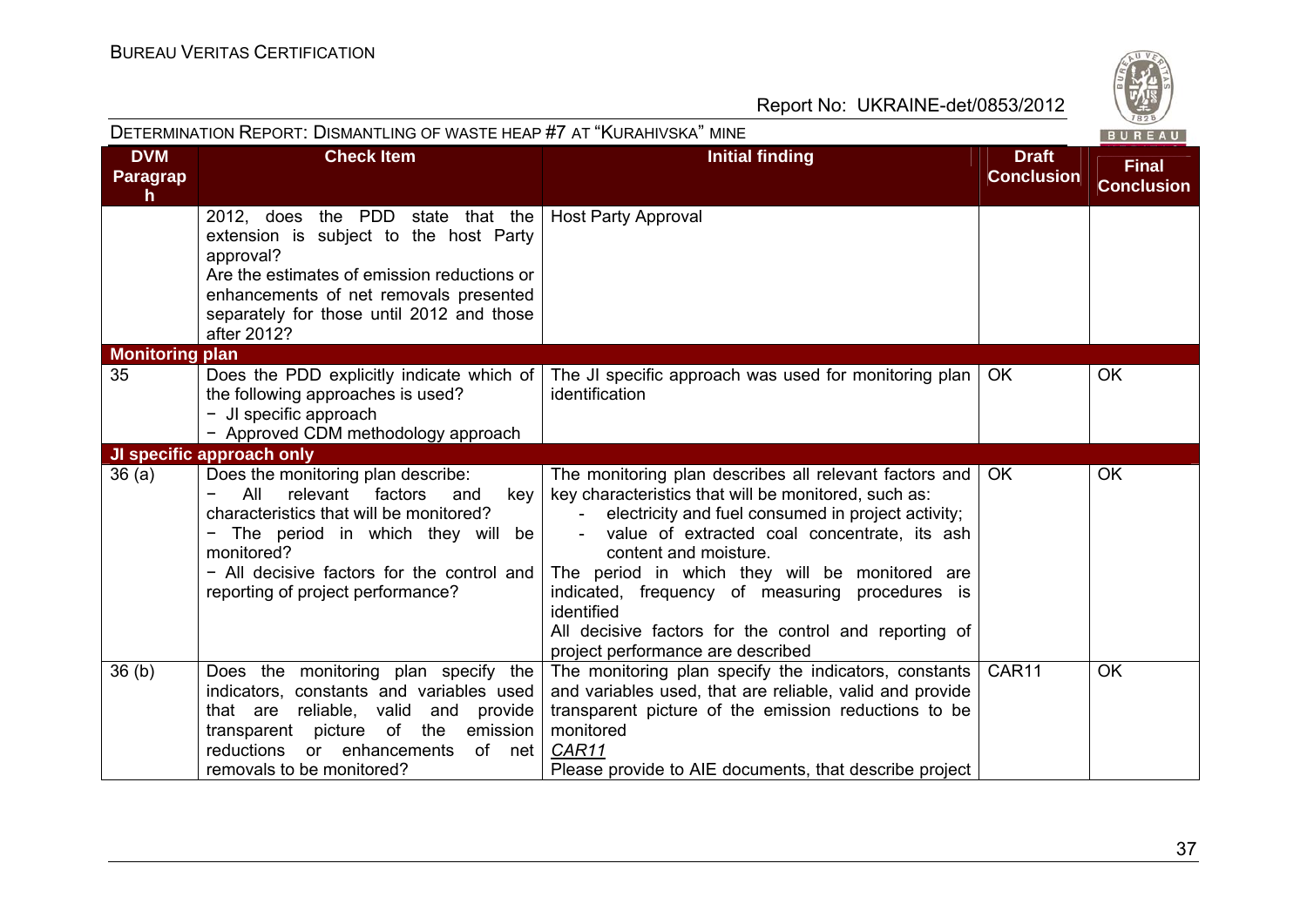

#### DETERMINATION REPORT: DISMANTLING OF WASTE HEAP #7 AT "KURAHIVSKA" MINE

|                                        |                                                                                                                                                                                                                                                                                                                                                            |                                                                                                                                                                                                                                                                                                                                                                                                                                                        |                                   | $-0.11 - 0.0$                     |
|----------------------------------------|------------------------------------------------------------------------------------------------------------------------------------------------------------------------------------------------------------------------------------------------------------------------------------------------------------------------------------------------------------|--------------------------------------------------------------------------------------------------------------------------------------------------------------------------------------------------------------------------------------------------------------------------------------------------------------------------------------------------------------------------------------------------------------------------------------------------------|-----------------------------------|-----------------------------------|
| <b>DVM</b><br>Paragrap<br>$\mathsf{h}$ | <b>Check Item</b>                                                                                                                                                                                                                                                                                                                                          | <b>Initial finding</b>                                                                                                                                                                                                                                                                                                                                                                                                                                 | <b>Draft</b><br><b>Conclusion</b> | <b>Final</b><br><b>Conclusion</b> |
|                                        |                                                                                                                                                                                                                                                                                                                                                            | key parameters, such as<br>sale invoices on delivered coal concentrate<br>invoices on consumed diesel fuel<br>monthly acts on electric energy consumptions                                                                                                                                                                                                                                                                                             |                                   |                                   |
| 36 <sub>(b)</sub>                      | If default values are used:<br>Are accuracy and reasonableness<br>۰<br>carefully balanced in their selection?<br>Do the default values originate from<br>recognized sources?<br>- Are the default values supported by<br>statistical analyses providing reasonable<br>confidence levels?<br>- Are the default values presented in a<br>transparent manner? | The default values, such as:<br>global warming potential of methane<br>$\sim$<br>methane density in standard conditions<br>carbon<br>emission factors<br>for electricity<br>$\sim$<br>consumption<br>$\omega_{\rm{max}}$<br>carbon oxidation factors for coal and diesel fuel<br>carbon content of diesel fuel and coal, etc<br>these default values is in line within National GHG<br>inventory Report developed and approved by Ukraine<br>DFP(SEIA) | <b>OK</b>                         | <b>OK</b>                         |
| 36 <sub>(b)(i)</sub>                   | For those values that are to be provided by<br>project participants,<br>does the<br>the<br>monitoring plan clearly indicate how the<br>values are to be selected and justified?                                                                                                                                                                            | For monitored data provided by the project participants<br>monitoring plan identify selection and justification                                                                                                                                                                                                                                                                                                                                        | <b>OK</b>                         | <b>OK</b>                         |
| 36 <sub>(b)(ii)</sub>                  | For other values.<br>- Does the monitoring plan clearly indicate<br>the precise references from which these<br>values are taken?<br>- Is the conservativeness of the values<br>provided justified?                                                                                                                                                         | References on values obtained from sources another<br>from indicated above is provided. Conservativeness of<br>this value is justified                                                                                                                                                                                                                                                                                                                 | OK.                               | <b>OK</b>                         |
| 36 (b) (iii)                           | For all data sources, does the monitoring<br>plan specify the procedures to be followed<br>if expected data are unavailable?                                                                                                                                                                                                                               | The<br>procedures following if expected<br>data is<br>unavailable are described in the section D.1 of the PDD                                                                                                                                                                                                                                                                                                                                          | <b>OK</b>                         | <b>OK</b>                         |
| $36(b)$ (iv)                           | Are International System Unit (SI units)<br>used?                                                                                                                                                                                                                                                                                                          | Some units from International System Unit are used                                                                                                                                                                                                                                                                                                                                                                                                     | <b>OK</b>                         | OK                                |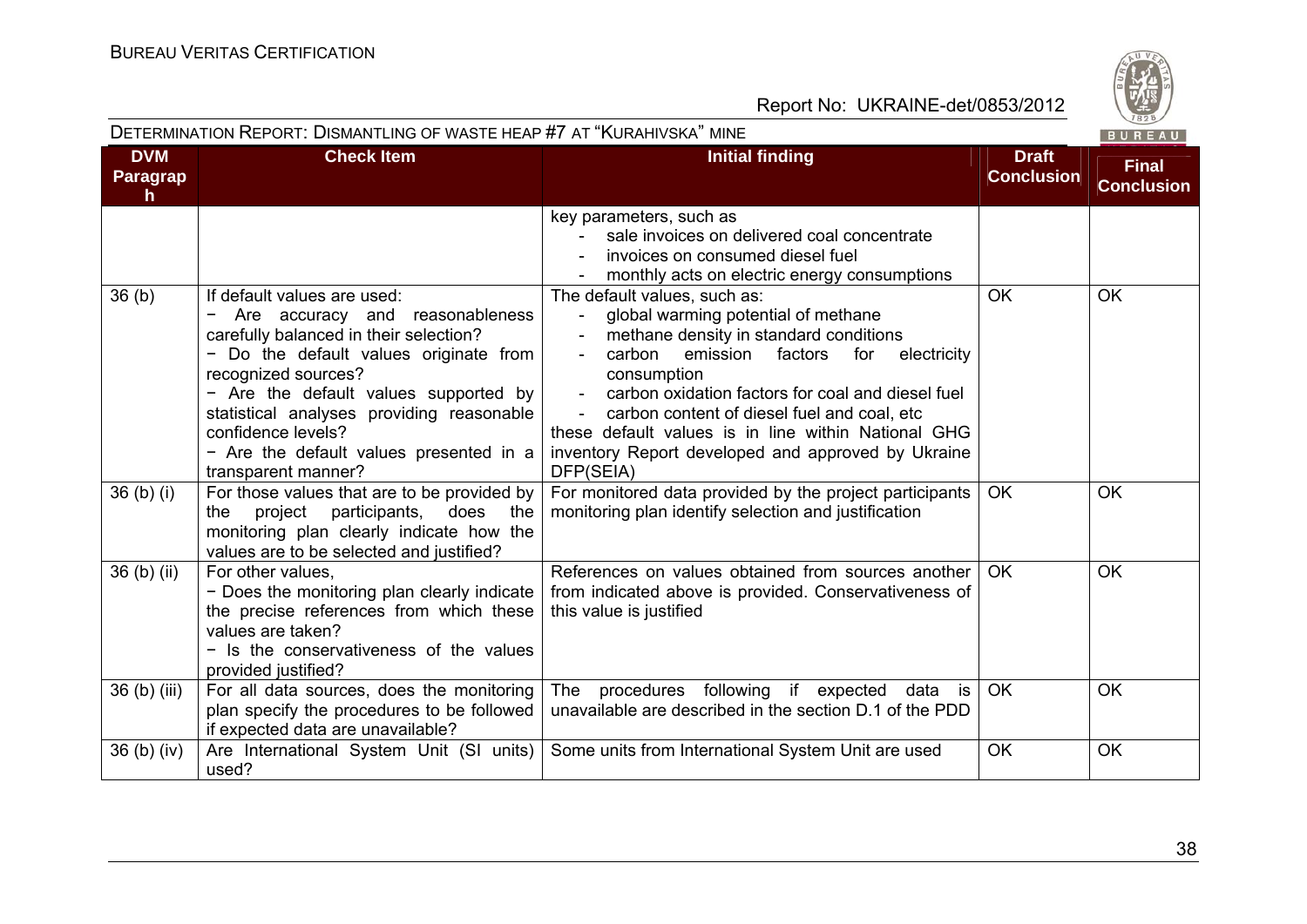

| DETERMINATION REPORT: DISMANTLING OF WASTE HEAP #7 AT "KURAHIVSKA" MINE<br>BUREAU |                                                                                                                                                                                                                                                                                                                                                                   |                                                                                                                                                                                                                                                                                                                                                                                                                                                                                                                                                  |                                   |                                   |
|-----------------------------------------------------------------------------------|-------------------------------------------------------------------------------------------------------------------------------------------------------------------------------------------------------------------------------------------------------------------------------------------------------------------------------------------------------------------|--------------------------------------------------------------------------------------------------------------------------------------------------------------------------------------------------------------------------------------------------------------------------------------------------------------------------------------------------------------------------------------------------------------------------------------------------------------------------------------------------------------------------------------------------|-----------------------------------|-----------------------------------|
| <b>DVM</b><br>Paragrap<br>h.                                                      | <b>Check Item</b>                                                                                                                                                                                                                                                                                                                                                 | <b>Initial finding</b>                                                                                                                                                                                                                                                                                                                                                                                                                                                                                                                           | <b>Draft</b><br><b>Conclusion</b> | <b>Final</b><br><b>Conclusion</b> |
| 36 <sub>(b)(v)</sub>                                                              | Does the monitoring plan note any<br>parameters, coefficients, variables, etc.<br>that are used to calculate baseline<br>emissions or net removals but are obtained<br>through monitoring?                                                                                                                                                                        | The monitoring plan clearly indicate next parameters<br>that obtained through monitoring but used for baseline<br>calculations:<br>amount of coal that has been mined in the<br>$\blacksquare$<br>baseline scenario and combusted for energy<br>use, equivalent to the amount of coal extracted<br>from the waste heap because of the project<br>activity<br>net Calorific Value of coal<br>carbon Oxidation factor of coal<br>carbon content of coal<br>the average ash content of sorted fractions<br>the average humidity of sorted fractions | <b>OK</b>                         | OK                                |
| 36(b)(v)                                                                          | Is the use of parameters, coefficients,<br>variables, etc. consistent between the<br>baseline and monitoring plan?                                                                                                                                                                                                                                                | The use of parameters, coefficients, variables is<br>consistent between the baseline and the monitoring<br>plan                                                                                                                                                                                                                                                                                                                                                                                                                                  | <b>OK</b>                         | <b>OK</b>                         |
| 36 <sub>(c)</sub>                                                                 | Does the monitoring plan draw on the list<br>variables<br>contained<br>standard<br>of<br>-in<br>appendix B of "Guidance on criteria for<br>baseline setting and monitoring"?                                                                                                                                                                                      | The monitoring plan was drawn in accordance with the<br>list of standard variables contained in appendix B of<br>"Guidance on criteria for baseline setting and<br>monitoring"                                                                                                                                                                                                                                                                                                                                                                   | <b>OK</b>                         | <b>OK</b>                         |
| 36 <sub>(d)</sub>                                                                 | Does the monitoring plan explicitly and<br>clearly distinguish:<br>Data and parameters that are not<br>(i)<br>monitored throughout the crediting period,<br>but are determined only once (and thus<br>remain fixed throughout the crediting<br>period), and that are available already at<br>the stage of determination?<br>(ii) Data and parameters that are not | The monitoring plan explicitly and clearly distinguish:<br>Data and parameters that are not monitored<br>(i)<br>throughout the crediting period, but are determined<br>only once (and thus remain fixed throughout the<br>crediting period), and that are available already at the<br>stage of determination?<br>(ii) Data and parameters that are not monitored<br>throughout the crediting period, but are determined<br>only once (and thus remain fixed throughout the                                                                       | <b>OK</b>                         | <b>OK</b>                         |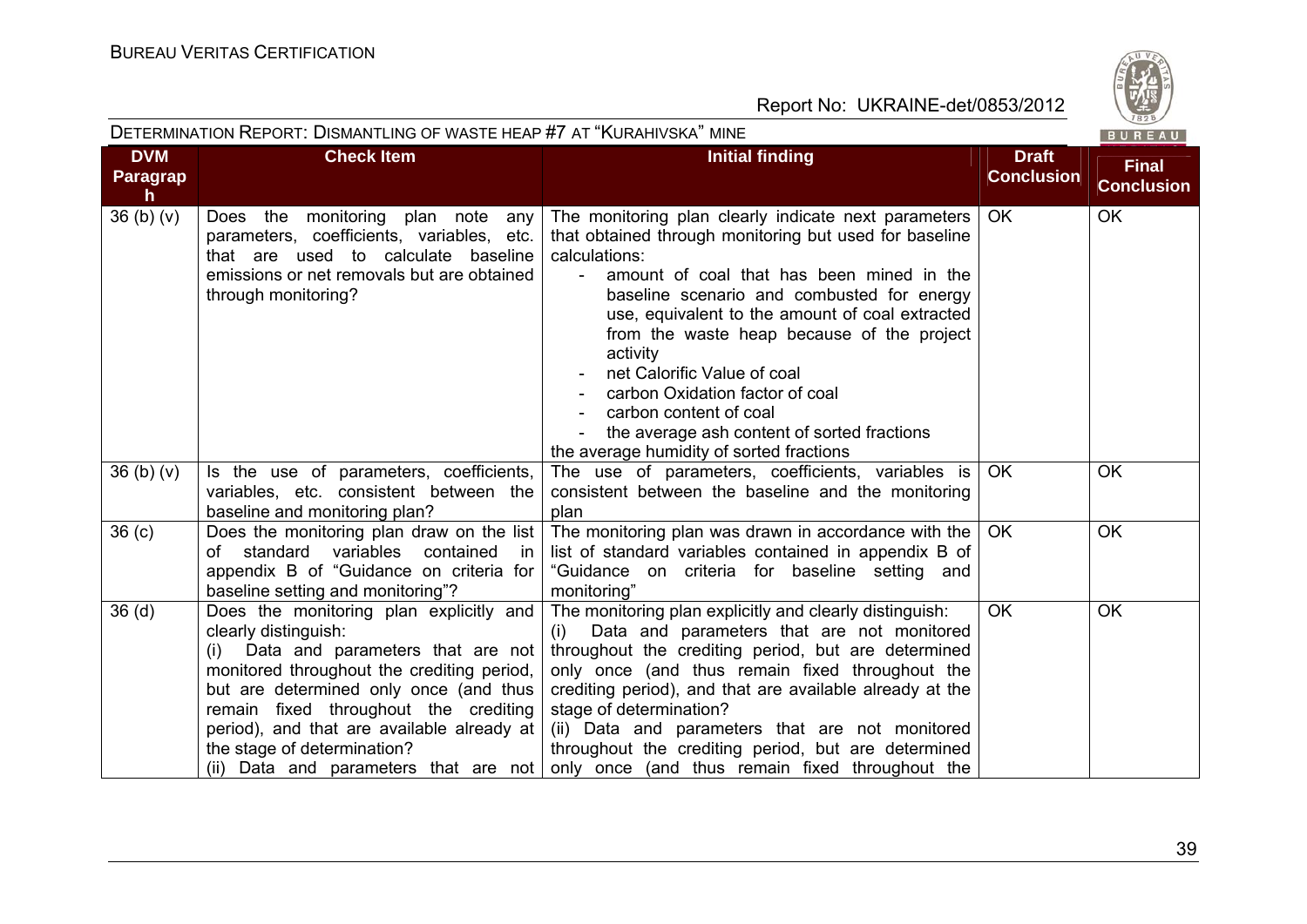

| <b>DETERMINATION REPORT: DISMANTLING OF WASTE HEAP #7 AT "KURAHIVSKA" MINE</b> |                                                                                                                                                                                                                                                                                                       |                                                                                                                                                                                                                                                                                                                                                                                                        | $\sim$ 02 $\sim$<br>BUREAU        |                                   |
|--------------------------------------------------------------------------------|-------------------------------------------------------------------------------------------------------------------------------------------------------------------------------------------------------------------------------------------------------------------------------------------------------|--------------------------------------------------------------------------------------------------------------------------------------------------------------------------------------------------------------------------------------------------------------------------------------------------------------------------------------------------------------------------------------------------------|-----------------------------------|-----------------------------------|
| <b>DVM</b><br><b>Paragrap</b><br>h                                             | <b>Check Item</b>                                                                                                                                                                                                                                                                                     | <b>Initial finding</b>                                                                                                                                                                                                                                                                                                                                                                                 | <b>Draft</b><br><b>Conclusion</b> | <b>Final</b><br><b>Conclusion</b> |
|                                                                                | monitored throughout the crediting period,<br>but are determined only once (and thus<br>remain fixed throughout the crediting<br>period), but that are not already available<br>at the stage of determination?<br>Data and parameters that are<br>(iii)<br>monitored throughout the crediting period? | crediting period), but that are not already available at<br>the stage of determination?<br>(iii) Data and parameters that are monitored throughout<br>the crediting period.                                                                                                                                                                                                                            |                                   |                                   |
| 36(e)                                                                          | Does the monitoring plan describe the<br>methods employed for data monitoring<br>(including its frequency) and recording?                                                                                                                                                                             | The monitoring plan clearly describes the methods<br>employed for data monitored, such as direct measuring<br>with metering devices and laboratory samples, account<br>from bookkeeper invoices; frequency of monitoring<br>procedures and recording.<br>CAR12<br>Please add in the section D.1 sub-section Measuring<br>devices reference on Annex 3 contained data on<br>project measuring equipment | CAR <sub>12</sub>                 | <b>OK</b>                         |
| 36(f)                                                                          | Does the monitoring plan elaborate all<br>algorithms and formulae used for the<br>estimation/calculation<br><b>of</b><br>baseline<br>emissions/removals<br>and<br>project<br>emissions/removals or direct monitoring of<br>emission reductions from the project,<br>leakage, as appropriate?          | The monitoring plan elaborates all formulae required to<br>baseline and project emissions adjusted by leakages<br>calculation                                                                                                                                                                                                                                                                          | <b>OK</b>                         | <b>OK</b>                         |
| 36 $(f)$ $(i)$                                                                 | the underlying<br>rationale<br>for the<br>ls –<br>algorithms/formulae explained?                                                                                                                                                                                                                      | The underlying rationale for the formulae is explained                                                                                                                                                                                                                                                                                                                                                 | <b>OK</b>                         | <b>OK</b>                         |
| 36 (f) (ii)                                                                    | Are consistent variables, equation formats,<br>subscripts etc. used?                                                                                                                                                                                                                                  | All variables, equation formats, subscripts are used in<br>consistent way                                                                                                                                                                                                                                                                                                                              | <b>OK</b>                         | <b>OK</b>                         |
| 36 (f) (iii)                                                                   | Are all equations numbered?                                                                                                                                                                                                                                                                           | All equations are numbered                                                                                                                                                                                                                                                                                                                                                                             | OK                                | OK                                |
| 36 (f) (iv)                                                                    | Are all variables, with units indicated                                                                                                                                                                                                                                                               | All variables with units are indentified                                                                                                                                                                                                                                                                                                                                                               | OK                                | <b>OK</b>                         |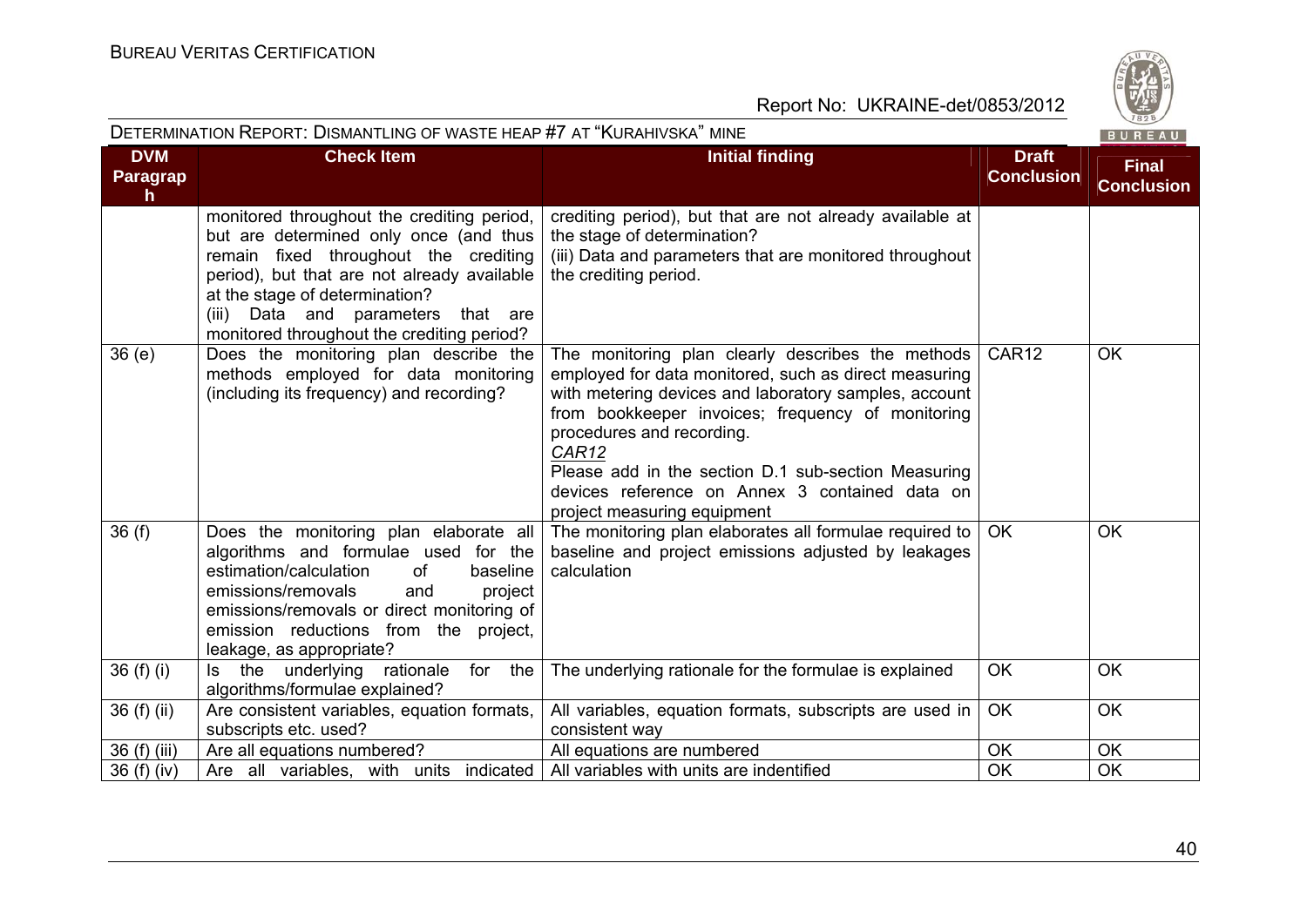

| <b>DETERMINATION REPORT: DISMANTLING OF WASTE HEAP #7 AT "KURAHIVSKA" MINE</b> |                                                                                                                                                                      |                                                                                                                                                                                                                                                              |                                   |           |  |
|--------------------------------------------------------------------------------|----------------------------------------------------------------------------------------------------------------------------------------------------------------------|--------------------------------------------------------------------------------------------------------------------------------------------------------------------------------------------------------------------------------------------------------------|-----------------------------------|-----------|--|
| <b>DVM</b><br><b>Paragrap</b><br>$\mathsf{h}$                                  | <b>Check Item</b>                                                                                                                                                    | <b>Draft</b><br><b>Conclusion</b>                                                                                                                                                                                                                            | <b>Final</b><br><b>Conclusion</b> |           |  |
|                                                                                | defined?                                                                                                                                                             |                                                                                                                                                                                                                                                              |                                   |           |  |
| 36 $(f)(v)$                                                                    | conservativeness<br>the<br>of<br>the<br>ls.<br>algorithms/procedures justified?                                                                                      | CAR13<br>Please add information how values of coal concentrate<br>will be crosschecked                                                                                                                                                                       | CAR13                             | <b>OK</b> |  |
| 36(f)(v)                                                                       | To the extent possible, are methods to<br>quantitatively account for uncertainty in key<br>parameters included?                                                      | Uncertainty level of Key parameters is indicated as low<br>in the section D.2 of the PDD. Only uncertainty level of<br>probability of waste heap self-ignition is indicated as<br>medium                                                                     | <b>OK</b>                         | <b>OK</b> |  |
| 36 (f) (vi)                                                                    | Is consistency between the elaboration of<br>the<br>baseline scenario and the procedure for<br>calculating the emissions or net removals<br>of the baseline ensured? | The consistency between the elaboration of the<br>baseline scenario and the procedure for calculating the<br>emissions or net removals of the baseline is ensured                                                                                            | <b>OK</b>                         | <b>OK</b> |  |
| 36 (f) (vii)                                                                   | Are any parts of the algorithms or formulae<br>that are not self-evident explained?                                                                                  | The monitoring plan contains detailed explanation of<br>each part of formulae                                                                                                                                                                                | OK                                | <b>OK</b> |  |
| 36 (f) (vii)                                                                   | Is it justified that the procedure is<br>with<br>consistent<br>standard<br>technical<br>procedures in the relevant sector?                                           | The proposed monitoring plan is similar with monitoring<br>plans of JI projects implemented at SIA "Antracit", SIA<br>"Monolit", "Temp" LLC etc, determined by Global<br>Carbon B.V.                                                                         | <b>OK</b>                         | <b>OK</b> |  |
| 36 (f) (vii)                                                                   | Are references provided as necessary?                                                                                                                                | The references are provided in relevant points                                                                                                                                                                                                               | <b>OK</b>                         | <b>OK</b> |  |
| 36 (f) (vii)                                                                   | Are implicit and explicit key assumptions<br>explained in a transparent manner?                                                                                      | The explicit and implicit key assumptions are explained<br>in transparent manner                                                                                                                                                                             | <b>OK</b>                         | <b>OK</b> |  |
| 36 (f) (vii)                                                                   | Is it clearly stated which assumptions and<br>procedures have significant uncertainty<br>associated with them, and how such<br>uncertainty is to be addressed?       | The project participants describe uncertainty level of<br>key factors as low. Key project parameters monitoring<br>equipment is calibrated/verified in accordance with<br>state rules and approved methodologies of quality<br>control and quality assurance | OK                                | <b>OK</b> |  |
| 36 (f) (vii)                                                                   | Is the uncertainty of key parameters                                                                                                                                 | The uncertainty level of parameters monitored is<br>described and, where possible, is an indicated in the section $D.2$ , quality control and quality                                                                                                        | OK                                | OK        |  |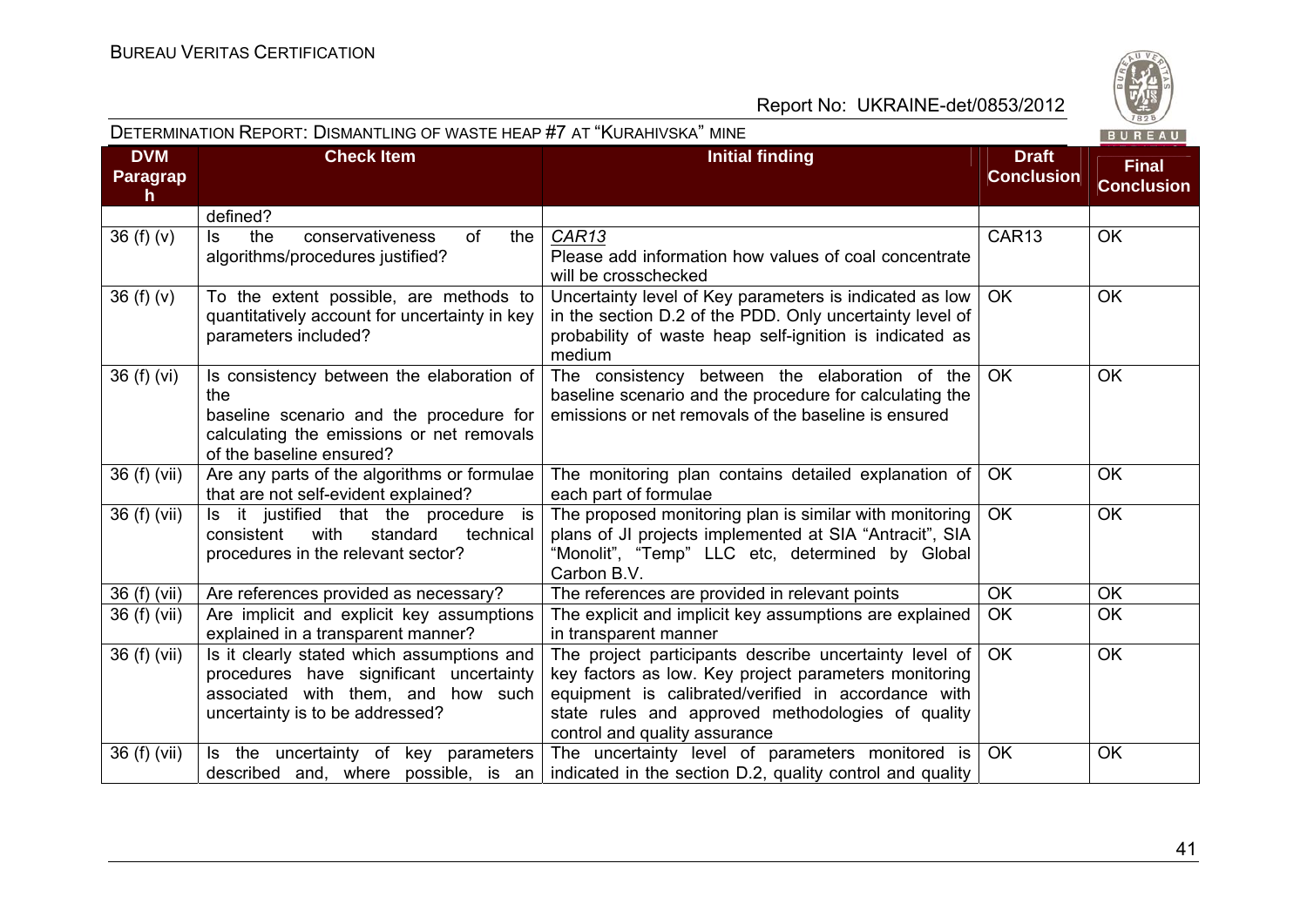

| DETERMINATION REPORT: DISMANTLING OF WASTE HEAP #7 AT "KURAHIVSKA" MINE |  |  |
|-------------------------------------------------------------------------|--|--|
|                                                                         |  |  |

| <b>DVM</b>                      | <b>Check Item</b>                                                                                                                                                                                                                                                                                    | <b>Initial finding</b>                                                                                                                                                                                                                                                  | <b>Draft</b>      | <b>Final</b>      |
|---------------------------------|------------------------------------------------------------------------------------------------------------------------------------------------------------------------------------------------------------------------------------------------------------------------------------------------------|-------------------------------------------------------------------------------------------------------------------------------------------------------------------------------------------------------------------------------------------------------------------------|-------------------|-------------------|
| <b>Paragrap</b><br>$\mathsf{h}$ |                                                                                                                                                                                                                                                                                                      |                                                                                                                                                                                                                                                                         | <b>Conclusion</b> | <b>Conclusion</b> |
|                                 | uncertainty range at 95% confidence level<br>for key parameters for the calculation of<br>emission reductions or enhancements of<br>net removals provided?                                                                                                                                           | assurance procedures. The uncertainty level of<br>parameters monitored is indicated as low, only<br>Probability of waste heap burning is indicated as<br>medium                                                                                                         |                   |                   |
| 36(9)                           | Does the monitoring plan identify a national<br>or international monitoring standard if such<br>standard has to be and/or is applied to<br>certain aspects of the project?<br>Does the monitoring plan provide a<br>as to where a detailed<br>reference<br>description of the standard can be found? | The monitoring plan identifies next state ruling<br>documents:<br>GOST 11022-95 and GOST 11014-2001 for<br>(a)<br>sampling analysis process<br>GOST 305-82 on diesel fuel parameters<br>(b)<br>References on detailed description of mentioned<br>standard are provided | <b>OK</b>         | OK                |
| 36(h)                           | Does the monitoring plan document<br>techniques,<br>if<br>statistical<br>used<br>for<br>monitoring, and that they are used in a<br>conservative manner?                                                                                                                                              | The monitoring plan uses some statistical data sources<br>such as researches of waste heap self-ignition<br>probability from Scientific Centre "Respirator", data<br>from Ukrainian State Statistic Service                                                             | <b>OK</b>         | <b>OK</b>         |
| 36 (i)                          | Does the monitoring plan present the<br>quality assurance and control procedures<br>for the monitoring process, including, as<br>appropriate, information on calibration and<br>on how records on data and/or method<br>validity and accuracy are kept and made<br>available upon request?           | The quality control and quality assurance procedures of $\vert$ OK<br>monitoring process are presented. Information on<br>project measuring devices calibration is provided                                                                                             |                   | <b>OK</b>         |
| 36(j)                           | Does the monitoring plan clearly identify<br>the responsibilities and the authority<br>regarding the monitoring activities?                                                                                                                                                                          | identifies<br><b>The</b><br>monitoring<br>plan<br>clearly<br>the<br>responsibilities and the authorities regarding<br>the<br>monitoring activities, see please figure 9, section D.3 of<br>the PDD                                                                      | <b>OK</b>         | <b>OK</b>         |
| 36(k)                           | Does the monitoring plan, on the whole,<br>reflect<br>good<br>monitoring<br>practices<br>appropriate to the project type?                                                                                                                                                                            | The monitoring plan is identical to monitoring plans in<br>JI projects implemented at SIA "Antracit", SIA "Monolit",<br>"Temp" LLC etc, determined by Global Carbon B.V.                                                                                                | <b>OK</b>         | OK                |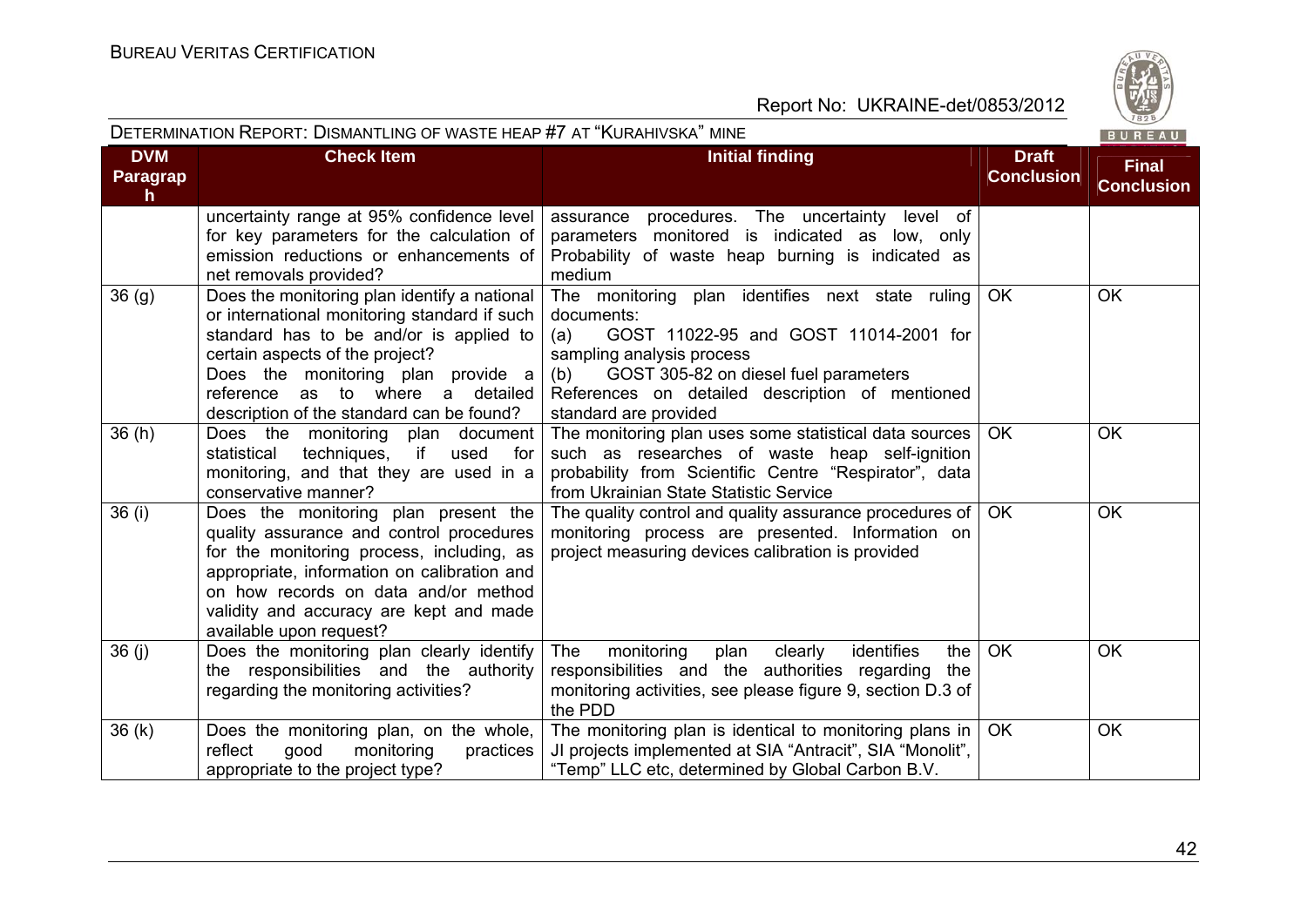

| <b>DETERMINATION REPORT: DISMANTLING OF WASTE HEAP #7 AT "KURAHIVSKA" MINE</b> |                                                                                                                                                                                                                                                                                                                                    |                                                                                                                                                                                                                                                                                                                |                                   |                                   |  |
|--------------------------------------------------------------------------------|------------------------------------------------------------------------------------------------------------------------------------------------------------------------------------------------------------------------------------------------------------------------------------------------------------------------------------|----------------------------------------------------------------------------------------------------------------------------------------------------------------------------------------------------------------------------------------------------------------------------------------------------------------|-----------------------------------|-----------------------------------|--|
| <b>DVM</b><br>Paragrap<br>$\mathsf{h}$                                         | <b>Check Item</b>                                                                                                                                                                                                                                                                                                                  | <b>Initial finding</b>                                                                                                                                                                                                                                                                                         | <b>Draft</b><br><b>Conclusion</b> | <b>Final</b><br><b>Conclusion</b> |  |
|                                                                                | If it is a JI LULUCF project, is the good<br>practice guidance developed by IPCC<br>applied?                                                                                                                                                                                                                                       |                                                                                                                                                                                                                                                                                                                |                                   |                                   |  |
| 36 (I)                                                                         | Does the monitoring plan provide, in<br>tabular form, a complete compilation of the<br>data that need to be collected for its<br>application, including<br>data that are<br>measured or sampled and data that are<br>collected from other sources but not<br>including data that are calculated with<br>equations?                 | The monitoring plan provides in tabular form a<br>complete compilation of the data collected and required<br>for emission reduction calculation, including data that<br>are measured or sampled and data that are collected<br>from other sources but not including data that are<br>calculated with equations | <b>OK</b>                         | <b>OK</b>                         |  |
| 36(m)                                                                          | Does the monitoring plan indicate that the<br>data monitored and required for verification<br>are to be kept for two years after the last<br>transfer of ERUs for the project?                                                                                                                                                     | The monitoring plan indicates that data monitored and<br>required for ERUs calculation will be kept two years<br>after the last ERUs transfer<br>CAR14<br>Please add reference on relevant order describing data<br>collecting and keeping procedures                                                          | CAR <sub>14</sub>                 | <b>OK</b>                         |  |
| 37                                                                             | If selected elements or combinations of<br><b>CDM</b><br>approved<br>methodologies<br>or l<br>methodological<br>tools are used<br>for<br>establishing the monitoring plan, are the<br>selected elements or combination, together<br>with elements supplementary developed by<br>the project participants in line with 36<br>above? | Selected<br><b>CDM</b><br>elements<br>of<br>methodology<br>ACM0009. Version 4.0.0 was used<br>for leakages<br>estimations in line within the section 36 above                                                                                                                                                  | <b>OK</b>                         | <b>OK</b>                         |  |
|                                                                                | Approved CDM methodology approach only_Paragraphs 38(a) - 38(d)_Not applicable                                                                                                                                                                                                                                                     |                                                                                                                                                                                                                                                                                                                |                                   |                                   |  |
|                                                                                |                                                                                                                                                                                                                                                                                                                                    | Applicable to both JI specific approach and approved CDM methodology approach_Paragraph 39_Not applicable                                                                                                                                                                                                      |                                   |                                   |  |
| Leakage                                                                        |                                                                                                                                                                                                                                                                                                                                    |                                                                                                                                                                                                                                                                                                                |                                   |                                   |  |
|                                                                                | JI specific approach only                                                                                                                                                                                                                                                                                                          |                                                                                                                                                                                                                                                                                                                |                                   |                                   |  |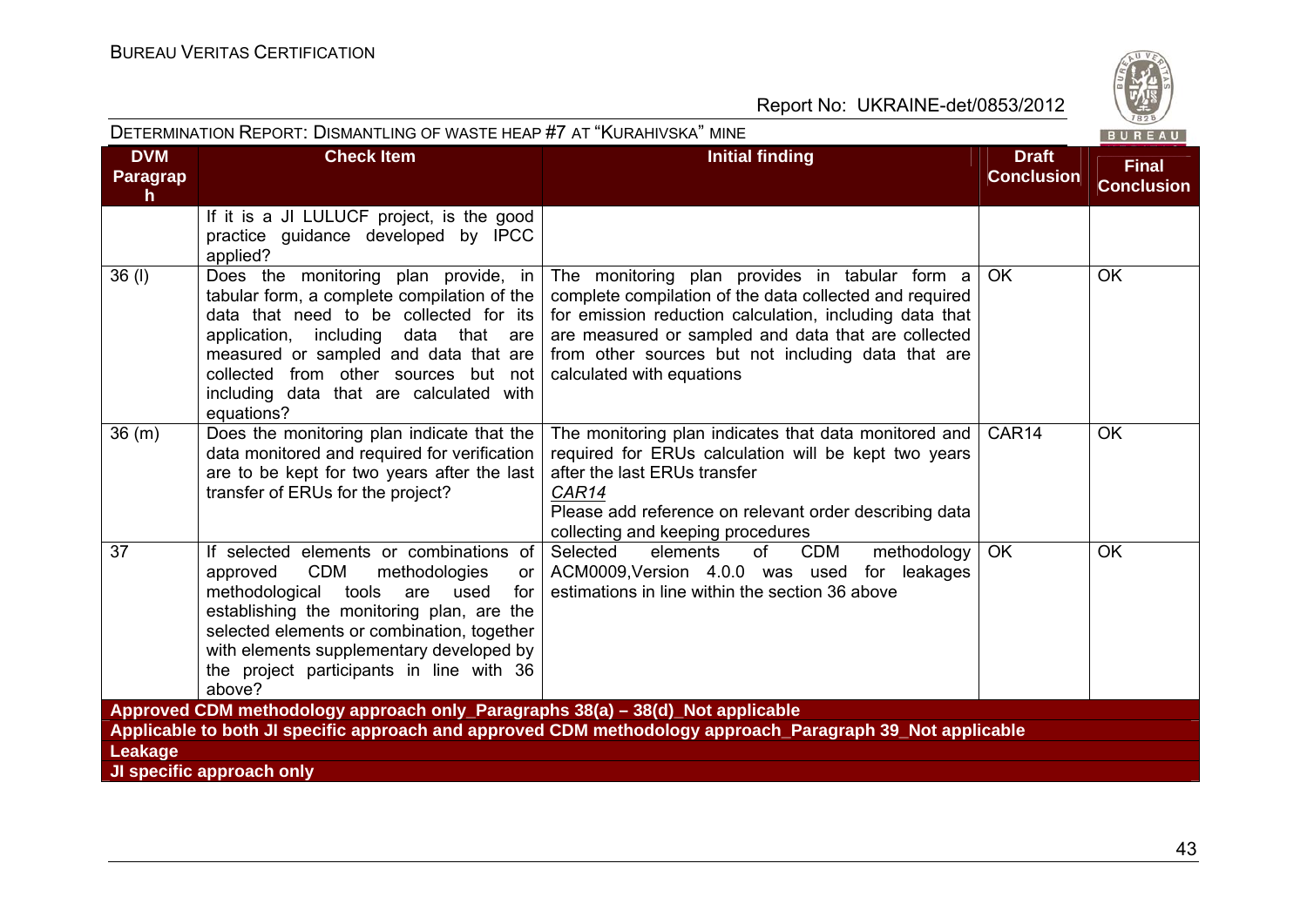

| DETERMINATION REPORT: DISMANTLING OF WASTE HEAP #7 AT "KURAHIVSKA" MINE<br>BUREAU |                                                                                                                                                                                                                                                                                                                                                                                                     |                                                                                                                                                                                                                                                                                                                                                                                                                                                                                                                                                                             |                                   |                                   |
|-----------------------------------------------------------------------------------|-----------------------------------------------------------------------------------------------------------------------------------------------------------------------------------------------------------------------------------------------------------------------------------------------------------------------------------------------------------------------------------------------------|-----------------------------------------------------------------------------------------------------------------------------------------------------------------------------------------------------------------------------------------------------------------------------------------------------------------------------------------------------------------------------------------------------------------------------------------------------------------------------------------------------------------------------------------------------------------------------|-----------------------------------|-----------------------------------|
| <b>DVM</b><br><b>Paragrap</b><br>$\mathsf{h}$                                     | <b>Check Item</b>                                                                                                                                                                                                                                                                                                                                                                                   | <b>Initial finding</b>                                                                                                                                                                                                                                                                                                                                                                                                                                                                                                                                                      | <b>Draft</b><br><b>Conclusion</b> | <b>Final</b><br><b>Conclusion</b> |
| 40(a)                                                                             | Does the PDD appropriately describe an<br>assessment of the potential leakage of the<br>project and appropriately explain which<br>sources of leakage are to be calculated<br>and which can be neglected?                                                                                                                                                                                           | The PDD appropriately describe an assessment of $\overline{\phantom{a}}$ OK<br>project leakages and explain which sources of leakage<br>are to be calculated or to be neglected                                                                                                                                                                                                                                                                                                                                                                                             |                                   | <b>OK</b>                         |
| 40(b)                                                                             | ex ante estimate of leakage?                                                                                                                                                                                                                                                                                                                                                                        | Does the PDD provide a procedure for an The procedure of ex ante leakages estimates are<br>provided in the PDD                                                                                                                                                                                                                                                                                                                                                                                                                                                              | OK                                | <b>OK</b>                         |
|                                                                                   | Approved CDM methodology approach only_Paragraph 41_Not applicable                                                                                                                                                                                                                                                                                                                                  |                                                                                                                                                                                                                                                                                                                                                                                                                                                                                                                                                                             |                                   |                                   |
|                                                                                   | <b>Estimation of emission reductions or enhancements of net removals</b>                                                                                                                                                                                                                                                                                                                            |                                                                                                                                                                                                                                                                                                                                                                                                                                                                                                                                                                             |                                   |                                   |
| 42                                                                                | Does the PDD indicate which of the<br>following approaches it chooses?<br>(a) Assessment of emissions or net<br>removals in the baseline scenario and in<br>the project scenario<br>(b) Direct assessment of emission<br>reductions                                                                                                                                                                 | The PDD indicates that assessment of emissions in the<br>baseline scenario and in the project scenario was<br>chosen                                                                                                                                                                                                                                                                                                                                                                                                                                                        | OK.                               | <b>OK</b>                         |
| 43                                                                                | If the approach (a) in 42 is chosen, does<br>the PDD provide ex ante estimates of:<br>(a) Emissions or net removals for the<br>project scenario (within the project<br>boundary)?<br>(b) Leakage, as applicable?<br>(c) Emissions or net removals for the<br>baseline scenario (within the project<br>boundary)?<br>(d) Emission reductions or enhancements<br>of net removals adjusted by leakage? | The PDD provides ex ante estimates for period<br>(a) Emissions for the project scenario within the<br>project boundary which is 32 147 tonnes of<br>CO2 equivalent for 05/05/2008-31/12/2012 and<br>13 774 tonnes of CO2 equivalent for<br>01/01/2013-31/12/2014<br>(b) Leakages which is -328738 tonnes of CO2<br>equivalent for 05/05/2008-31/12/2012 and -133<br>828 tonnes of CO2 equivalent for 01/01/2013-<br>31/12/2014<br>(c) Emissions for the baseline scenario which is<br>1 200 292 tonnes of CO2 equivalent for<br>05/05/2008-31/12/2012 and 493 066 tonnes of | CAR15                             | <b>OK</b>                         |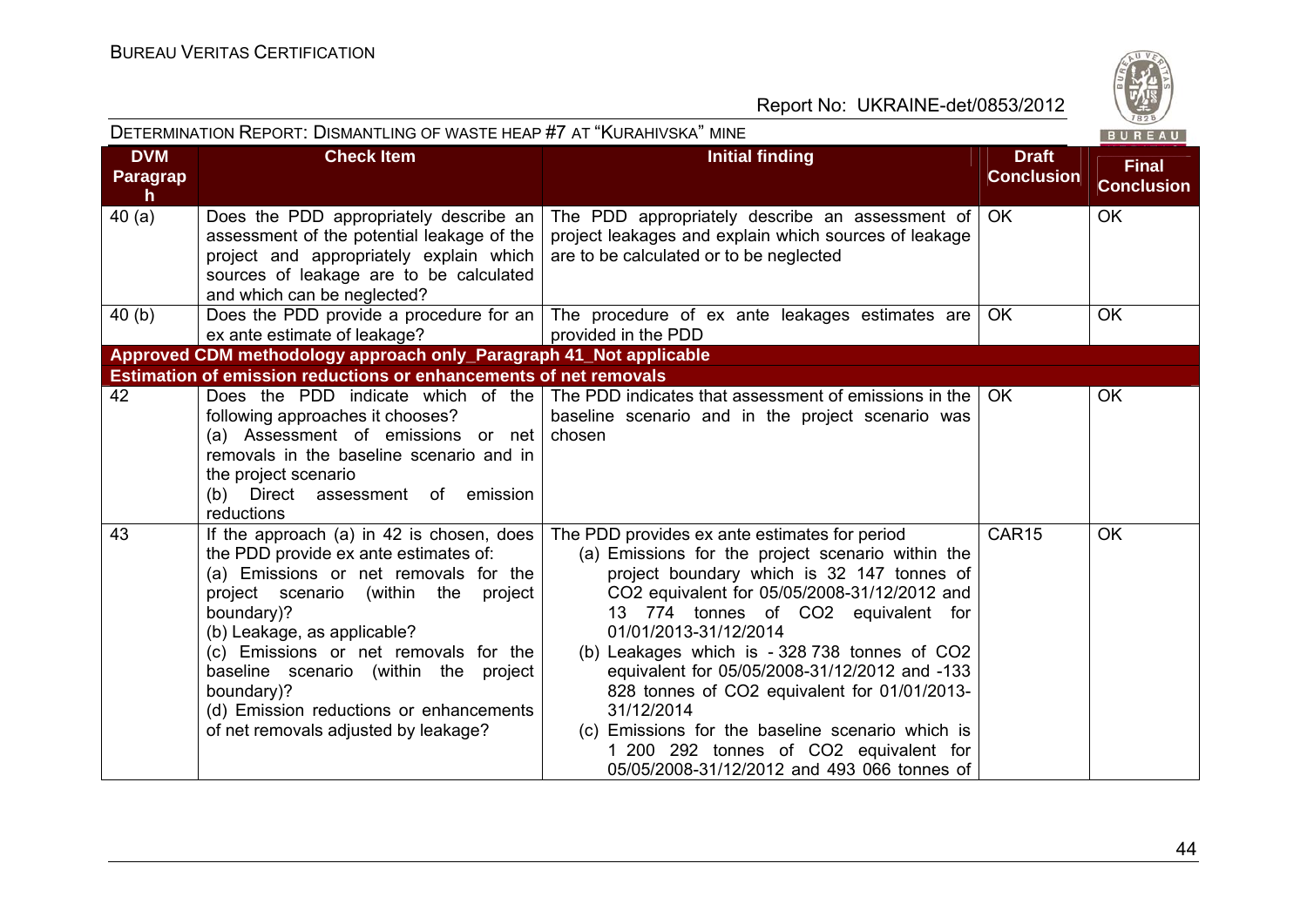| DETERMINATION REPORT: DISMANTLING OF WASTE HEAP #7 AT "KURAHIVSKA" MINE |                                                                                                                                                                                                                                                                                                                                                                                                                                                      |                                                                                                                                                                                                                                                                                                                                                                                                                                                                                                                                                                 |                                   |                                   |  |
|-------------------------------------------------------------------------|------------------------------------------------------------------------------------------------------------------------------------------------------------------------------------------------------------------------------------------------------------------------------------------------------------------------------------------------------------------------------------------------------------------------------------------------------|-----------------------------------------------------------------------------------------------------------------------------------------------------------------------------------------------------------------------------------------------------------------------------------------------------------------------------------------------------------------------------------------------------------------------------------------------------------------------------------------------------------------------------------------------------------------|-----------------------------------|-----------------------------------|--|
| <b>DVM</b><br><b>Paragrap</b><br>h.                                     | <b>Check Item</b>                                                                                                                                                                                                                                                                                                                                                                                                                                    | <b>Initial finding</b>                                                                                                                                                                                                                                                                                                                                                                                                                                                                                                                                          | <b>Draft</b><br><b>Conclusion</b> | <b>Final</b><br><b>Conclusion</b> |  |
|                                                                         |                                                                                                                                                                                                                                                                                                                                                                                                                                                      | CO2 equivalent for 01/01/2013-31/12/2014<br>(d) Emission reductions adjusted by leakages<br>which is 1 496 883 tonnes of CO2 equivalent<br>for 05/05/2008-31/12/2012 and 613 118 tonnes<br>of CO2 equivalent for 01/01/2013-31/12/2014<br>CAR15<br>Please correctly indicates value of leakages in 2013-<br>2015 years                                                                                                                                                                                                                                          |                                   |                                   |  |
| 44                                                                      | If the approach (b) in 42 is chosen, does<br>the PDD provide ex ante estimates of:<br>(a) Emission reductions or enhancements<br>of net removals (within the project<br>boundary)?<br>(b) Leakage, as applicable?<br>(c) Emission reductions or enhancements<br>of net removals adjusted by leakage?                                                                                                                                                 | The approach 42(a) was chosen                                                                                                                                                                                                                                                                                                                                                                                                                                                                                                                                   | <b>OK</b>                         | OK                                |  |
| 45                                                                      | For both approaches in 42<br>(a) Are the estimates in 43 or 44 given:<br>(i) On a periodic basis?<br>(ii) At least from the beginning until the<br>end of the crediting period?<br>(iii) On a source-by-source/sink-by-sink<br>basis?<br>(iv) For each GHG?<br>(v) In tones of CO2 equivalent, using<br>global warming potentials defined by<br>decision 2/CP.3 or as subsequently<br>revised in accordance with Article 5 of the<br>Kyoto Protocol? | a) The estimates are given on<br>(i) on a yearly basis<br>(ii) from 05/05/2008 till 31/12/2014<br>(iii) On a source-by-source/sink-by-sink basis<br>- for each GHG, which are CH4 and CO2<br>- in tonnes of CO2 equivalent<br>- using global warming potentials defined by decision<br>2/CP.3<br>(b) The formula used for calculating in 43 is consistent<br>throughout the PDD<br>(c) The key factors influencing the baseline emissions<br>and the activity level of the project and the emissions<br>as well as risks associated with the project were taken | OK                                | OK                                |  |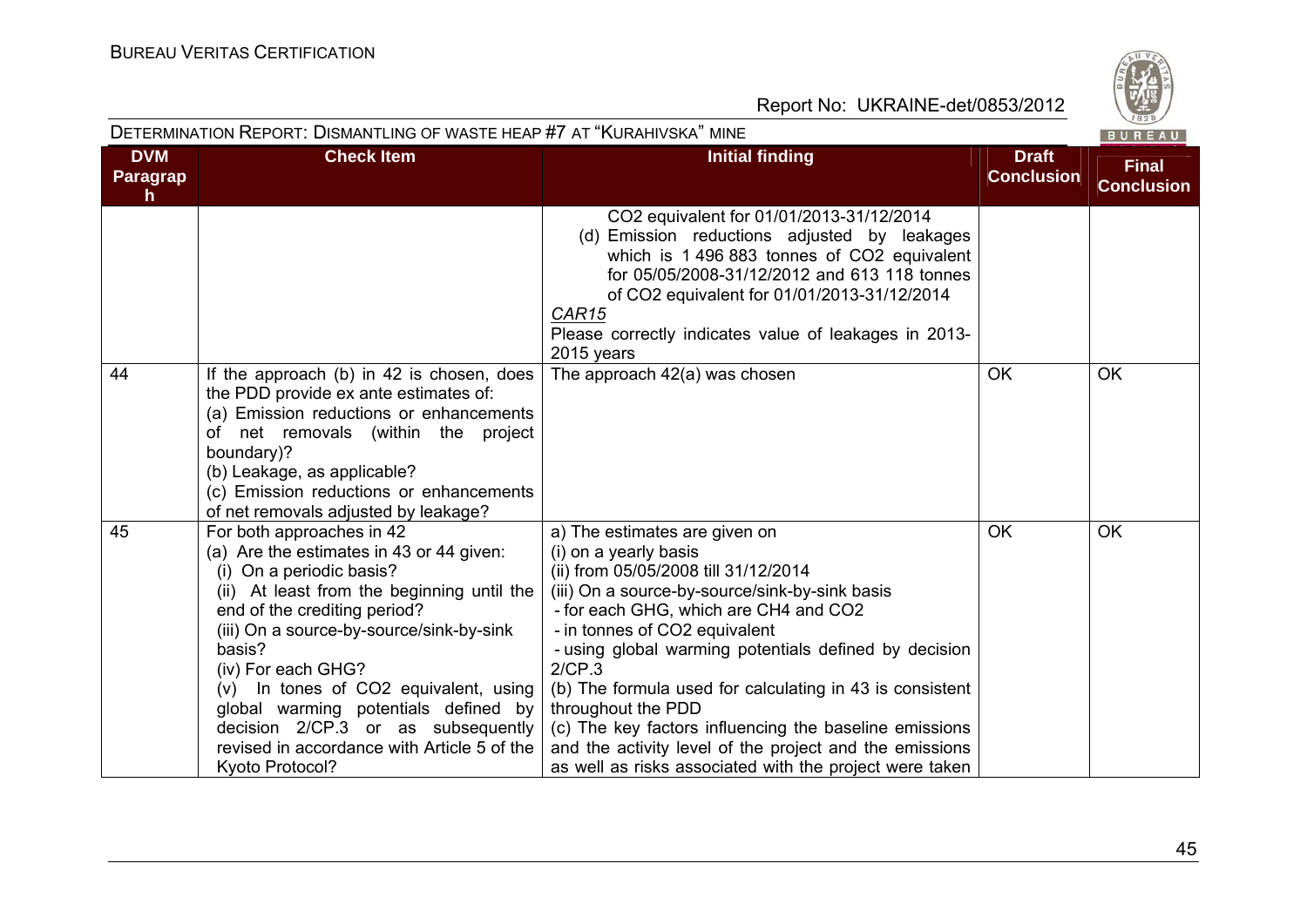

| DETERMINATION REPORT: DISMANTLING OF WASTE HEAP #7 AT "KURAHIVSKA" MINE<br><b>BUREAU</b> |                                                                                                                                                                                                                                                                                                                                                                                                                                                                                                                                                                                                                                                                                                                                                                                                                                                                                                                                                                                                                                                                                                                                                                                                         |                                                                                                                                                                                                                                                                                                                                                                                                                                                                                                                                                                                                                                                                                                                                                                                                       |                                   |                                   |
|------------------------------------------------------------------------------------------|---------------------------------------------------------------------------------------------------------------------------------------------------------------------------------------------------------------------------------------------------------------------------------------------------------------------------------------------------------------------------------------------------------------------------------------------------------------------------------------------------------------------------------------------------------------------------------------------------------------------------------------------------------------------------------------------------------------------------------------------------------------------------------------------------------------------------------------------------------------------------------------------------------------------------------------------------------------------------------------------------------------------------------------------------------------------------------------------------------------------------------------------------------------------------------------------------------|-------------------------------------------------------------------------------------------------------------------------------------------------------------------------------------------------------------------------------------------------------------------------------------------------------------------------------------------------------------------------------------------------------------------------------------------------------------------------------------------------------------------------------------------------------------------------------------------------------------------------------------------------------------------------------------------------------------------------------------------------------------------------------------------------------|-----------------------------------|-----------------------------------|
| <b>DVM</b><br><b>Paragrap</b><br>$\mathsf{h}$                                            | <b>Check Item</b>                                                                                                                                                                                                                                                                                                                                                                                                                                                                                                                                                                                                                                                                                                                                                                                                                                                                                                                                                                                                                                                                                                                                                                                       | <b>Initial finding</b>                                                                                                                                                                                                                                                                                                                                                                                                                                                                                                                                                                                                                                                                                                                                                                                | <b>Draft</b><br><b>Conclusion</b> | <b>Final</b><br><b>Conclusion</b> |
|                                                                                          | (b) Are the formula used for calculating the<br>estimates in 43 or 44 consistent throughout<br>the PDD?<br>(c) For calculating estimates in 43 or 44,<br>are key factors influencing the baseline<br>emissions or removals and the activity<br>level of the project and the emissions or<br>net removals as well as risks associated<br>with the project taken into account, as<br>appropriate?<br>(d) Are data sources used for calculating<br>the estimates in 43 or 44 clearly identified,<br>reliable and transparent?<br>(e) Are emission factors (including default<br>emission factors) if used for calculating the<br>estimates in 43 or 44 selected by carefully<br>balancing accuracy and reasonableness,<br>and appropriately justified of the choice?<br>(f) Is the estimation in 43 or 44 based on<br>conservative assumptions and the most<br>plausible scenarios in a transparent<br>manner?<br>Are the estimates in 43 or 44<br>(g)<br>consistent throughout the PDD?<br>(h) Is the annual average of estimated<br>emission reductions or enhancements of<br>net removals calculated by dividing the<br>total estimated emission reductions or<br>enhancements of net removals over the | into account for calculating estimates in 43<br>(d) The data sources used for calculating the estimates<br>in 43 are clearly identified, reliable and transparent.<br>(e) emission factors used for calculations in 43 are in<br>line with National GHG Inventory Report approved by<br><b>Ukrainian DFP</b><br>(f) The estimations in 43 are based on conservative<br>assumptions and the most plausible scenarios in a<br>transparent manner<br>(g) the estimates in 43 are consistent throughout the<br><b>PDD</b><br>(h) the annual average value of estimated emission<br>reductions is calculated by dividing the total estimated<br>emission reductions or enhancements of net removals<br>over the crediting period by the total months of the<br>crediting period and multiplying by twelve. |                                   |                                   |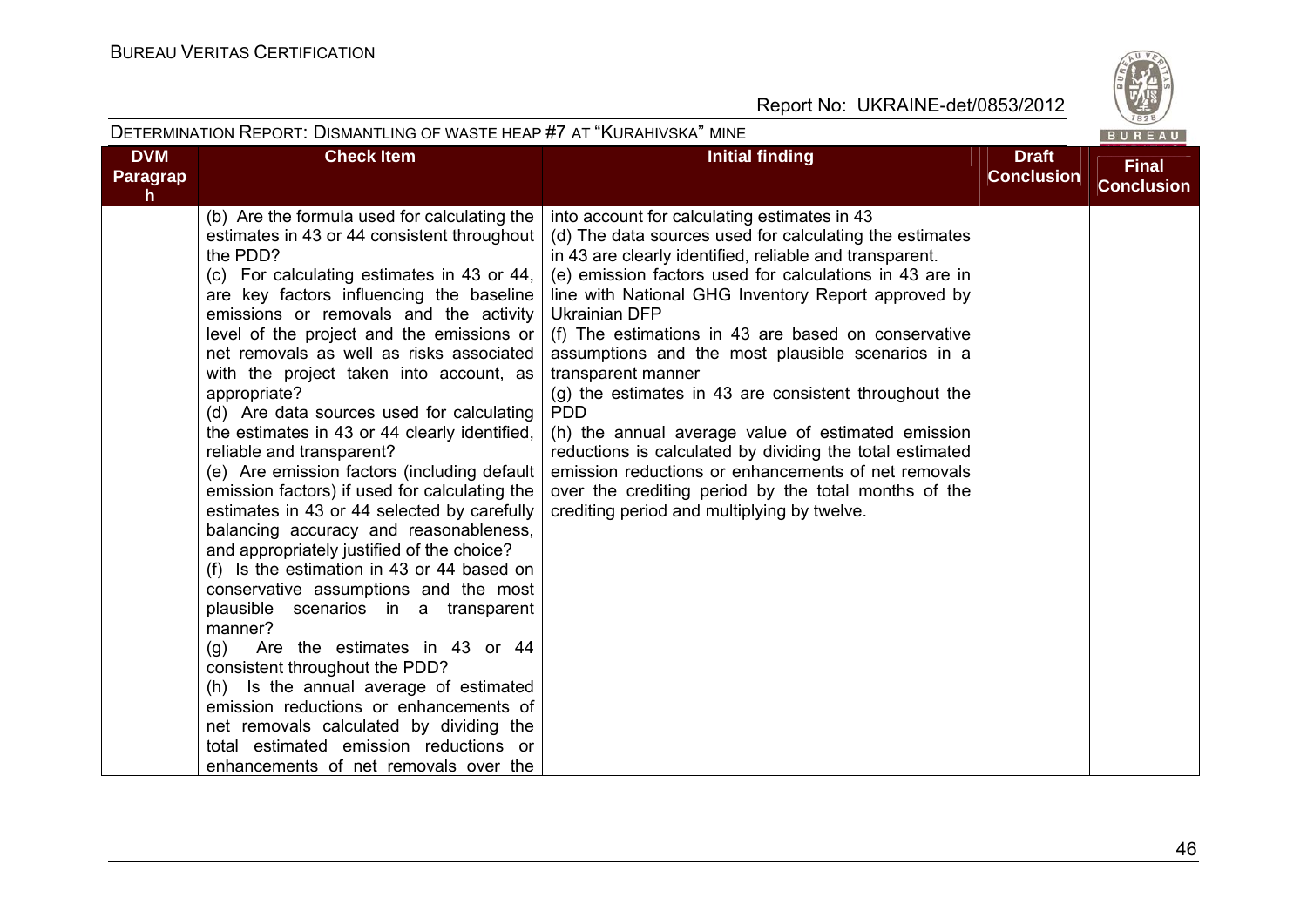| DETERMINATION REPORT: DISMANTLING OF WASTE HEAP #7 AT "KURAHIVSKA" MINE<br>BUREAU |                                                                                                                                                                                                                                                                                                                                                                       |                                                                                                                                                                                                             |                                   |                                   |  |
|-----------------------------------------------------------------------------------|-----------------------------------------------------------------------------------------------------------------------------------------------------------------------------------------------------------------------------------------------------------------------------------------------------------------------------------------------------------------------|-------------------------------------------------------------------------------------------------------------------------------------------------------------------------------------------------------------|-----------------------------------|-----------------------------------|--|
| <b>DVM</b><br>Paragrap<br>$\mathsf{h}$                                            | <b>Check Item</b>                                                                                                                                                                                                                                                                                                                                                     | <b>Initial finding</b>                                                                                                                                                                                      | <b>Draft</b><br><b>Conclusion</b> | <b>Final</b><br><b>Conclusion</b> |  |
|                                                                                   | crediting period by the total months of the<br>crediting period and multiplying by twelve?                                                                                                                                                                                                                                                                            |                                                                                                                                                                                                             |                                   |                                   |  |
| 46                                                                                | If the calculation of the baseline emissions<br>or<br>net removals is to be performed ex post,<br>does the PDD include an illustrative ex<br>emissions<br>net<br>removals<br>ante<br>or<br>calculation?                                                                                                                                                               | PDD contains ex-post calculations for 2008-2011<br>years. Ex-ante calculations is provided for 2012 year                                                                                                    | <b>OK</b>                         | OK                                |  |
|                                                                                   | Approved CDM methodology approach only_Paragraphs 47(a) - 47(b)_Not applicable<br><b>Environmental impacts</b>                                                                                                                                                                                                                                                        |                                                                                                                                                                                                             |                                   |                                   |  |
| 48(a)                                                                             | <b>PDD</b><br><b>Does</b><br>the<br>list<br>attach<br>and<br>documentation on the analysis<br>of the<br>environmental impacts of the project,<br>transboundary<br>including<br>impacts, in<br>accordance with procedures as determined<br>by the host Party?                                                                                                          | The PDD<br>documentation<br>lists<br>on the<br>project  <br>environmental impact analysis in accordance with<br>actual Ukrainian legislation.                                                               | OK.                               | OK                                |  |
| 48(b)                                                                             | If the analysis in 48 (a) indicates that the<br>environmental impacts are considered<br>significant by the project participants or the<br>host Party, does the PDD provide<br>conclusion and all references to supporting<br>documentation of an environmental impact<br>assessment undertaken in accordance with<br>the procedures as required by the host<br>Party? | The analysis mentioned in 48(a) indicates that impact<br>on air is significant. Assessment of impact on the<br>environment under the laws of Ukraine was held for the<br>proposed project in 2008.          | <b>OK</b>                         | OK                                |  |
|                                                                                   | <b>Stakeholder consultation</b>                                                                                                                                                                                                                                                                                                                                       |                                                                                                                                                                                                             |                                   |                                   |  |
| 49                                                                                | If stakeholder consultation was undertaken<br>in                                                                                                                                                                                                                                                                                                                      | Actual Ukraine legislation doesn't require public<br>information for JI project. Any comments from local<br>accordance with the procedure as required   stakeholders are obtained. Comments will be collect | OK                                | OK                                |  |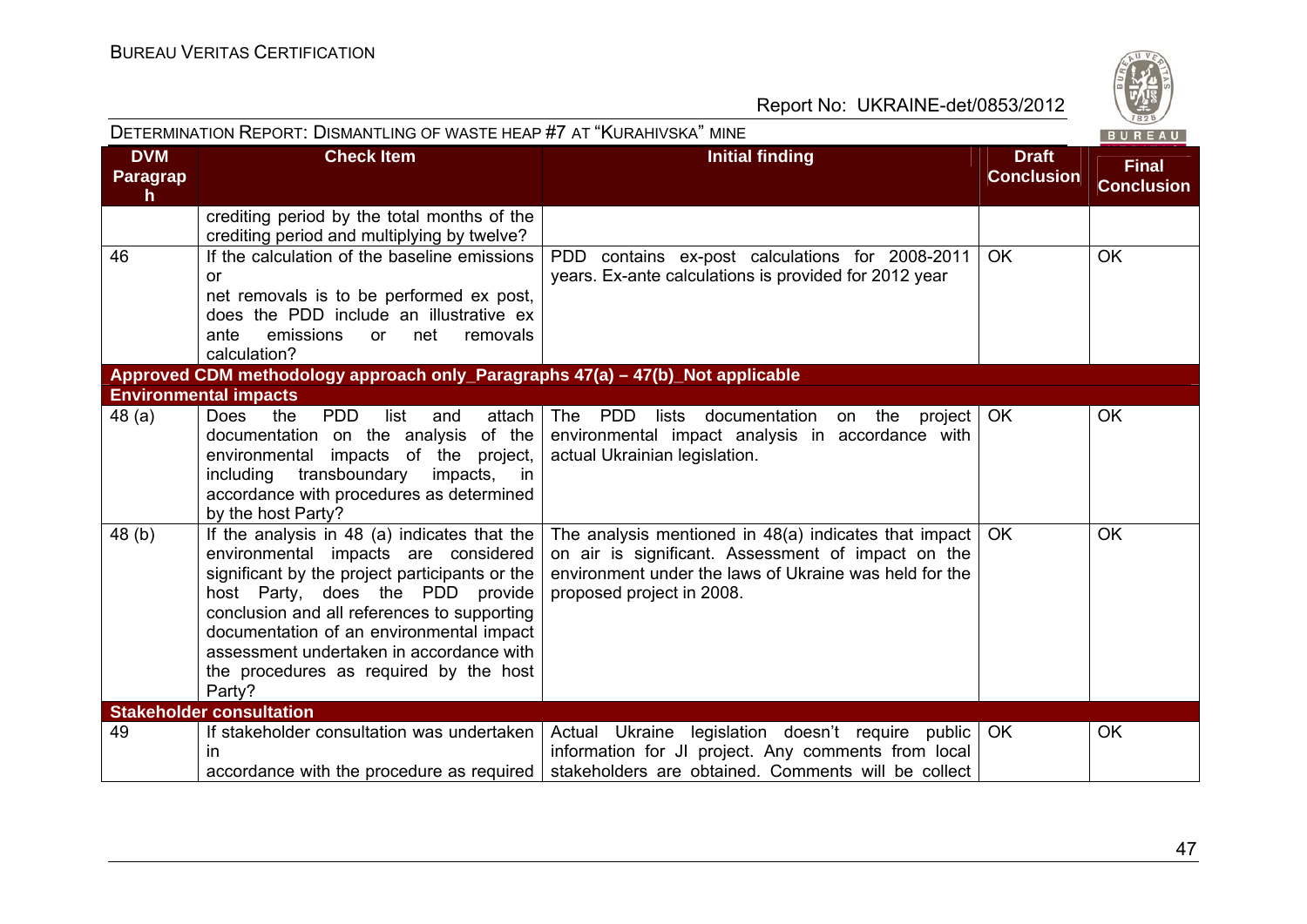

| DETERMINATION REPORT: DISMANTLING OF WASTE HEAP #7 AT "KURAHIVSKA" MINE                                             |                                                                                                                                                                                                                                                             |                                                                                                               |                                   |                                   |  |
|---------------------------------------------------------------------------------------------------------------------|-------------------------------------------------------------------------------------------------------------------------------------------------------------------------------------------------------------------------------------------------------------|---------------------------------------------------------------------------------------------------------------|-----------------------------------|-----------------------------------|--|
| <b>DVM</b><br>Paragrap<br>n.                                                                                        | <b>Check Item</b>                                                                                                                                                                                                                                           | Initial finding                                                                                               | <b>Draft</b><br><b>Conclusion</b> | <b>Final</b><br><b>Conclusion</b> |  |
|                                                                                                                     | by the host Party, does the PDD provide:<br>(a) A list of stakeholders from whom<br>comments on the projects have been<br>received, if any?<br>(b) The nature of the comments?<br>(c) A description on whether and how the<br>comments have been addressed? | during determination process                                                                                  |                                   |                                   |  |
| Determination regarding small-scale projects (additional elements for assessment)_Paragraphs 50 - 57_Not applicable |                                                                                                                                                                                                                                                             |                                                                                                               |                                   |                                   |  |
|                                                                                                                     |                                                                                                                                                                                                                                                             | Determination regarding land use, land-use change and forestry projects _Paragraphs 58 - 64(d)_Not applicable |                                   |                                   |  |
|                                                                                                                     | Determination regarding programmes of activities_Paragraphs 66 - 73 Not applicable                                                                                                                                                                          |                                                                                                               |                                   |                                   |  |

#### **Table 2 Resolution of Corrective Action and Clarification Requests**

| report clarifications and corrective<br><b>Draft</b><br>action requests by validation team                                                       | Ref. to<br>checklist<br>question<br>in table 1 | <b>Summary</b><br>response                                                                                                                                                                                                       | <b>of</b> | project | participant   Determination team conclusion |
|--------------------------------------------------------------------------------------------------------------------------------------------------|------------------------------------------------|----------------------------------------------------------------------------------------------------------------------------------------------------------------------------------------------------------------------------------|-----------|---------|---------------------------------------------|
| <b>CAR01</b><br>Please<br>add<br>data<br>subcontractors<br>on<br>∩t<br>"Krasnoperekopsky glass factory" Ltd involved to<br>the project activity. |                                                | "Stulnevskyy Granite Quarry" Ltd. is the<br>contractor of waste heap sorting and<br>dismantling. Contract for work #83<br>from 10/03/08 between "Stulnevskyy"<br>Granite Quarry" Ltd and<br>"Krasnoperekopsky glass factory" Ltd |           |         | The issue is closed                         |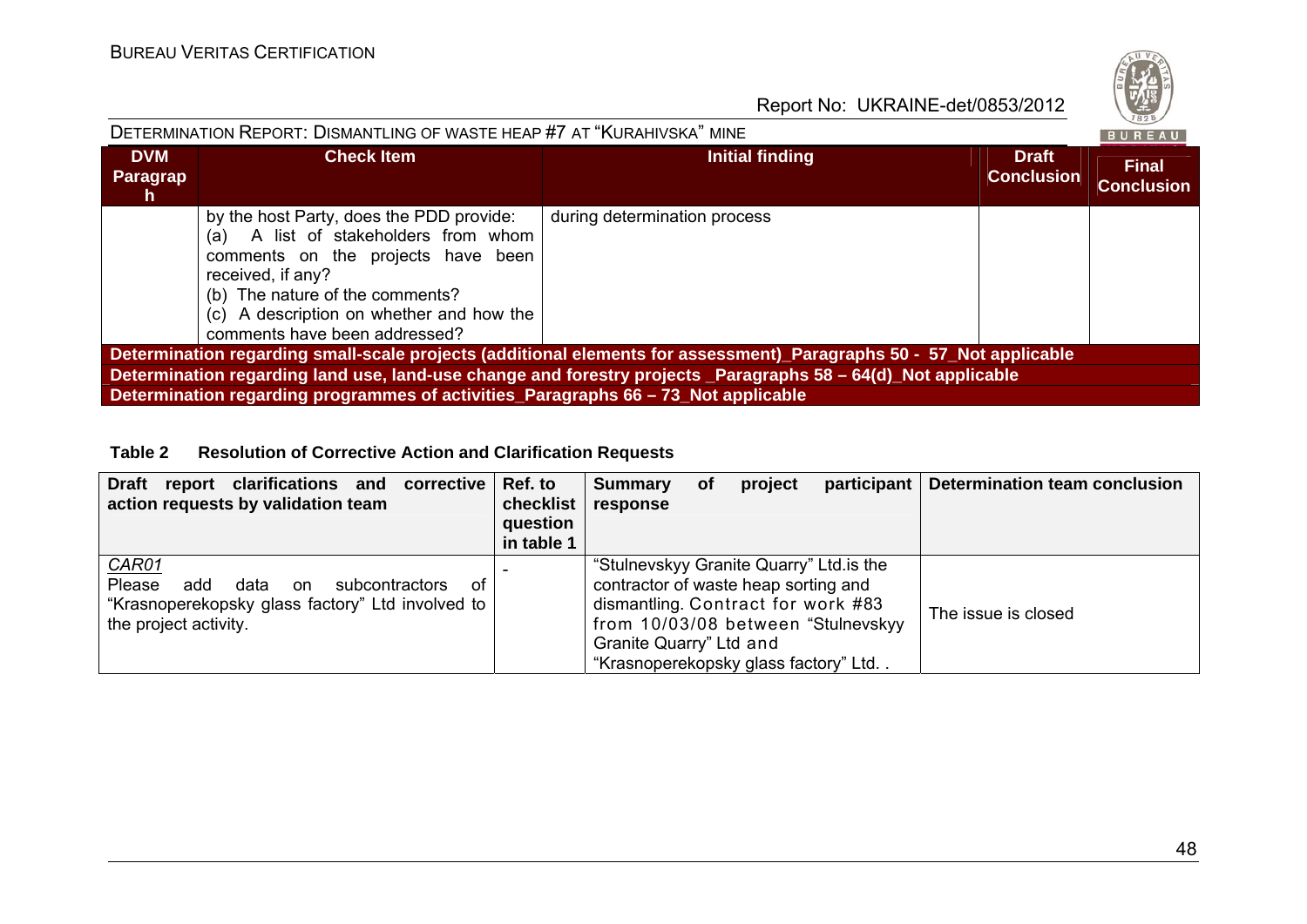

| <b>DETERMINATION REPORT: DISMANTLING OF WASTE HEAP #7 AT "KURAHIVSKA" MINE</b>                                                                                                                                                                                                                                                                                                                                                                                               |    |                                                                                                                                                                                                                                                                                                                                                                                                   |                     |                |  |
|------------------------------------------------------------------------------------------------------------------------------------------------------------------------------------------------------------------------------------------------------------------------------------------------------------------------------------------------------------------------------------------------------------------------------------------------------------------------------|----|---------------------------------------------------------------------------------------------------------------------------------------------------------------------------------------------------------------------------------------------------------------------------------------------------------------------------------------------------------------------------------------------------|---------------------|----------------|--|
| <b>CAR02</b><br>Please add history of waste heaps dismantled in<br>project frames. According to "Моделювання<br>температурного поля згасаючих териконів,<br>В.В. Попович, А.Д. Кузик, канд. фіз.-мат. наук,<br>доцент, О.О. Карабин, канд. фіз.-мат. наук,<br>доцент, О.Ю. Чмир, канд. фіз.-мат. наук<br>(Львівський державний університет безпеки<br><i>життедіяльності)</i> " time of waste heap burning<br>is about 15-20 years after finishing of waste heap<br>mantling |    | The beginning of waste heap dumping -<br>1947 year, the end - 1979. Concerning<br>duration of burning waste heaps, it is still<br>controversial subject. In the literature<br>there are numbers from 5 to 50 years. In<br>terms of the project, an important matter<br>is the time of waste heap ignition.<br>However, in this project waste heaps that<br>are being dismantled were not burning. | The issue is closed | <b>VERITAS</b> |  |
| CAR03<br>Please correct location district of proposed project                                                                                                                                                                                                                                                                                                                                                                                                                |    | The location of the proposed project is<br>provided in PDD.                                                                                                                                                                                                                                                                                                                                       | The issue is closed |                |  |
| CAR04<br>Please clarify source of project geographical data                                                                                                                                                                                                                                                                                                                                                                                                                  |    | Source of geographic coordinates -<br>program Google - Earth, version 6.0.                                                                                                                                                                                                                                                                                                                        | The issue is closed |                |  |
| CAR05<br>Please provide written project approvals from the<br>both Parties Involved                                                                                                                                                                                                                                                                                                                                                                                          | 19 | Project approvals will be provided to the<br>AIE after the Determination Report<br>submission to the DFPs of Parties<br>Involved                                                                                                                                                                                                                                                                  | Pending             |                |  |
| CAR06<br>Please provide more detailed description of<br>barriers for scenario 3. Wastes of coal production<br>uses for concrete production.                                                                                                                                                                                                                                                                                                                                  | 23 | An additional obstacle to the use of this<br>waste heap as building materials is that it<br>has high carbon content, therefore it<br>leads to lower quality of products. In<br>addition, the technology of building<br>materials requires fine grinding, therefore<br>results in additional energy costs.                                                                                         | The issue is closed |                |  |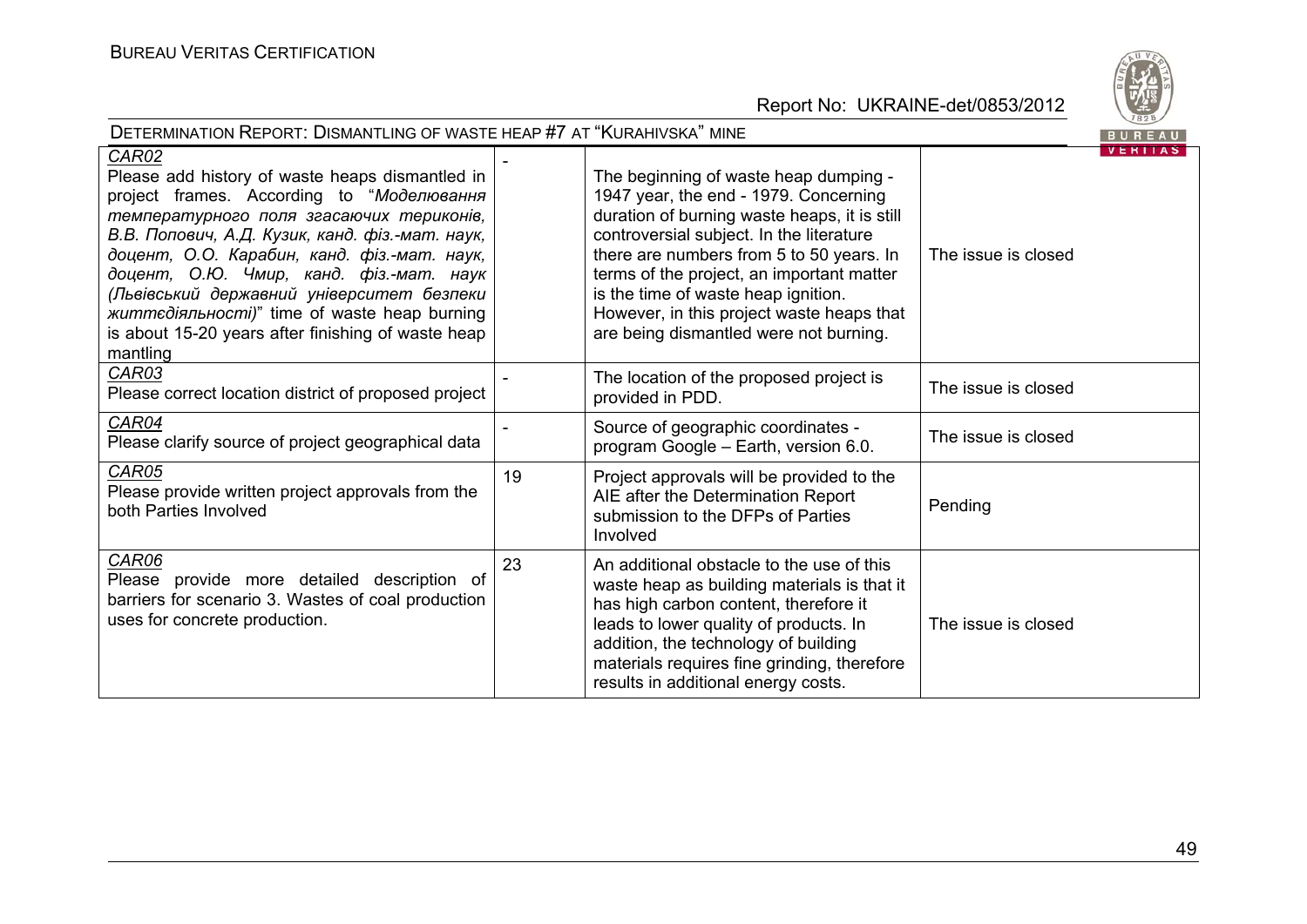

| <b>DETERMINATION REPORT: DISMANTLING OF WASTE HEAP #7 AT "KURAHIVSKA" MINE</b><br>BUREAU                                                                                                                             |       |                                                                                                                                                                                                                                                                                                                                                                           |                     |         |  |
|----------------------------------------------------------------------------------------------------------------------------------------------------------------------------------------------------------------------|-------|---------------------------------------------------------------------------------------------------------------------------------------------------------------------------------------------------------------------------------------------------------------------------------------------------------------------------------------------------------------------------|---------------------|---------|--|
| CAR07<br>Please provide analysis of the two next scenarios:<br>(c) process of empty rock mass dumping to<br>empty mines' caves<br>forestation of waste heap with usage of green<br>mass as source of CO2 enhancement | 23    | Concerning these two proposed<br>scenarios can say the following:<br>-inverse filling rock in the mine is                                                                                                                                                                                                                                                                 |                     | VERIIAS |  |
|                                                                                                                                                                                                                      |       | progressive, but highly expensive<br>method, compared to dumping rocks into<br>piles.                                                                                                                                                                                                                                                                                     |                     |         |  |
|                                                                                                                                                                                                                      |       | -afforestation is possible only under<br>complete burnup of coal in waste heaps.<br>The probability of waste heaps ignition in<br>Donetsk region is very high (0.83%<br>according to the research of the<br>Respirator Institute).As the result, we can<br>not consider the afforestation on burning<br>heaps, which are considered in the<br>project, as an alternative. | The issue is closed |         |  |
| CAR08<br>Please correctly indicate name and the latest<br>version of CDM methodology ACM0009 ver.<br>4.0.0, which elements are used for leakages<br>estimation                                                       | 24    | Reference number is correctly indicated:<br>methodology ACM0009 version 4.0.0                                                                                                                                                                                                                                                                                             | The issue is closed |         |  |
| CAR09<br>Please correct baseline scenario in the section<br>B.3 (under the table 14)                                                                                                                                 | 32(a) | Baseline scenario was corrected                                                                                                                                                                                                                                                                                                                                           | The issue is closed |         |  |
| CAR10<br>Please correctly indicate project operation lifetime                                                                                                                                                        | 34(b) | Section C.2 "Expected operational lifetime<br>of the project": The life cycle of the project<br>will last from 05/05/2008 to 31/12/2015.<br>Thus, the project life cycle is 6 years 8<br>months (or 80 months).                                                                                                                                                           | The issue is closed |         |  |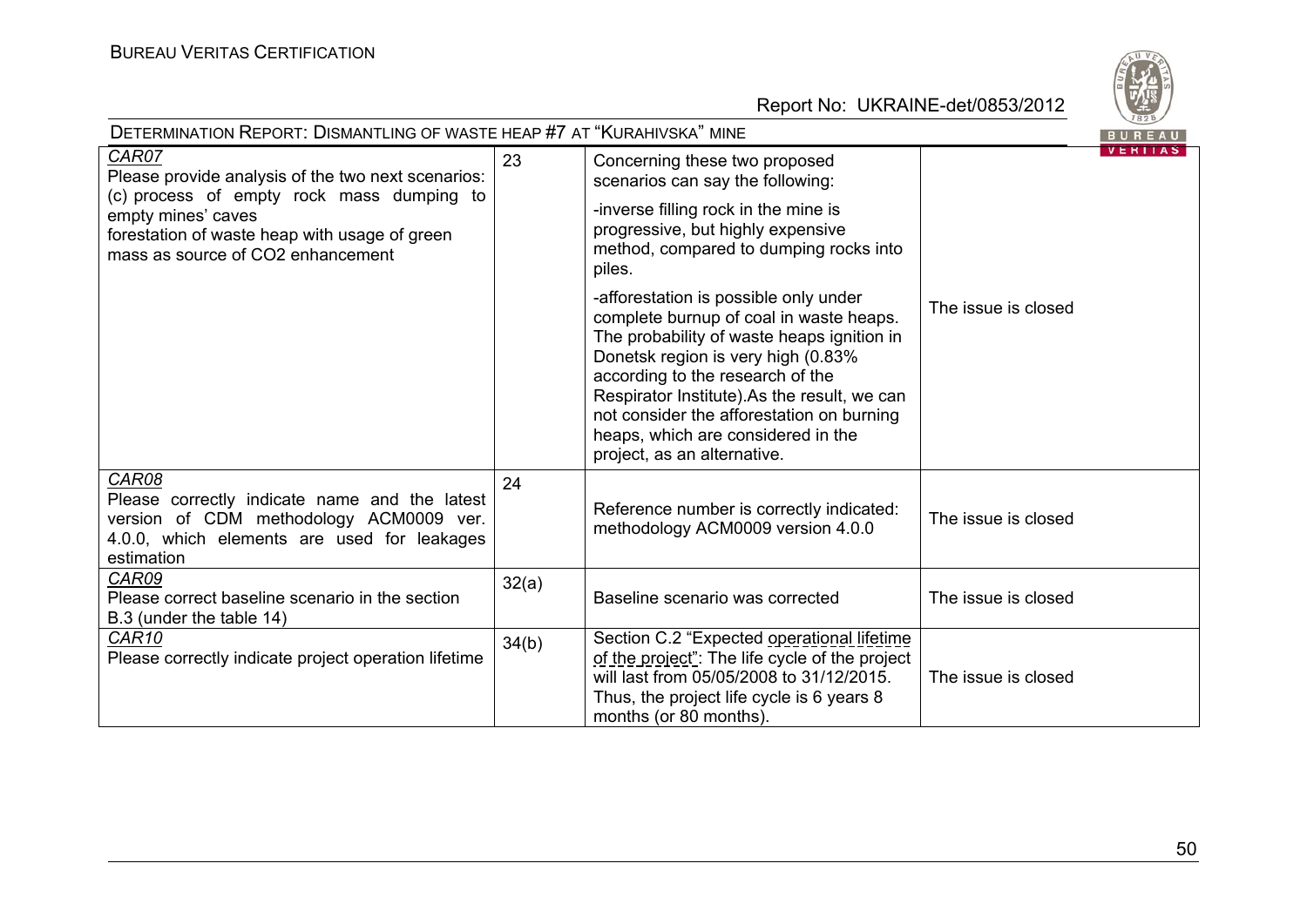

| <b>DETERMINATION REPORT: DISMANTLING OF WASTE HEAP #7 AT "KURAHIVSKA" MINE</b>                                                                                                                                                                                                                               |                   |                                                                                                                                                                                                                                                                                                                                                                                                                                                                                                                                                                           |                     |         |
|--------------------------------------------------------------------------------------------------------------------------------------------------------------------------------------------------------------------------------------------------------------------------------------------------------------|-------------------|---------------------------------------------------------------------------------------------------------------------------------------------------------------------------------------------------------------------------------------------------------------------------------------------------------------------------------------------------------------------------------------------------------------------------------------------------------------------------------------------------------------------------------------------------------------------------|---------------------|---------|
| CAR11<br>Please provide to AIE documents, that describe<br>project key parameters, such as<br>sale invoices on<br>consumed<br>coal<br>containing rock mass<br>delivered<br>sale<br>invoices<br>on<br>coal<br>concentrate<br>invoices on consumed diesel fuel<br>monthly acts on electric energy consumptions | 36 <sub>(b)</sub> | Appropriate documents will be provided to<br><b>AIE</b>                                                                                                                                                                                                                                                                                                                                                                                                                                                                                                                   | The issue is closed | VERIIAS |
| <b>CAR12</b><br>Please add in the section D.1 sub-section<br>Measuring devices reference on Annex 3<br>contained data on project measuring equipment                                                                                                                                                         | 36(e)             | Reference on Annex 3 «Monitoring plan»<br>contains data on project measuring<br>equipment.                                                                                                                                                                                                                                                                                                                                                                                                                                                                                | The issue is closed |         |
| <u>CAR13</u><br>Please add information how values of coal<br>concentrate will be crosschecked                                                                                                                                                                                                                | 36(f)(v)          | Information how values of coal<br>concentrate will be crosschecked is<br>described in Section D.1.: To determine<br>this parameter the commercial data of<br>company are used. To confirm the<br>amount of coal checks and documents<br>from customers are used. Taken into<br>account and refers to the project activity<br>only product which delivered to the<br>customer. Weighing takes place on site<br>using certified scales. Regular cross-<br>inspections with customers are executed.<br>Information of summarized reports is<br>based on these delivery data. | The issue is closed |         |